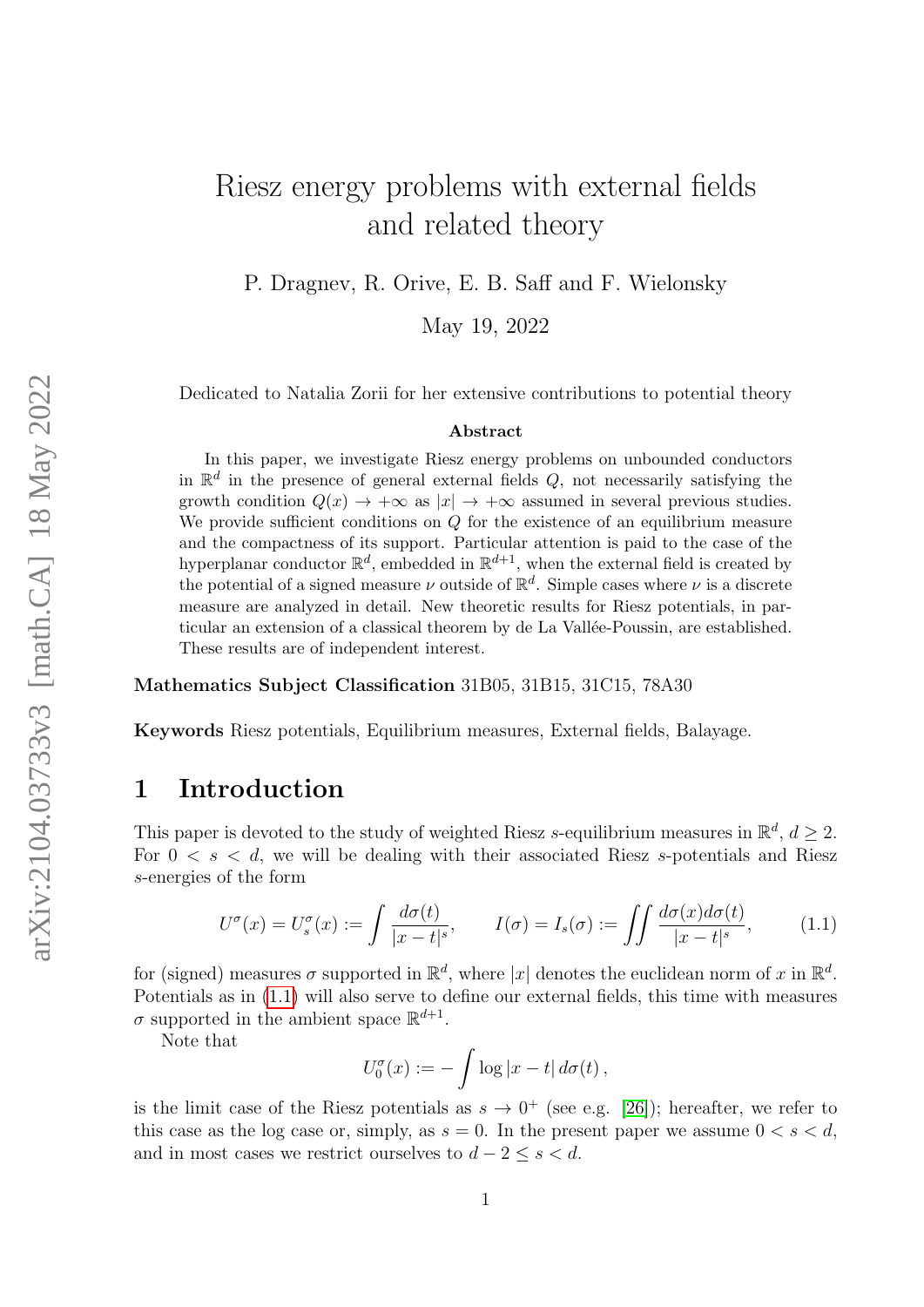In the case of logarithmic potentials it is common to study energy problems on a closed unbounded conductor  $\Sigma$  in the complex plane in the presence of an external field Q defined on  $\Sigma$ . It is well known that if Q is admissible, that is, lower semicontinuous such that the logarithmic capacity of  $\{z \in \Sigma, Q(z) < +\infty\}$  is positive, and Q satisfies the condition

<span id="page-1-0"></span>
$$
\lim_{|z| \to +\infty, z \in \Sigma} (Q(z) - \log|z|) = +\infty,
$$
\n(1.2)

then the existence of the equilibrium measure and the compactness of its support hold true, see [\[35,](#page-35-1) Theorem I.1.3]. Furthermore, in the last 15 years a class of external fields satisfying a weaker growth condition than [\(1.2\)](#page-1-0), namely,

$$
\lim_{|z| \to +\infty, z \in \Sigma} (Q(z) - \log|z|) = M \in (-\infty, +\infty],
$$

has received a growing interest. Under this condition it can be proven that there still exists an equilibrium measure, though the compactness of its support is, in general, no longer valid (see [\[6\]](#page-34-0), [\[20\]](#page-35-2), [\[21\]](#page-35-3), and [\[36\]](#page-36-0), among others); however, recently a broad class of "weakly admissible" external fields with compactly supported equilibrium measures was found in [\[30\]](#page-35-4).

The study of Riesz s-potentials was initiated in [\[32,](#page-35-5) [33\]](#page-35-6). Related minimum energy problems (or Gauss variational problems) were investigated in [\[17\]](#page-34-1), [\[29\]](#page-35-7), [\[26\]](#page-35-0), [\[28\]](#page-35-8), and numerous contributions by N. Zorii, see the discussion before Theorem [2.1](#page-3-0) for precise references. Recent applications of the Riesz potential theory often involve compact conductors such as balls, spheres or other compact manifolds in  $\mathbb{R}^d$ , but there are applications dealing with the case of unbounded conductors, in particular, the whole space  $\mathbb{R}^d$ , see e.g. [\[13\]](#page-34-2), [\[25\]](#page-35-9) and [\[27\]](#page-35-10). In these contributions the condition that

<span id="page-1-1"></span>
$$
Q(x) \to +\infty \quad \text{as} \quad |x| \to +\infty,\tag{1.3}
$$

is required to ensure the existence of the equilibrium measure  $\mu_Q$  and the compactness of its support; see also Section 4.4 in the recent monograph [\[8\]](#page-34-3). As pointed out in [\[27\]](#page-35-10), if condition [\(1.3\)](#page-1-1) holds, it is easy to adapt the proof of [\[35,](#page-35-1) Theorem I.1.3] to the case of Riesz potentials for general  $0 < s < d$  (see also [\[8,](#page-34-3) Theorem 4.4.7]). However, this sufficient condition is clearly not sharp, as noted in the also recent article [\[3\]](#page-34-4), where a simple family of external fields on the real axis for which  $\lim_{|x|\to+\infty} Q(x) = 0$  is shown to have compactly supported equilibrium measures.

In the present paper we aim to study Riesz s-energy problems in  $\mathbb{R}^d$  for general external fields Q that fail to satisfy [\(1.3\)](#page-1-1). In particular, the case of the hyperplanar conductor  $\mathbb{R}^d$ in the presence of external fields of the form  $Q(x) = U^{\nu}(x)$ , where  $\nu$  is a signed measure compactly supported on  $\mathbb{R}^{d+1} \setminus \mathbb{R}^d$ , is analyzed in detail. Note that here we shall consider  $\mathbb{R}^d$  as embedded in  $\mathbb{R}^{d+1}$ ; that is,  $\mathbb{R}^d = \mathbb{R}^d \times \{0\} \subset \mathbb{R}^{d+1}$ .

The outline of the paper is as follows. In Section [2](#page-2-0) we state and comment on our main results, first regarding general external fields Q and second, relating to the particular case where Q equals the potential  $U^{\nu}$ , with  $\nu$  as above. Section [3](#page-6-0) is devoted to some definitions, properties and auxiliary results useful for the proofs of the main results. In particular we prove a version for Riesz potentials of a classical result by de La Vallée Poussin for Newton potentials. We also show the monotonicity of the Robin constant with respect to the external field. These results may be of independent interest. In Section [4](#page-17-0) the simplest cases corresponding to discrete measures  $\nu$  are analyzed with more detail. Finally, Section [5](#page-22-0) is devoted to the proofs of our theorems.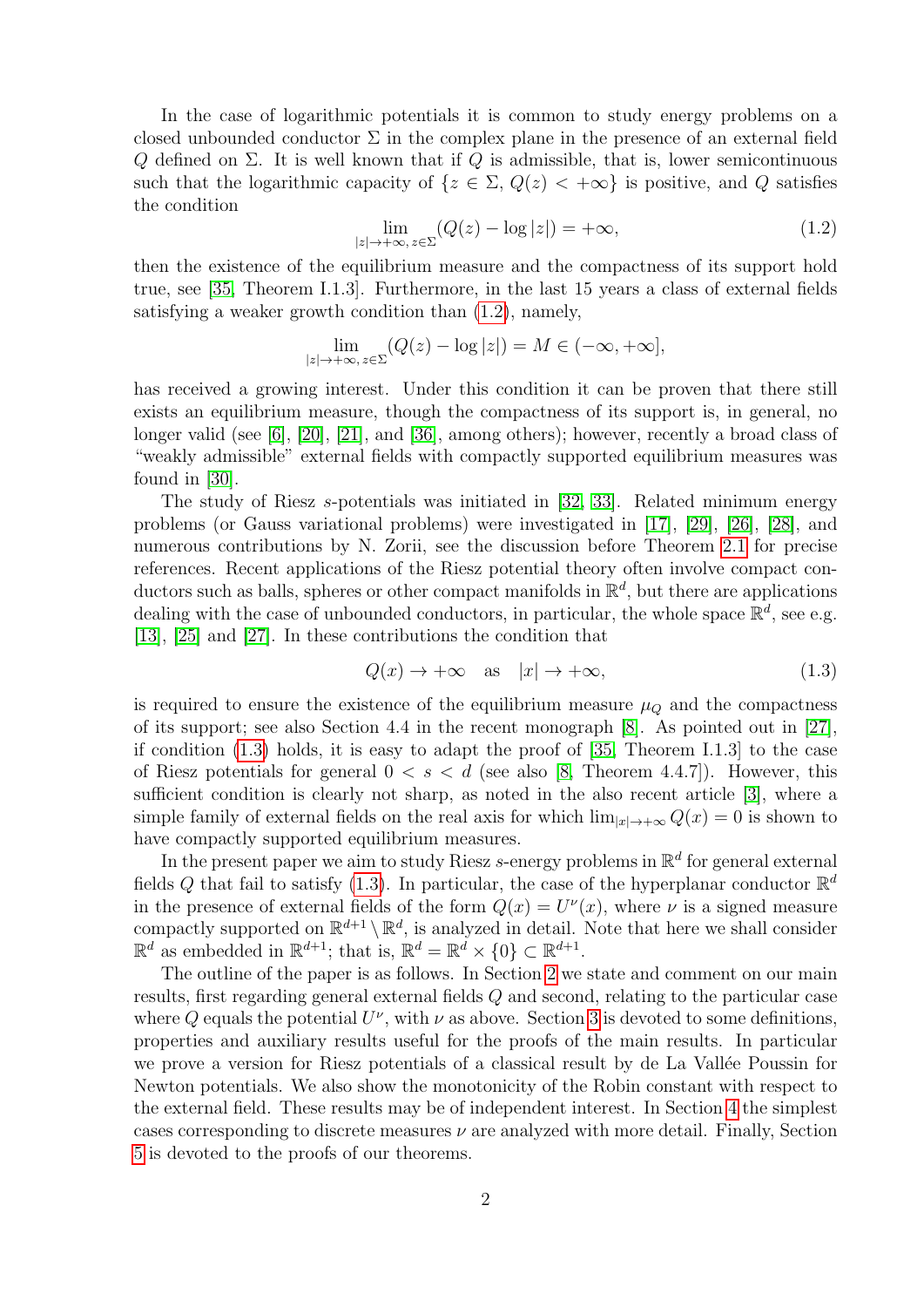# <span id="page-2-0"></span>2 Riesz energy problems in  $\mathbb{R}^d$  and main results

Hereafter, all the positive measures  $\mu$  considered are finite on compact sets and, when they have unbounded supports, they integrate the Riesz s-kernel at infinity, namely

<span id="page-2-1"></span>
$$
\int_{|t|>1} \frac{d\mu(t)}{|t|^s} < +\infty. \tag{2.1}
$$

Note, that any probability measure trivially satisfies [\(2.1\)](#page-2-1). Let

- $\Sigma$  be a closed (possibly) unbounded conductor in  $\mathbb{R}^d$ ,
- $\mathcal{P}(\Sigma)$  be the set of probability measures on  $\Sigma$ ,
- $Q(x)$  be a lower semicontinuous function on  $\Sigma$ , lower bounded if  $\Sigma$  is unbounded, such that  ${x \in \Sigma, Q(x) < +\infty}$  has positive s-capacity (see below for the definition of capacity).

Now, we consider the following energy problem for Riesz s-potentials: find a measure  $\mu_Q \in \mathcal{P}(\Sigma)$  that minimizes the weighted energy

<span id="page-2-3"></span>
$$
I_Q(\sigma) := I(\sigma) + 2 \int Q(x) d\sigma(x), \qquad (2.2)
$$

among all measures  $\sigma$  in  $\mathcal{P}(\Sigma)$ . We denote by  $W_0(\Sigma)$  this infimum. When  $Q = 0$ , the infimum of  $I(\sigma)$  is called the *s-energy* of the set  $\Sigma$  and is denoted by  $W(\Sigma)$ . When  $\Sigma = K$ is compact, its s-energy is finite and we define its s-capacity  $\frac{1}{1}$  $\frac{1}{1}$  $\frac{1}{1}$  as the reciprocal of its s-energy, namely cap $(K) := W(K)^{-1}$ , and for a Borel set B,

$$
cap(B) := sup\{cap(K), K \subset B, K \text{ compact}\}.
$$

Every set that is contained in a Borel set of zero capacity is considered to have capacity zero. As usual, we say that an inequality holds quasi-everywhere (abbreviated q.e.) on a set if the set of exceptional points is of capacity zero or, equivalently, has infinite energy.

Our first Theorem is a reminder of basic properties about the Riesz energy problem. These properties are well-known in the case of the logarithmic kernel. For the Riesz kernel, they are particular cases of more general results, obtained by N. Zorii, about energy problems for families of noncompact conductors on a locally compact space, with general kernels and external fields (also in the form of a potential of a signed measure of finite energy), see [\[38,](#page-36-1) Theorems 1-4], [\[39,](#page-36-2) Theorem 1 and 2 and Proposition 1], [\[40,](#page-36-3) Theorems 7.1-7.3]. The results stated in the next theorem can also be found in [\[13,](#page-34-2) Theorem 1.2] or [\[8,](#page-34-3) Theorem 4.4.14], when [\(1.3\)](#page-1-1) is satisfied. One of the main properties is a characterization of a minimizing measure  $\mu_Q$  (also called equilibrium measure), whenever it exists, in terms of the so-called Frostman inequalities. Throughout, we will denote by  $S_{\mu}$  the support of a measure  $\mu$ .

<span id="page-2-2"></span><sup>&</sup>lt;sup>1</sup>Alternative definition of a capacity of a compact set K due to de La Vallée-Poussin is given as  $cap(K) = max \mu(K)$ , where the maximum is taken over positive measures supported on K such that  $U^{\mu}(x) \leq 1$  on  $S_{\mu}$ , the support of  $\mu$  (see [\[26,](#page-35-0) p. 139]).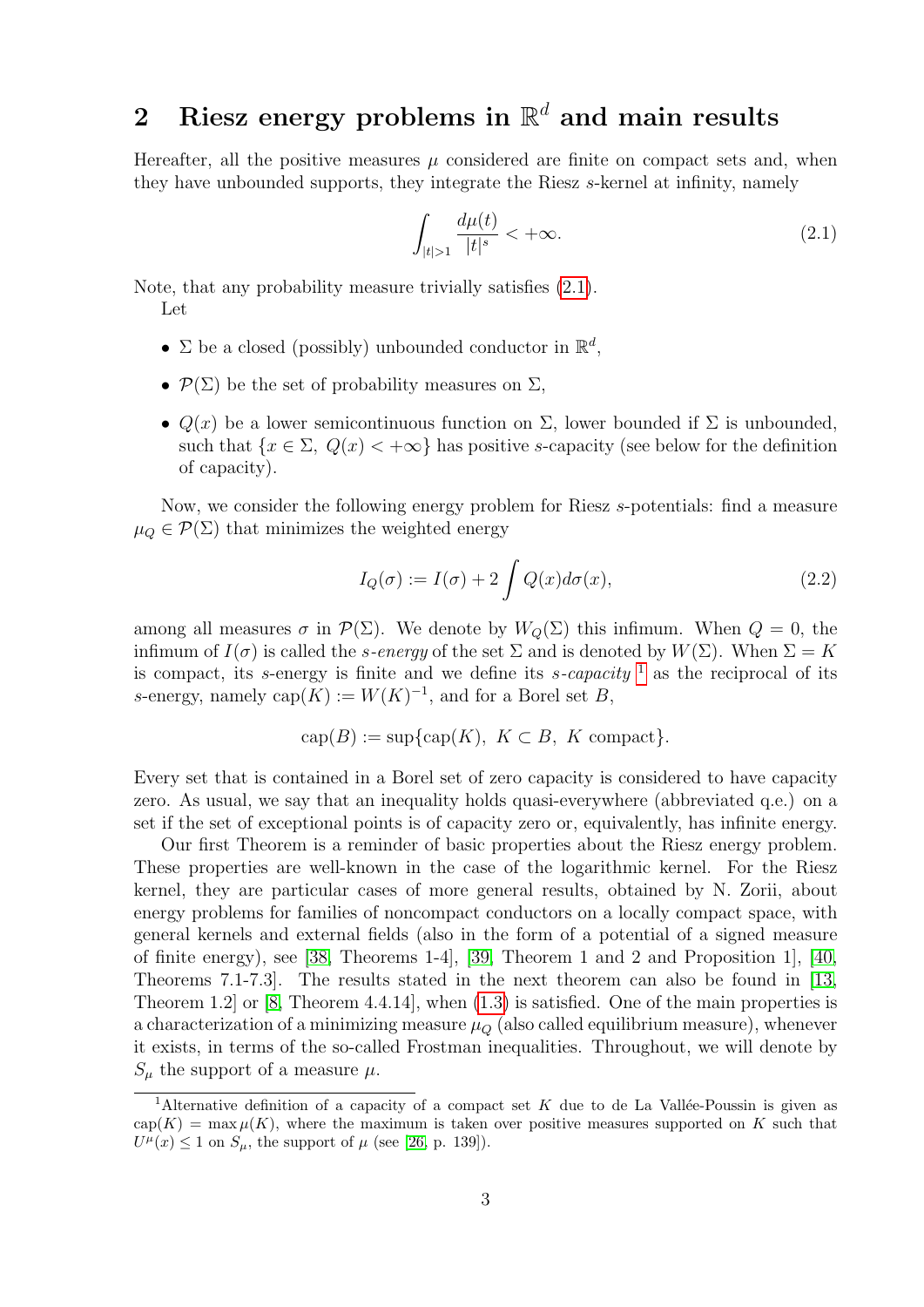<span id="page-3-0"></span>**Theorem 2.1.** Assume  $0 < s < d$ . Then,

 $(i) -\infty < W_Q(\Sigma) < +\infty;$ 

(ii) if a minimizing measure  $\mu_{\mathcal{O}}$  exists, it is unique;

(iii) if  $\mu_Q$  is a minimizing measure, the Frostman inequalities

$$
U^{\mu_Q}(x) + Q(x) \ge F_Q, \quad q.e. \text{ on } \Sigma,
$$
\n
$$
(2.3)
$$

$$
U^{\mu_Q}(x) + Q(x) \le F_Q, \quad x \in S_{\mu_Q}, \tag{2.4}
$$

hold true, where the finite constant

<span id="page-3-4"></span><span id="page-3-3"></span><span id="page-3-2"></span><span id="page-3-1"></span>
$$
F_Q = I(\mu_Q) + \int Q d\mu_Q,
$$

is referred to as the equilibrium constant or the (modified) Robin constant. (iv) Conversely, if  $\mu \in \mathcal{P}(\Sigma)$  is a measure with  $I_Q(\mu) < +\infty$  satisfying

$$
U^{\mu}(x) + Q(x) \ge F, \quad q.e. \text{ on } \Sigma,
$$
\n
$$
(2.5)
$$

$$
U^{\mu}(x) + Q(x) \le F, \quad q.e. \text{ on } S_{\mu}, \tag{2.6}
$$

with some finite constant F, then  $\mu$  is a minimizing measure and  $F = F_Q$ . Moreover, if  $\mu_{\mathcal{O}}$  exists, [\(2.5\)](#page-3-1) may be replaced with the weaker inequality

<span id="page-3-5"></span>
$$
U^{\mu}(x) + Q(x) \ge F, \quad q.e. \text{ on } S_{\mu_Q}.
$$
 (2.7)

For the sake of completeness, we will provide a proof of Theorem [2.1,](#page-3-0) see Section [5.](#page-22-0)

Remark 2.2. We note that when  $\lim_{|x|\to+\infty, x\in\Sigma} Q(x) = +\infty$  Theorem [2.1](#page-3-0) reduces to the case of a compact  $\Sigma$ , because the minimization of  $(2.2)$  over  $\mathcal{P}(\Sigma)$  is equivalent to a minimization over  $\mathcal{P}(\Sigma \cap \{x : Q(x) \leq M\})$  for some finite  $M > 0$  (see e.g. [\[8,](#page-34-3) Theorem 4.4.14.v]). Therefore, there is no loss of generality when we restrict to a finite limit in the assumption A2 below.

For the next results, we will need the notion of thinness of a set at infinity, due, in the Newton case, to M. Brelot [\[10\]](#page-34-5) and J.L. Doob [\[15,](#page-34-6) pp. 175-176]. This notion has been also defined in the Riesz case  $(0 < s < d)$  by Kurokawa and Mizuta in [\[24\]](#page-35-11), and since we will need one result of [\[24\]](#page-35-11), see Lemma [2.8](#page-5-0) below, we will stick to the definition given there, namely that a Borel set  $\Sigma$  is thin at infinity if it satisfies the following Wiener condition :

$$
\sum_{k=1}^{+\infty} 2^{-ks} \operatorname{cap} (\Sigma^{(k)}) < +\infty,
$$

where  $\Sigma^{(k)} = \{x \in \Sigma, 2^k \leq |x| < 2^{k+1}\}$ . Denoting by  $\Phi$  the inversion  $\Phi(x) = x/|x|^2$  with respect to the unit sphere of  $\mathbb{R}^d$ , the previous inequality is equivalent to (see [\[26,](#page-35-0) p.287]),

$$
\sum_{k=1}^{+\infty} 2^{ks} \operatorname{cap} (\Phi(\Sigma^{(k)})) < +\infty.
$$

When  $d-2 \leq s < d$ , this is a Wiener necessary and sufficient condition for the point 0 to be an irregular point of the complement of  $\Phi(\Sigma)$ . It is known from [\[26,](#page-35-0) Theorem 5.10] that a point x is an irregular point of the complement of a set  $E$  if and only if  $E$  is thin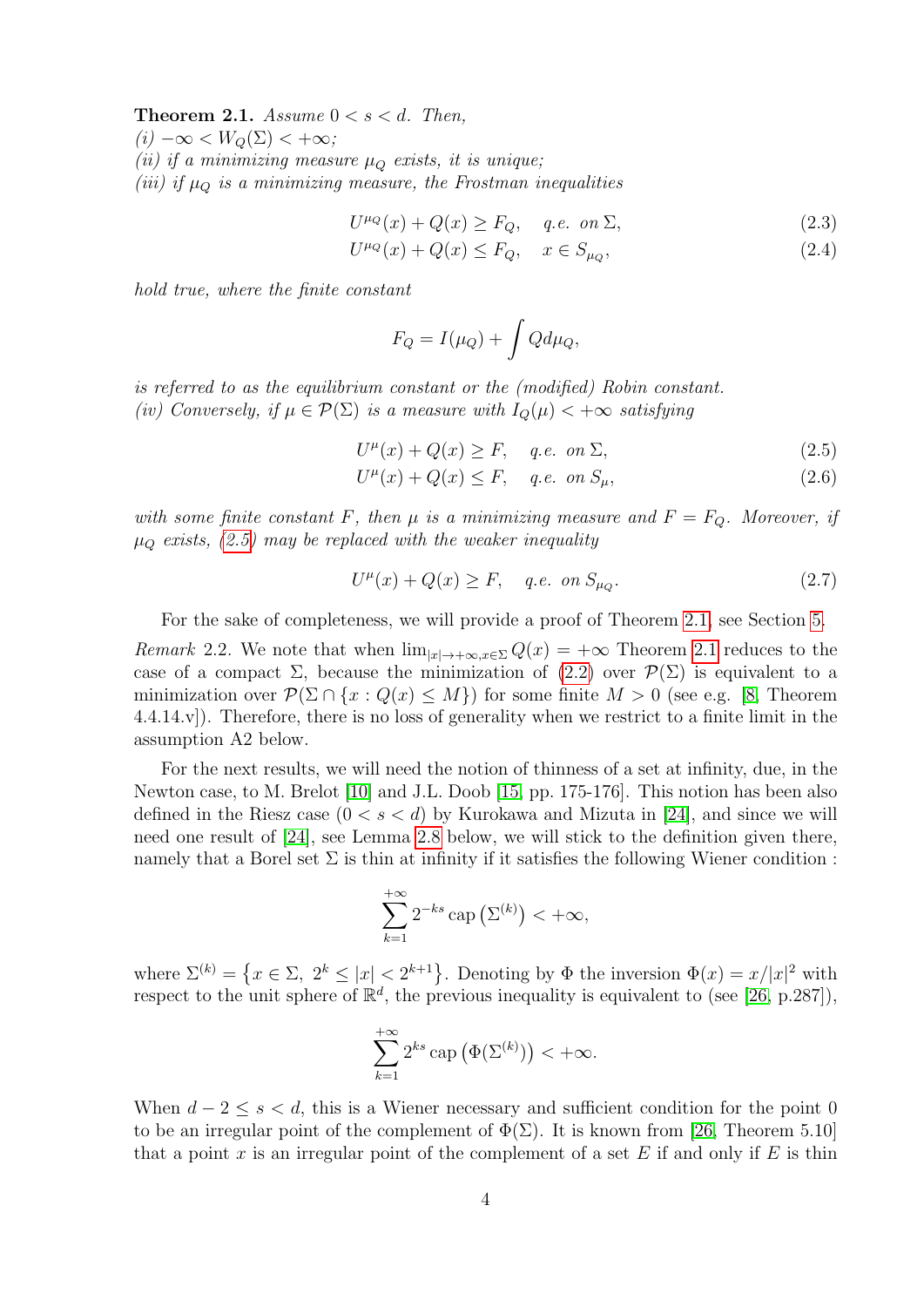at x (here, we follow the terminology of most authors, see e.g.  $[28, 31, 35]$  $[28, 31, 35]$  $[28, 31, 35]$ , while, in the terminology of  $[26]$ , x is an irregular point of E). Hence, with the definition above and when  $d-2 \leq s < d$ , the set  $\Sigma$  is thin at infinity if and only if  $\Phi(\Sigma)$  is thin at 0. Following [\[28,](#page-35-8) p. 78], when  $0 < s < d$ , we define a Borel set  $\Sigma$  to be thin at a  $x_0 \in \mathbb{R}^d$  if

$$
\sum_{k=1}^{+\infty} 2^{ks} \operatorname{cap} \left( \Sigma_{x_0}^{(k)} \right) < +\infty,
$$

where  $\Sigma_{x_0}^{(k)} := \left\{ x \in \Sigma, \ 2^{-k} \leq |x - x_0| < 2^{-k+1} \right\}.$ 

For more details about the notions of thinness of a set at a point and the fine topology, see e.g. [\[26,](#page-35-0) Chapter V,  $\S 3$ ]. For a recent study of thinness of a set at infinity in the theory of Riesz potentials, in particular how the notions introduced by Brelot and Doob extend to this framework, see [\[41\]](#page-36-4).

In the sequel, unless explicitly stated otherwise, whenever  $\Sigma$  is unbounded, we assume:

**A1**)  $\Sigma$  is not thin at infinity.

**A[2](#page-4-0))** Q can continuously be extended to the point at infinity<sup>2</sup>; that is, there exists the limit,

$$
\lim_{|x| \to +\infty, x \in \Sigma} Q(x) =: Q(\infty),
$$

and moreover this limit is finite:

$$
-\infty < Q(\infty) < +\infty.
$$

<span id="page-4-5"></span>Remark 2.3. We claim that when  $\Sigma$  is unbounded and  $\mu_Q$  exists, the assumptions A1-A2 and [\(2.3\)](#page-3-2) imply  $Q(\infty) \geq F_Q$ . Indeed, by Lemma [2.8](#page-5-0) below, there is a Borel set  $P \subset \mathbb{R}^d$ , thin at infinity, and such that

<span id="page-4-1"></span>
$$
\lim_{|x| \to +\infty, x \notin P} U^{\mu_Q}(x) = 0.
$$
\n(2.8)

As  $\Sigma$  is not thin at infinity, we have  $cap(\Sigma \setminus P) > 0$ , and hence there is a sequence of points  $x_n \in \Sigma \setminus P$ ,  $|x_n| \to +\infty$ , for which both [\(2.3\)](#page-3-2) and [\(2.8\)](#page-4-1) hold true.

Our next result concerns the existence of a minimizing measure on an unbounded set  $\Sigma$ , in a general external field  $Q$ , depending on its behavior at infinity. In that connection, see also [\[40,](#page-36-3) Theorem 8.1, Proposition 8.1].

<span id="page-4-2"></span>**Theorem 2.4.** Let  $\Sigma$  be an unbounded conductor in  $\mathbb{R}^d$  and Q an external field satisfying conditions  $A1-A2$ . Then, for  $0 < s < d$ ,

(i) sufficient conditions for the existence of a solution  $\mu_Q$  to the Riesz energy problem are the following growth conditions on Q at infinity:

<span id="page-4-4"></span>
$$
|x|^s(Q(x) - Q(\infty)) \le -1, \qquad \text{for large } |x| \ , \ x \in \Sigma; \tag{2.9}
$$

or

<span id="page-4-3"></span>
$$
\lim_{|x| \to +\infty, \ x \in \Sigma \backslash P} |x|^s (Q(x) - Q(\infty)) \le -1,
$$
\n(2.10)

for some set  $P$  thin at infinity.

<span id="page-4-0"></span><sup>&</sup>lt;sup>2</sup>To avoid ambiguity, we denote by  $\infty$  the Alexandroff point of  $\mathbb{R}^d$  and use the explicit notations of  $-\infty$  and  $+\infty$  in the context of the real line.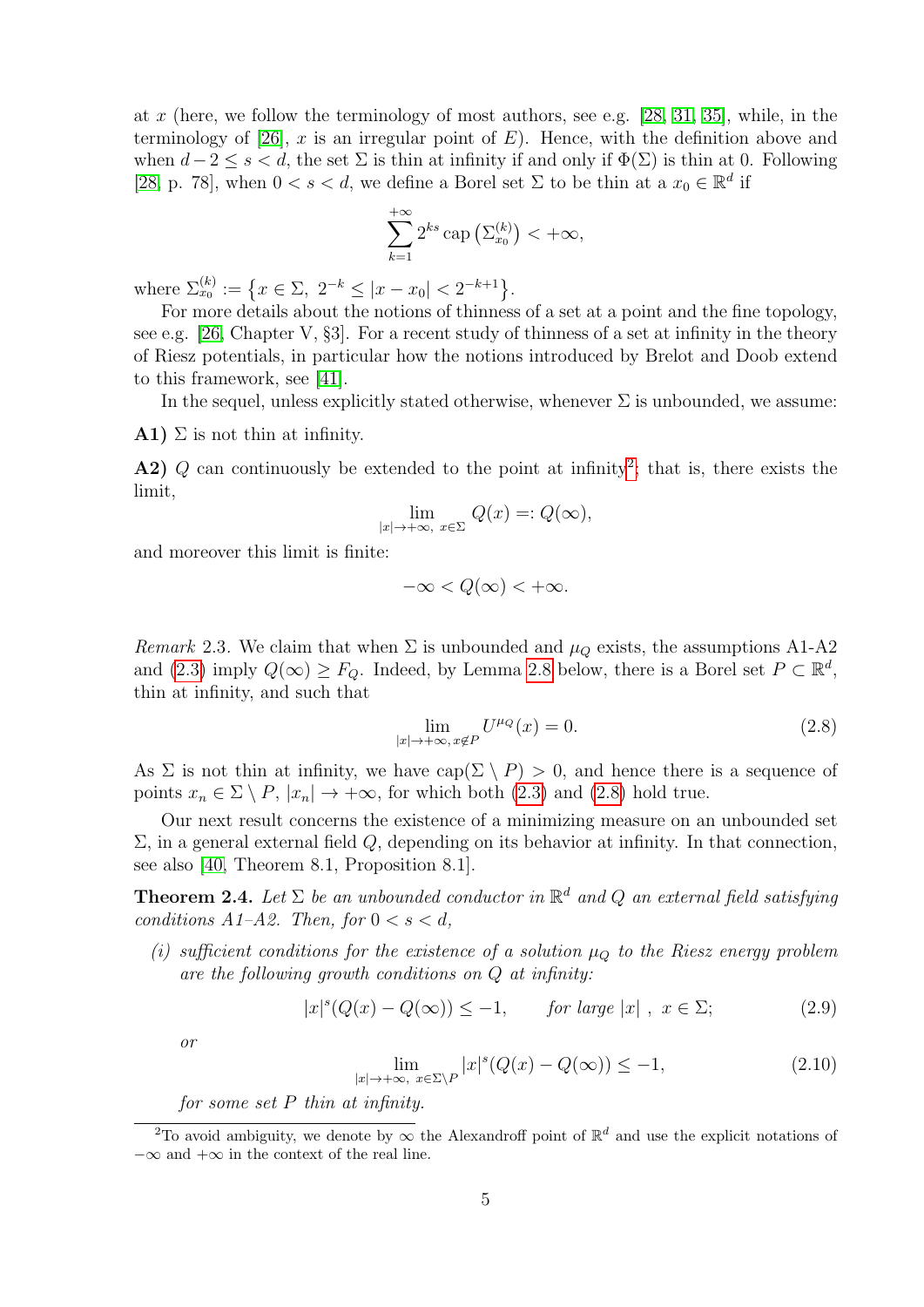(ii) Assume

<span id="page-5-1"></span>
$$
\lim_{|x| \to +\infty, x \in \Sigma} |x|^s \left( Q(x) - Q(\infty) \right) \tag{2.11}
$$

exists. If  $\Sigma$  admits a minimizing measure  $\mu_{\mathcal{O}}$  with an unbounded support then the limit in  $(2.11)$  equals  $-1$ .

(iii) if  $d-2 \leq s \leq d$  and there exists  $c < 1$  such that

<span id="page-5-2"></span>
$$
-\frac{c}{|x|^s} \le Q(x) - Q(\infty), \qquad x \in \Sigma, \tag{2.12}
$$

then the Riesz energy problem has no solution.

Remark 2.5. Actually, it can be shown by a similar argument that the conclusion of Theorem [2.4\(](#page-4-2)iii) holds more generally if, instead of [\(2.12\)](#page-5-2), we assume that

$$
-cU^{\mu}(x) \le Q(x) - Q(\infty), \quad x \in \Sigma,
$$
\n(2.13)

where  $c < 1$  and  $\mu \in \mathcal{P}(\Sigma)$  has compact support. We note also that when Q equals a constant on an unbounded conductor and  $d-2 \leq s < d$ , the Riesz energy problem has no solution, for condition [\(2.12\)](#page-5-2) is satisfied.

Theorem [2.4](#page-4-2) applies to the particular case where the external field Q is due to the action of an attractive mass placed at a point outside of the conductor  $\Sigma$  (so that Q is continuous on  $\Sigma$ ). For instance, assuming  $0 \notin \Sigma$ , we have the following.

<span id="page-5-3"></span>**Corollary 2.6.** Under the assumptions in Theorem [2.4,](#page-4-2) if  $0 \notin \Sigma$  and for some  $c > 0$ ,

$$
Q(x) = -\frac{c}{|x|^s}, \qquad x \in \Sigma \,,
$$

then

(i) for  $0 < s < d$  and  $c \geq 1$ , the minimizing measure  $\mu_Q$  exists and, for  $c > 1$ , it has bounded support;

(ii) for  $d-2 \le s \le d$  and  $c \le 1$ , a minimizing measure  $\mu_{\Omega}$  does not exist.

Remark 2.7. Corollary [2.6](#page-5-3) extends for a general dimension  $d \geq 2$  the results obtained in [\[3,](#page-34-4) Theorem 2.1] for the case where  $d = 2$ ,  $\Sigma = \mathbb{R}$  and Q is created by a single attractive charge placed at a point in  $\mathbb{R}^2 \setminus \mathbb{R}$ . When  $c = 1$ , the support of the weighted equilibrium measure can be unbounded, as, for instance, in [\[3,](#page-34-4) Lemma 3.1], or more generally, when  $\Sigma = \mathbb{R}^d$  and Q is created by an attractive charge placed at a point in  $\mathbb{R}^{d+1} \setminus \mathbb{R}^d$ , see Section [4.2,](#page-20-0) case (i). It can also be bounded, see Remark [5.4](#page-29-0) for more details.

In the current paper, we will also consider in detail the case where the conductor  $\Sigma = \mathbb{R}^d$  and Q is the potential  $U^{\nu}$  of a signed measure  $\nu$  supported in  $\mathbb{R}^{d+1} \setminus \mathbb{R}^d$ ,

<span id="page-5-5"></span><span id="page-5-4"></span>
$$
Q(x) = U^{\nu}(x).
$$

An auxiliary result about Riesz potentials will be useful.

<span id="page-5-0"></span>**Lemma 2.8** (cf. [\[24,](#page-35-11) Theorem 3.3]). Let  $\mu$  be a positive measure in  $\mathbb{R}^d$ . Then, there exists a Borel set P thin at infinity such that

$$
\lim_{|x| \to +\infty, \ x \in \mathbb{R}^d \setminus P} U^{\mu}(x) = 0,\tag{2.14}
$$

$$
\lim_{|x| \to +\infty, \ x \in \mathbb{R}^d \setminus P} |x|^s U^\mu(x) = \mu(\mathbb{R}^d), \qquad \text{if } \mu(\mathbb{R}^d) < \infty. \tag{2.15}
$$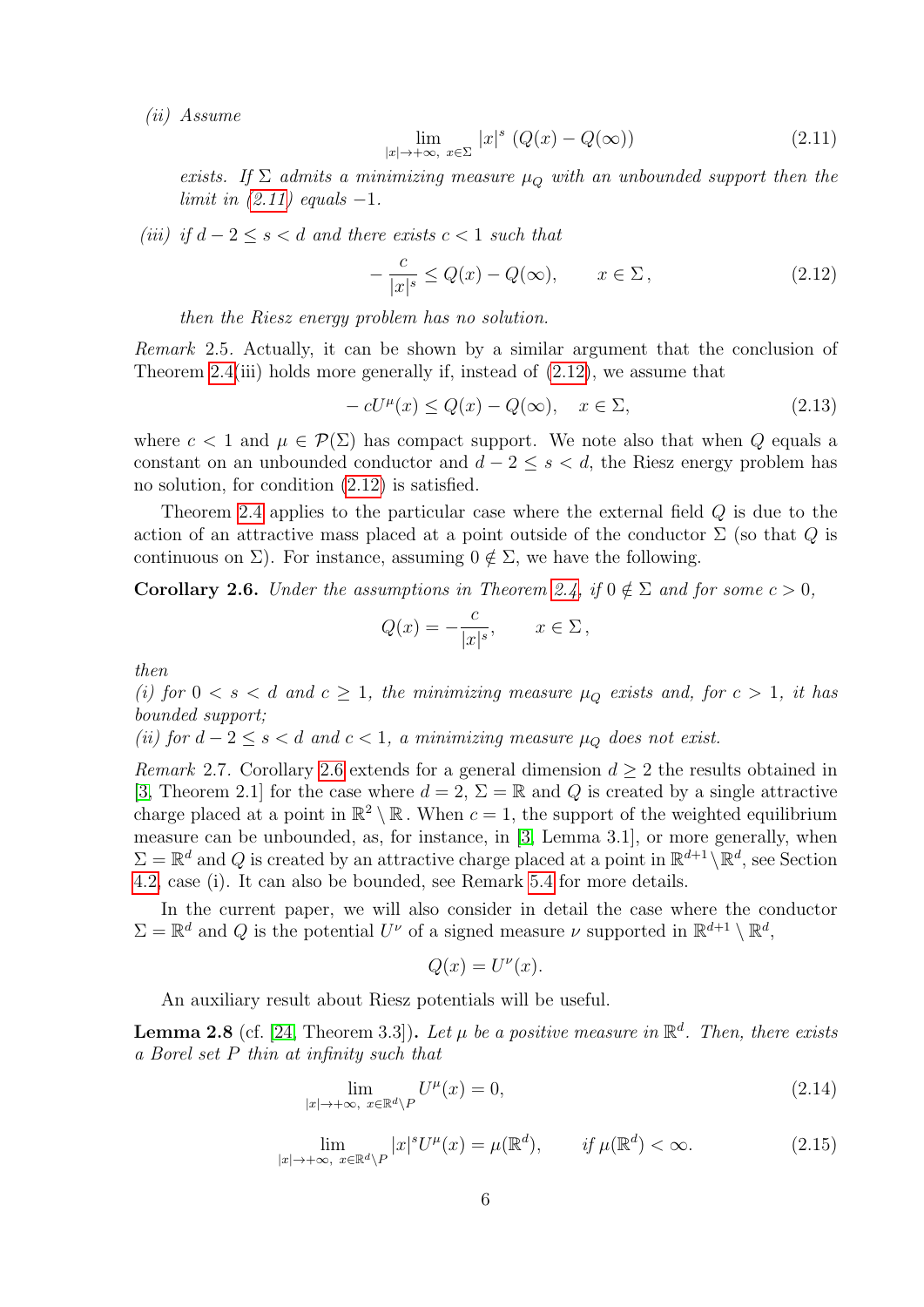From this lemma, we see that condition [\(2.10\)](#page-4-3) of assertion (i) and assertion (ii) of Theorem [2.4](#page-4-2) imply the following.

<span id="page-6-2"></span>**Corollary 2.9.** Let  $0 < s < d$ . Let  $\nu$  be a signed measure of finite mass (both,  $\nu^+$  and  $\nu^$ in the Jordan decomposition  $\nu = \nu^+ - \nu^-$  have finite mass) with support in  $\mathbb{R}^{d+1} \setminus \mathbb{R}^d$  (not necessarily compact), and let  $\Sigma = \mathbb{R}^d$  and  $Q = U^{\nu}$  be as above. If  $\nu(\mathbb{R}^{d+1}) \leq -1$ , then there exists a unique equilibrium measure  $\mu_Q$ . Moreover, if  $\nu(\mathbb{R}^{d+1}) < -1$ , the support  $S_{\mu_Q}$  is a compact subset of  $\mathbb{R}^d$ .

Indeed, we have  $Q = U^{\nu} = U^{\nu^w}$  and  $\nu(\mathbb{R}^{d+1}) = \nu^w(\mathbb{R}^d)$ , where  $\nu^w$  denotes the weak balayage of  $\nu$  onto  $\mathbb{R}^d$  (see Section [3](#page-6-0) for the definition and Lemma [3.11](#page-14-0) for details). Moreover [\(2.15\)](#page-5-4) can be applied to each terms in the Jordan decomposition of the signed measure  $\nu^w = \nu^w_+ - \nu^w_-$ , and the union of two sets thin at infinity is also thin at infinity.

The situation where  $\Sigma$ , Q and  $\nu$  are as above, and  $\nu(\mathbb{R}^{d+1}) = -1$ , will be referred to as a weakly admissible setting, using the parallelism with the logarithmic potential scenario. For this purpose, we denote by  $y = (y_1, \ldots, y_d, y_{d+1})$  an arbitrary point in  $\mathbb{R}^{d+1}$  so that the distance from y to the conductor  $\mathbb{R}^d$  equals  $|y_{d+1}|$ .

<span id="page-6-3"></span>Our final main result is the following one.

<span id="page-6-1"></span>**Theorem 2.10.** Let 
$$
d - 2 \le s < d
$$
,  $\Sigma = \mathbb{R}^d$ , and  $Q = U^{\nu}$ ,  $\nu(\mathbb{R}^{d+1}) = -1$ . If\n
$$
\int |y_{d+1}|^{d-s} d\nu(y) > 0,
$$
\n(2.16)

then  $S_{\mu_Q}$  is a compact subset of  $\mathbb{R}^d$ .

<span id="page-6-4"></span>Remark 2.11. Theorem [2.10](#page-6-1) extends to Riesz potentials what was established in [\[30\]](#page-35-4) for the logarithmic kernel in  $\mathbb{R}^2$  with  $\Sigma = \mathbb{R}$  in the weakly admissible setting. Here, when the total attractive charge of the external field equals in size the charge to be spread on  $\mathbb{R}^d$  it is possible to get a compactly supported equilibrium measure. However, in this border case not just the sizes of the charges are important but also their distances to the conductor. This very interesting phenomenon may be illustrated with a simple example. Namely, if the external field consists just of an attractor of unit charge, then the equilibrium measure exists but its support will be unbounded (the whole conductor  $\mathbb{R}^d$  in the current setting); but if this simple configuration is slightly modified by adding a negative charge  $-\varepsilon$  to this attractor, and placing a repellent of positive charge of equal magnitude at another point outside the conductor (observe that the total attractive charge remains equal to one), it is possible to place that repellent sufficiently far from the conductor so that the equilibrium measure becomes compactly supported.

With the level of generality considered so far, not much more can be said about the equilibrium measure  $\mu_Q$  and its support  $S_{\mu_Q}$ . In Section 4 we will discuss some particular situations where the simplicity of the external field allows for a more detailed analysis.

### <span id="page-6-0"></span>3 Auxiliary results

In this section properties and auxiliary results related to Riesz energy problem are proved. Also, we recall the notions of Kelvin transform, balayage and signed equilibrium measures, which will be useful in the sequel. Throughout, it will also be convenient to introduce the parameter  $\alpha$ ,  $0 < \alpha < d$ , given by

$$
\alpha := d - s.
$$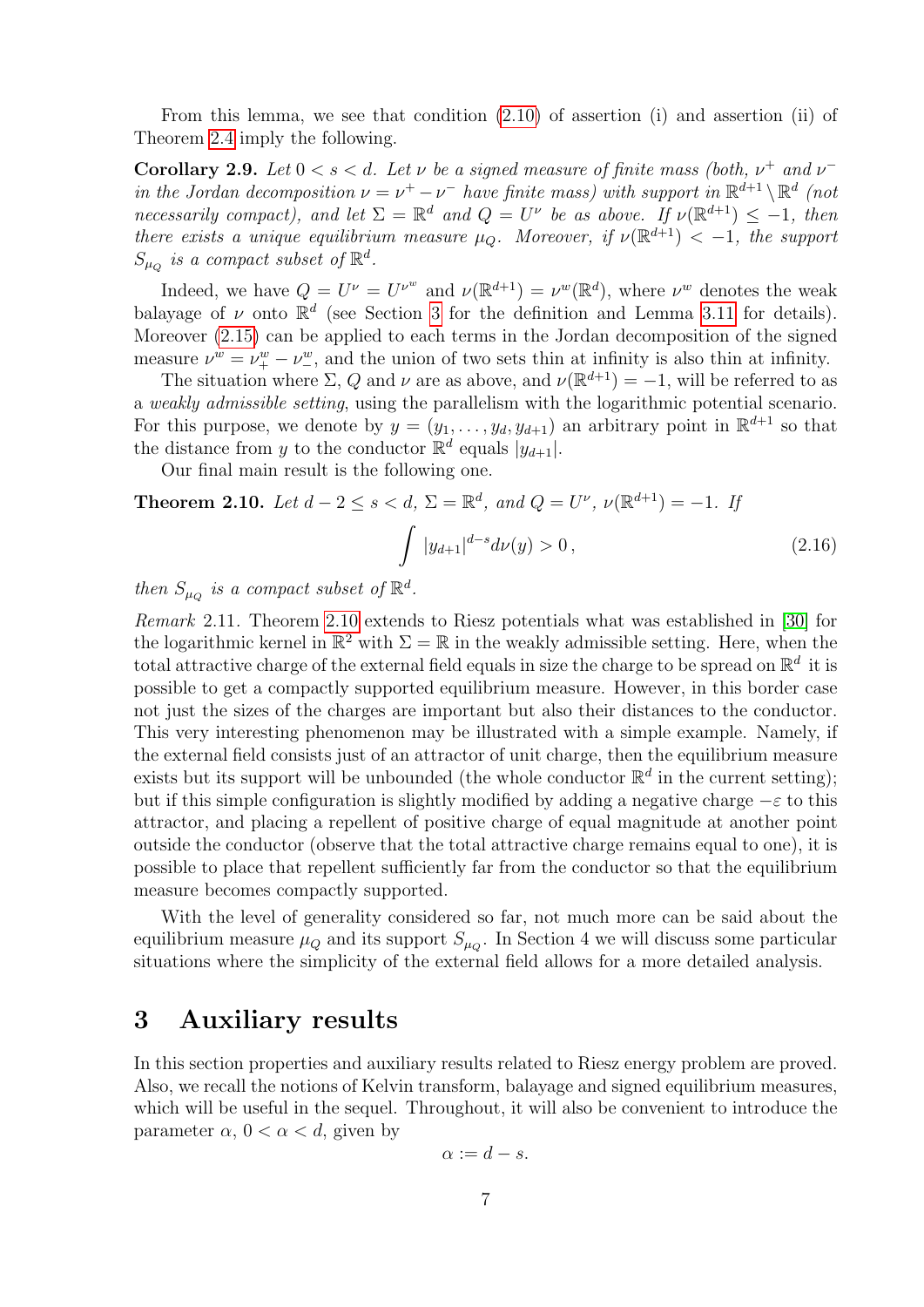#### 3.1 A de La Vallée Poussin theorem for Riesz kernels

In this subsection, we give a version for Riesz potentials of the following result by de La Vallée–Poussin for Newton potentials, or more generally, for superharmonic functions, see [\[14,](#page-34-7) p. 21]:

<span id="page-7-0"></span>**Theorem 3.1.** Let u and v be two superharmonic functions defined in an open subset  $\Omega$ of  $\mathbb{R}^d$ , with respective Riesz measures  $\mu = -\Delta u$  and  $\nu = -\Delta v$ . Assume  $u \geq v$  in  $\Omega$ . Then the restriction of the signed measure  $\mu - \nu$  to the set

$$
E = \{x \in \Omega, \ u(x) = v(x) < \infty\}
$$

is a negative measure.

See also [\[35,](#page-35-1) Theorem IV.4.5] for the logarithmic case in the complex plane. A similar result was proved by Janssen [\[22,](#page-35-13) Theorem 2.5] in a general potential theoretic setting, see also Fuglede [\[18,](#page-35-14) Theorem 1.1] for a refinement of Theorem [3.1](#page-7-0) to  $\delta$ -subharmonic functions.

In this subsection, unless explicitly stated otherwise, it is assumed that  $d-2 < s < d$ or equivalently  $0 < \alpha < 2$ .

We can now state the main result of this subsection.

<span id="page-7-2"></span>**Theorem 3.2.** Let  $\mu$  and  $\nu$  be two positive measures such that the potential  $U^{\nu}$  is finite  $\nu$ -a.e. (for instance  $\nu$  has finite energy). If for some constant  $C \geq 0$ ,

<span id="page-7-3"></span>
$$
U^{\nu} \le U^{\mu} + C, \quad \nu\text{-almost everywhere}, \tag{3.1}
$$

then the restriction of the signed measure  $\mu - \nu$  to the set

$$
E = \{ x \in \mathbb{R}^d, \ U^{\nu}(x) = U^{\mu}(x) + C < \infty \}
$$

is a negative measure.

Remark 3.3. Notice that the statement of Theorem [3.1](#page-7-0) does not hold for Riesz subharmonic kernels  $|x|^{-s}$  with  $d-2 < s < d$ . Indeed, considering the equilibrium measure  $\omega$  of the unit ball  $B \subset \mathbb{R}^d$ , we know that

$$
U^{\omega}(x) = W(B), \qquad x \in B,
$$

where  $W(B)$  denotes the Riesz energy of B. Applying Theorem [3.1](#page-7-0) with  $U^{\omega}$  and the constant function equal to  $W(B)$ , the inequality  $W(B) \leq U^{\omega}(x)$  would imply that  $\omega \leq 0$ on any open subset  $\Omega$  of B, which is not true as the support of  $\omega$  is the entire ball B when  $d-2 < s < d$ .

Let us first recall the notion of *balayage*, see [\[26,](#page-35-0) Chapter IV, §5], in particular p.264. Given a closed set  $F \subset \mathbb{R}^d$  of positive capacity and a positive measure  $\sigma$  of finite total mass, there exists a unique positive measure

$$
\widehat{\sigma} := Bal(\sigma, F)
$$

called the Riesz s-balayage of  $\sigma$  onto F satisfying the following:

•  $S_{\widehat{\sigma}} \subset F$ ,

•  $\hat{\sigma}$  is zero on the set of irregular points of the complement of F, and

<span id="page-7-1"></span>
$$
U^{\widehat{\sigma}}(x) = U^{\sigma}(x) \text{ q.e. on } F, \qquad U^{\widehat{\sigma}}(x) \le U^{\sigma}(x) \text{ on } \mathbb{R}^d. \tag{3.2}
$$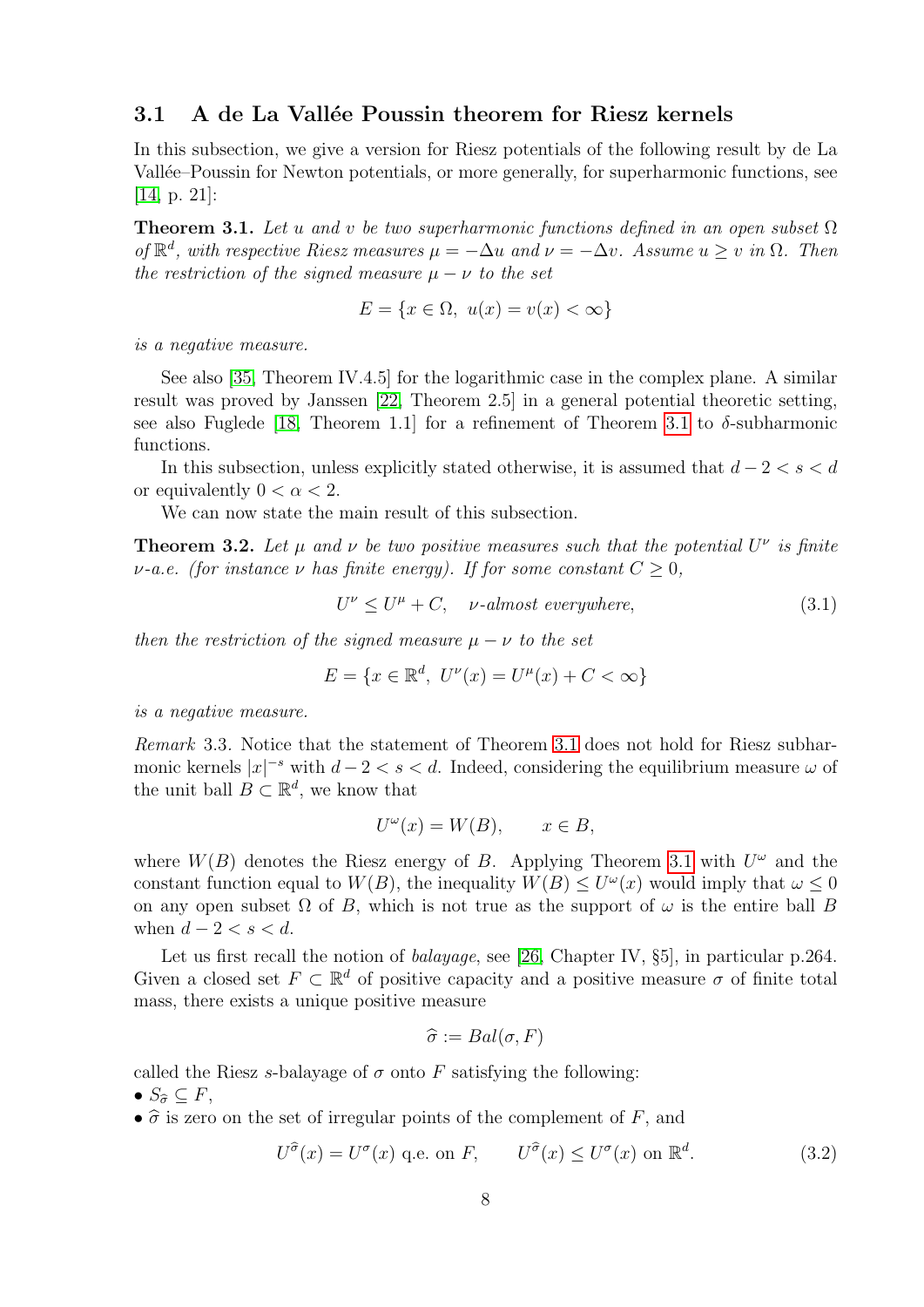We caution the reader that these properties are different from those for the logarithmic case when  $d = 2$  and  $s = 0$ . In particular, the logarithmic balayage preserves the total mass, but this is not true for general  $d - 2 \le s < d$ . For positive s,  $\|\hat{\sigma}\| = \|\sigma\|$  for all measures  $\sigma$  if and only if F is not thin at infinity, see [\[19,](#page-35-15) Theorem 3.22], [\[41,](#page-36-4) Corollary 5.3].

We remark that for  $0 < s < d-2$  we shall utilize a measure  $\sigma^w$ , which we call weak balayage, for which only the first part of [\(3.2\)](#page-7-1) holds true, namely  $U^{\sigma^w}(x) = U^{\sigma}(x)$  q.e. on F. For a signed measure  $\nu$ , we define  $\nu^w := (\nu^+)^w - (\nu^-)^w$ , where  $\nu = \nu^+ - \nu^-$  is the Jordan decomposition of  $\nu$ .

Now we consider the family of balayages  $\hat{\delta}_{0,r}$ ,  $r > 0$ , of  $\delta_0$  (the unit point mass at  $x = 0$ ) outside of the balls  $|x| < r$ . The balayage  $\widehat{\delta}_{0,r}$  is a probability measure, absolutely continuous with respect to the Lebesgue measure, see [\[26,](#page-35-0) p.265], supported on the complement of  $B(0, r)$ , the open ball with center at 0 and radius r. Its potential satisfies

$$
U^{\widehat{\delta}_{0,r}}(x) = \begin{cases} U^{\delta_0}(x) = |x|^{-s}, & |x| \ge r, \\ U^{\widehat{\delta}_{0,r}}(x) \le |x|^{-s}, & |x| \le r. \end{cases}
$$

For  $x_0 \in \mathbb{R}^d$ , we set  $\widehat{\delta}_{x_0,r}(x) := \widehat{\delta}_{0,r}(x-x_0)$  and, for u a potential, we will consider its average with respect to  $\delta_{x_0,r}$ :

$$
L_u(x_0,r) = \int u(x) d\widehat{\delta}_{x_0,r}(x), \qquad r > 0.
$$

Note that, when  $u(x) = U^{\mu}(x)$  is the potential of a (positive) measure  $\mu$ ,  $L_u(x_0, r)$  is a finite number. Indeed,

$$
L_u(x_0,r) = \int u(x) d\widehat{\delta}_{x_0,r}(x) = \int U^{\widehat{\delta}_{x_0,r}}(x) d\mu(x),
$$

and for  $0 < r_1 < r$ , we have

$$
\int_{r_1 \leq |x-x_0|} U^{\widehat{\delta}_{x_0,r}}(x) d\mu(x) \leq \int_{r_1 \leq |x-x_0|} \frac{d\mu(x)}{|x-x_0|^s} < \infty,
$$

where the last inequality follows from  $(2.1)$ , and

$$
\int_{|x-x_0|
$$

where the first inequality uses the fact that the mass of  $\widehat{\delta}_{x_0,r}$  is outside of the ball  $B(x_0, r)$ .

For the proof of Theorem [3.2,](#page-7-2) we will need several lemmas.

**Lemma 3.4.** Let  $x_0 \in \mathbb{R}^d$  and

$$
u(x) := U^{\mu}(x),
$$

with  $\mu$  a positive measure. The function  $r \to L_u(x_0, r)$  satisfies

<span id="page-8-0"></span>
$$
\lim_{r \to 0} L_u(x_0, r) = u(x_0),\tag{3.3}
$$

and is non-increasing with r.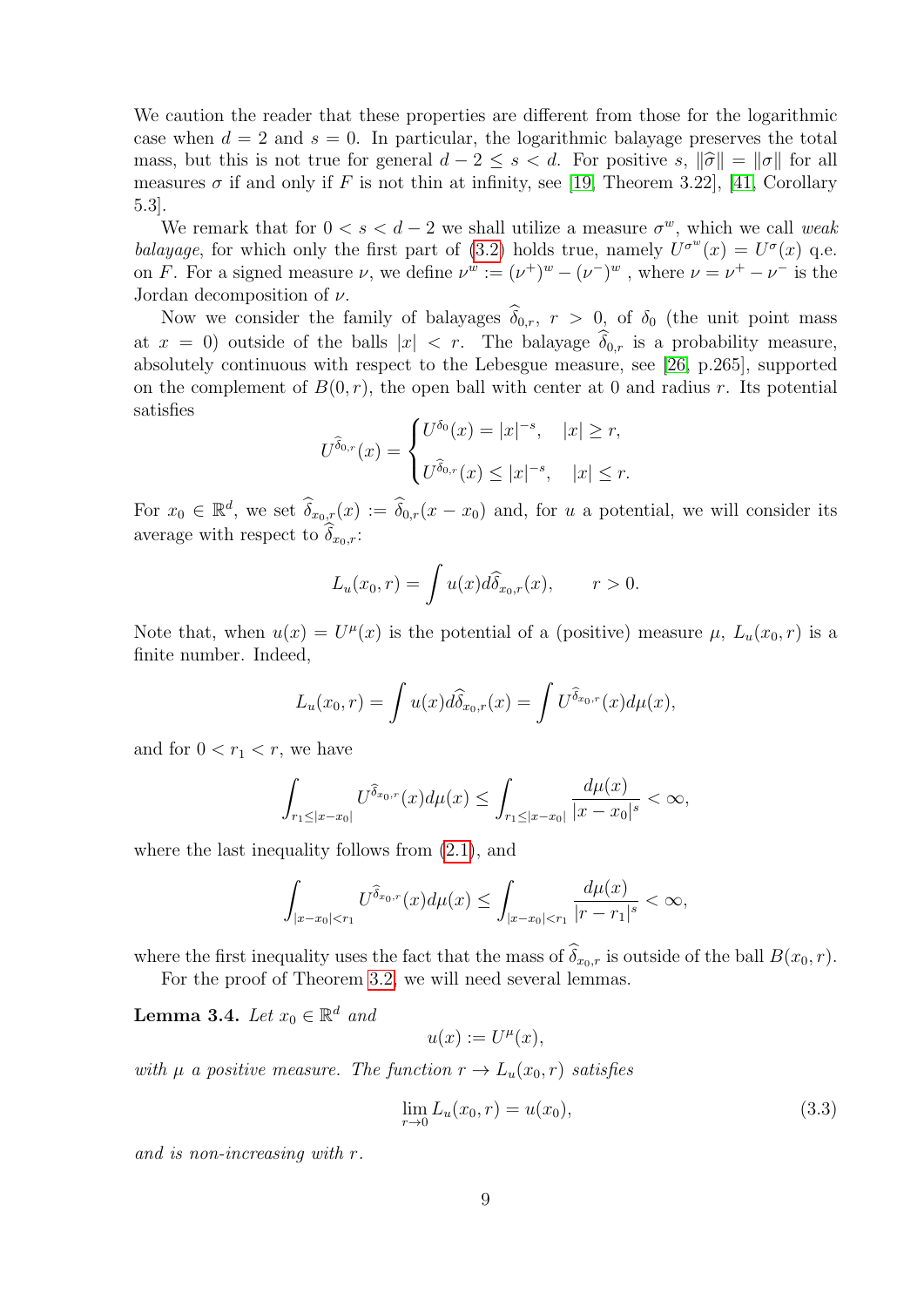Moreover, the function  $r \mapsto L_u(x_0, r)$  is absolutely continuous on any closed subinterval of  $(0, \infty)$  and, almost everywhere, one has

<span id="page-9-0"></span>
$$
L'_{u}(x_0, r) = -\frac{2c_{d,\alpha}}{r^{d-1}} \int_{|x-x_0| \le r} (r^2 - |x-x_0|^2)^{\alpha/2 - 1} d\mu(x),\tag{3.4}
$$

where

<span id="page-9-1"></span>
$$
c_{d,\alpha} = \frac{\Gamma(d/2)}{2^{\alpha} \pi^{d/2} \Gamma^2(\alpha/2)}.
$$
\n
$$
(3.5)
$$

*Remark* 3.5. Note that [\(3.4\)](#page-9-0) is finite for almost every  $r > 0$ . Note also that in the Newton case  $\alpha = 2$ , [\(3.4\)](#page-9-0) simplifies to

<span id="page-9-3"></span>
$$
-r^{d-1}L'_u(x_0,r) = 2c_{d,2}\mu(B(x_0,r)).
$$
\n(3.6)

In view of [\(3.3\)](#page-8-0) we will define  $L_u(x_0, 0)$  as  $u(x_0)$ .

*Proof.* Equality [\(3.3\)](#page-8-0) and the fact that  $r \mapsto L_u(x_0, r)$  is non-increasing are shown in [\[26\]](#page-35-0) p. 114 and p. 126 respectively.

In the sequel, we choose  $x_0 = 0$ , the proof being identical at any other point  $x_0 \in \mathbb{R}^d$ . Let  $r_1$  be a fixed positive number with  $0 < r_1 < r$ . We write

$$
L(r) - L(r_1) := L_u(0, r) - L_u(0, r_1)
$$
  
= 
$$
\int_{|x| \le r_1} (U^{\widehat{\delta}_{0,r}}(x) - U^{\widehat{\delta}_{0,r_1}}(x)) d\mu(x) + \int_{r_1 < |x| \le r} (U^{\widehat{\delta}_{0,r}}(x) - U^{\delta_0}(x)) d\mu(x).
$$
 (3.7)

To reexpress the last integrals, we will use the following expression for the Green function of the ball of radius  $r$ , see e.g. [\[12,](#page-34-8) Theorem 3.1]

$$
G_r(x,y) = U^{\delta_y}(x) - U^{\widehat{\delta}_{y,r}}(x) = \frac{c_{d,\alpha}}{|x-y|^{d-\alpha}} \int_0^a s^{\alpha/2 - 1} (1+s)^{-d/2} ds, \qquad x, y \in B(0,r),
$$

where  $c_{d,\alpha}$  is the constant [\(3.5\)](#page-9-1) and

<span id="page-9-2"></span>
$$
a = \frac{(r^2 - |x|^2)(r^2 - |y|^2)}{r^2|x - y|^2}.
$$

When  $y = 0$ , we get

$$
G_r(x,0) = U^{\delta_0}(x) - U^{\delta_{0,r}}(x) = \frac{c_{d,\alpha}}{|x|^{d-\alpha}} \int_0^a s^{\alpha/2 - 1} (1+s)^{-d/2} ds, \qquad a = \frac{r^2 - |x|^2}{|x|^2}.
$$

Making use of the above expression, [\(3.7\)](#page-9-2) becomes

$$
-\int_{|x|\le r_1} \frac{c_{d,\alpha}}{|x|^{d-\alpha}} \int_{a_1}^a s^{\alpha/2-1} (1+s)^{-d/2} ds \ d\mu(x) -\int_{r_1<|x|\le r} \frac{c_{d,\alpha}}{|x|^{d-\alpha}} \int_0^a s^{\alpha/2-1} (1+s)^{-d/2} ds \ d\mu(x).
$$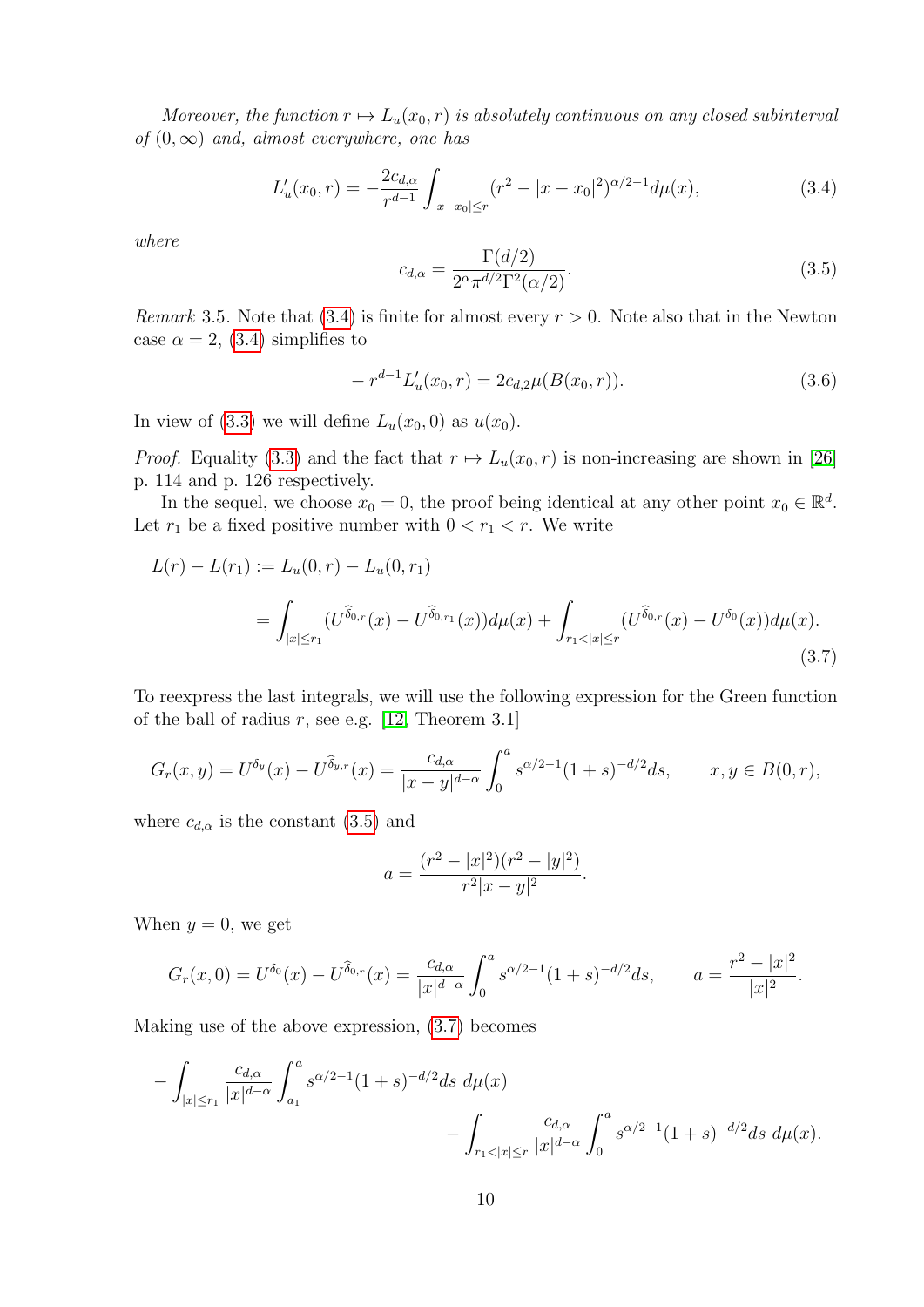Performing the change of variable  $t = |x|$ √  $s + 1$ , we get

$$
L(r) - L(r_1) = -2c_{d,\alpha} \int_{|x| \le r_1} \left( \int_{t=r_1}^r (t^2 - |x|^2)^{\alpha/2 - 1} t^{1-d} dt \right) d\mu(x)
$$
  
- 
$$
2c_{d,\alpha} \int_{r_1 < |x| \le r} \left( \int_{t=|x|}^r (t^2 - |x|^2)^{\alpha/2 - 1} t^{1-d} dt \right) d\mu(x).
$$

Since the integrand in the double integrals is positive, we may interchange the order of integrations which leads to

$$
L(r) - L(r_1) = -2c_{d,\alpha} \int_{t=r_1}^r \left( \int_{|x|=0}^t (t^2 - |x|^2)^{\alpha/2 - 1} t^{1-d} d\mu(x) \right) dt.
$$

Finally, since both  $L(r)$  and  $L(r_1)$  are finite numbers, the double integral is also finite which implies, by Fubini's Theorem, that the function

$$
t \mapsto \int_{|x|=0}^t (t^2 - |x|^2)^{\alpha/2 - 1} t^{1-d} d\mu(x)
$$

is integrable. Hence,  $L(r) - L(r_1)$  is the indefinite integral of an integrable function, from which follows that the function  $r \mapsto L(r)$  is absolutely continuous, differentiable almost everywhere, with derivative equal to

$$
-2c_{d,\alpha}r^{1-d}\int_{|x|=0}^r (r^2-|x|^2)^{\alpha/2-1}d\mu(x).
$$

The following lemma is a consequence of the previous one.

**Lemma 3.6.** Assume  $L_u(x_0, r)$  is differentiable at  $r > 0$ . Then,

<span id="page-10-0"></span>
$$
-r^{d}L'_{u}(x_{0}, r) = 2c_{d,\alpha} \frac{d}{dr} \int_{t=0}^{r} t(r^{2} - t^{2})^{\alpha/2 - 1} \mu(B(x_{0}, t)) dt.
$$
 (3.8)

*Remark* 3.7. Note that in the Newton case  $\alpha = 2$ , [\(3.8\)](#page-10-0) just gives [\(3.6\)](#page-9-3) again.

Proof. We have

$$
\int_{t=0}^{r} t(r^2 - t^2)^{\alpha/2 - 1} \int_{|x - x_0| = 0}^{t} d\mu(x) dt = \int_{|x - x_0| = 0}^{r} \int_{t = |x - x_0|}^{r} t(r^2 - t^2)^{\alpha/2 - 1} dt d\mu(x)
$$

$$
= \frac{1}{2} \int_{|x - x_0| = 0}^{r} (r^2 - |x - x_0|^2)^{\alpha/2} \int_{s = 0}^{1} (1 - s)^{\alpha/2 - 1} ds d\mu(x)
$$

$$
= \frac{1}{\alpha} \int_{|x - x_0| = 0}^{r} (r^2 - |x - x_0|^2)^{\alpha/2} d\mu(x),
$$

where the variable s in the second equality is such that  $t^2 - |x - x_0|^2 = s(r^2 - |x - x_0|^2)$ . Hence, the right-hand side of [\(3.8\)](#page-10-0) is equal to

$$
\frac{2c_{d,\alpha}}{\alpha} \frac{d}{dr} \int_{|x-x_0|=0}^r (r^2 - |x-x_0|^2)^{\alpha/2} d\mu(x) = 2c_{d,\alpha} \int_{|x-x_0|=0}^r r(r^2 - |x-x_0|^2)^{\alpha/2-1} d\mu(x)
$$

$$
= -r^d L'_u(x_0, r).
$$

 $\Box$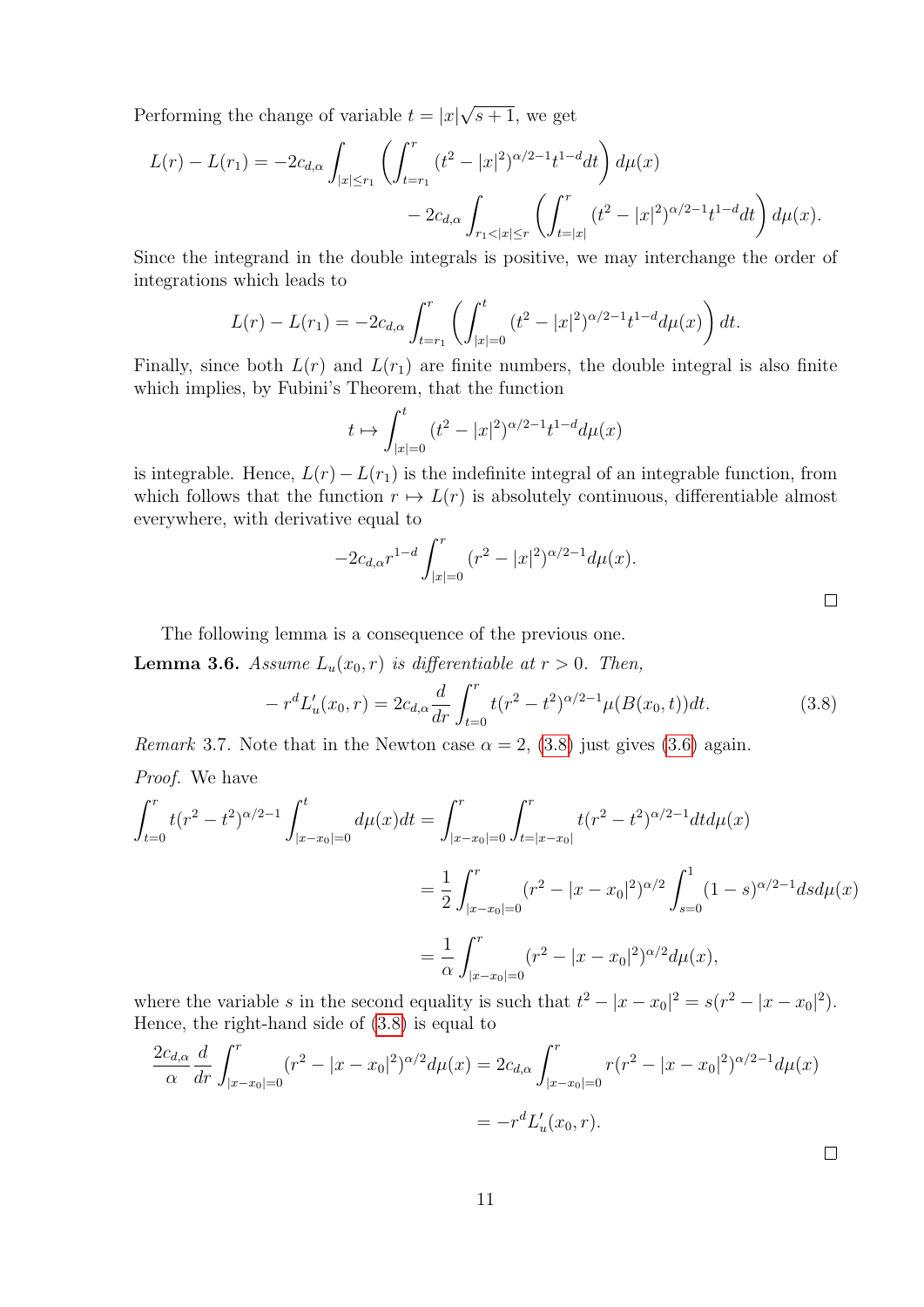Finally we recall a result from measure theory. Its proof uses the Vitali covering theorem, see [\[37\]](#page-36-5) for details.

<span id="page-11-1"></span>**Lemma 3.8.** Let A be a Borel set, and let  $\nu$  be a signed measure in  $\mathbb{R}^d$ . Suppose that for each  $x \in A$  there is a sequence  $t_n \downarrow 0$  with  $\nu(B(x, t_n)) \geq 0$ . Then  $\nu|_A$  is a non-negative measure.

Proof of Theorem [3.2.](#page-7-2) From the domination principle, see [\[26,](#page-35-0) p. 115], we know that  $(3.1)$ actually holds everywhere on  $\mathbb{R}^d$ . Hence, with  $u = U^{\mu}$  and  $v = U^{\nu}$ , and for  $R > 0$ ,

$$
L_v(x, R) \le L_u(x, R) + C, \qquad x \in \mathbb{R}^d.
$$

Consider a point  $x_0 \in E$ . Then  $v(x_0) = u(x_0) + C < \infty$  and thus

$$
L_v(x_0, R) - v(x_0) \le L_u(x_0, R) - u(x_0).
$$

Since  $r \mapsto L_v(x_0, r)$  is an absolutely continuous function, we have, for any  $\epsilon > 0$ ,

$$
\int_{\epsilon}^{R} L'_{v}(x_0, r) dr = L_{v}(x_0, R) - L_{v}(x_0, \epsilon).
$$

From the non-positivity of  $L'_v(x_0, r)$  and the monotone convergence theorem, we get by letting  $\epsilon$  tend to 0,

$$
\int_0^R L'_v(x_0, r) dr = L_v(x_0, R) - v(x_0),
$$

and the same holds true for the function  $L<sub>u</sub>$ . Consequently,

$$
\int_0^R L'_v(x_0, r) dr \le \int_0^R L'_u(x_0, r) dr.
$$

Next, considering equation [\(3.8\)](#page-10-0) applied to u and v, taking the difference between the two and then the antiderivative, we get

<span id="page-11-0"></span>
$$
-\int_{r=0}^{R} r^{d} L'_{u-v}(x_0, r) dr = 2c_{d,\alpha} \int_{t=0}^{R} t(R^2 - t^2)^{\alpha/2 - 1} (\mu - \nu)(B(x_0, t)) dt, \quad R > 0.
$$
 (3.9)

In the sequel, we fix an  $R > 0$  and show that there exists an  $0 < r \leq R$  for which the inequality  $\mu(B(x_0, r)) \leq \nu(B(x_0, r))$  holds true. We proceed by contradiction. Assume that, for all  $0 < r \leq R$ , we have  $\mu(B(x_0, r)) > \nu(B(x_0, r))$ . Then, the right-hand side of [\(3.9\)](#page-11-0) is a positive number. On the other hand, consider a fixed  $\delta > 0$ . For all  $\epsilon > 0$ sufficiently small, we have

$$
-\delta \le \int_{\epsilon}^{R} L'_{u-v}(x_0, r) dr.
$$

Then, for some  $R' \in (0, R]$ ,

$$
-\delta \le \int_{\epsilon}^{R} L'_{u-v}(x_0, r) dr = \int_{\epsilon}^{R} r^{-d} (r^d L'_{u-v}(x_0, r)) dr = \epsilon^{-d} \int_{\epsilon}^{R'} r^d L'_{u-v}(x_0, r) dr,
$$

where in the last equality we have used the Bonnet's mean value theorem for integrals, cf. [\[2,](#page-34-9) Section 12.6] (note that  $r^{-d}$  is a positive decreasing function). Observing that

$$
0 = \lim_{\epsilon \to 0} (-\delta \epsilon^d) \le \lim_{\epsilon \to 0} \int_{\epsilon}^{R'} r^d L'_{u-v}(x_0, r) dr = \int_0^{R'} r^d L'_{u-v}(x_0, r) dr,
$$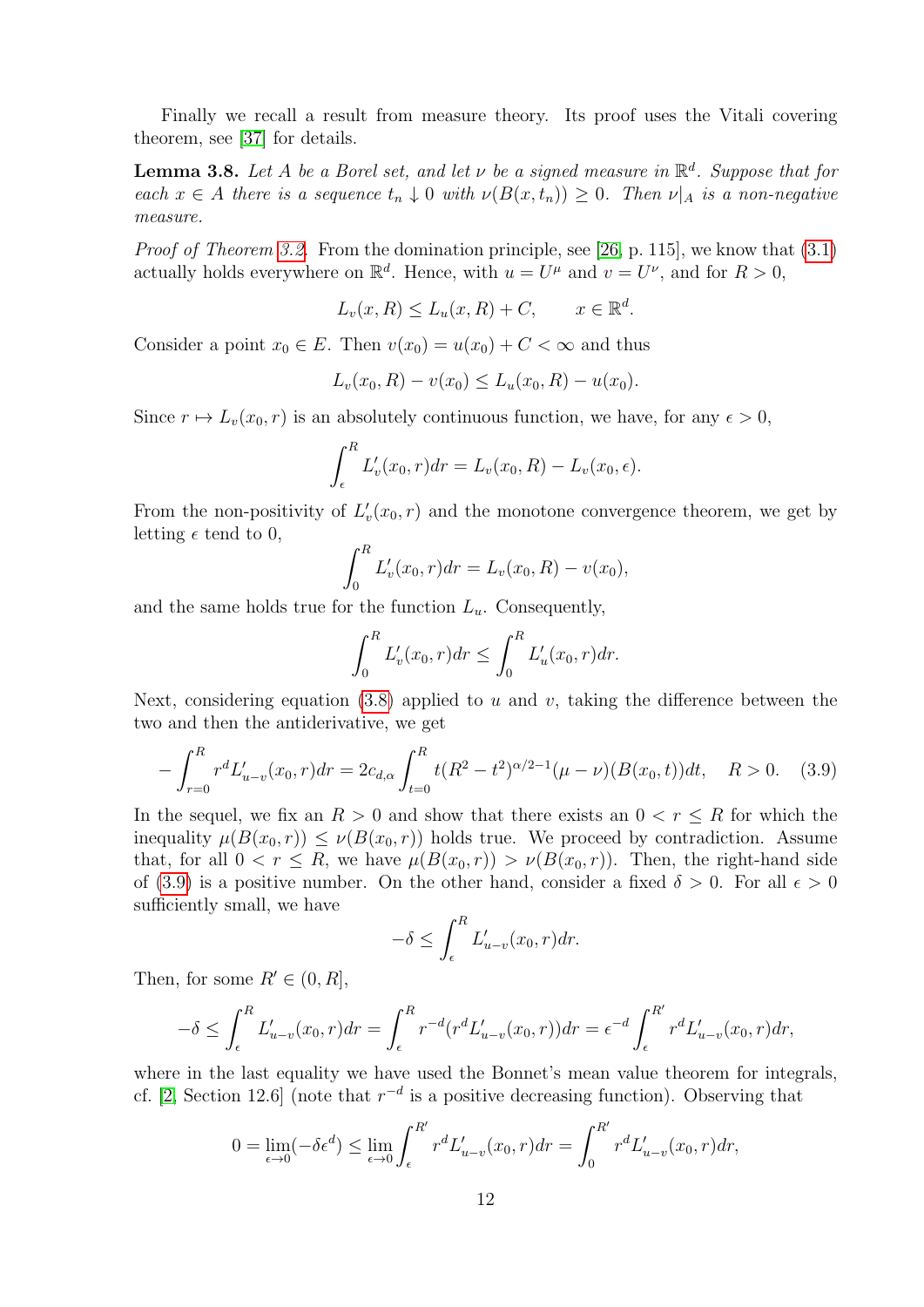we get a contradiction since by [\(3.9\)](#page-11-0), the above integral is a negative number.

Repeating the argument with a smaller value of R, we get a sequence  $r_n \downarrow 0$  such that  $\mu(B(x_0, r_n)) \leq \nu(B(x_0, r_n))$ . It then suffices to apply Lemma [3.8](#page-11-1) to conclude the proof.  $\Box$ 

#### 3.2 Monotonicity and continuity of the equilibrium constant

In this section, we always assume that a minimizing measure exists (see sufficient and necessary conditions for existence in Theorem 2.3). We derive monotonicity and continuity of the equilibrium constant with respect to the external field. This result, which may be of independent interest, is an analog of [\[35,](#page-35-1) Corollary I.4.2] for the logarithmic kernel. It will be used in the proof Theorem [2.4.](#page-4-2)

Let us start with a lemma.

**Lemma 3.9.** For  $d-2 \leq s < d$ , and  $\nu$  a probability measure on  $\mathbb{R}^d$ , the following inequality holds

<span id="page-12-0"></span>
$$
\inf_{x \in S_{\mu_Q}} \mathrm{C}U^{\nu}(x) + Q(x)) \le F_Q,\tag{3.10}
$$

where " inf" denotes the essential inf in the sense of [\[35,](#page-35-1) p. 43], that is, " $\inf_{x \in H} "h(x)$ denotes the largest number L such that on H the real function h takes values smaller than L only on a set of zero capacity.

*Proof.* We essentially follow the proof of [\[16,](#page-34-10) Theorem 1.3], where  $(3.10)$  was proved in the case of an external field Q on the d-dimensional sphere  $S^d \subset \mathbb{R}^{d+1}$  and  $d-1 \le s < d$ . Let L be some constant such that  $L \leq U^{\nu} + Q$ , q.e. on  $S_{\mu_Q}$  or

$$
U^{\nu} - U^{\mu_Q} \ge L - Q - U^{\mu_Q}, \quad \text{q.e on } S_{\mu_Q}.
$$

From the second Frostman inequality,  $\inf_{S_{\mu_Q}}(-U^{\mu_Q}-Q) \geq -F_Q$ ; hence

$$
U^{\nu} - U^{\mu_Q} \ge L - F_Q, \quad \text{q.e. on } S_{\mu_Q}, \text{ hence } \mu_Q\text{-a.e.}
$$

Assume now that  $L > F_Q$  and consider any compact subset A of  $S_{\mu_Q}$  of nonzero capacity. If  $S_{\mu_Q}$  is bounded one can take  $A = S_{\mu_Q}$ . Let  $\omega_A$  be the equilibrium measure of A and let  $\sigma = \text{cap}(A)\omega_A = W(A)^{-1}\omega_A$ , where  $\text{cap}(A)$  and  $W(A)$  respectively denote the Riesz capacity and Riesz energy of A. Then  $U^{\sigma} \leq 1$  on  $\mathbb{R}^{d}$  and in particular on  $S_{\mu_{Q}}$ . Thus we have

$$
U^{\mu_Q + (L - F_Q)\sigma} \le U^{\nu}, \quad \text{q.e. on } S_{\mu_Q}.
$$

By the domination principles [\[26,](#page-35-0) Theorems 1.27 and 1.29], the inequality is satisfied everywhere, and then, by the principle of positivity of mass, cf. [\[19,](#page-35-15) Theorem 3.11] or [\[28,](#page-35-8) Theorem 1.7 p. 62, we get  $1 + (L - F_Q) \text{ cap}(A) \leq 1$ , which is a contradiction.  $\Box$ 

<span id="page-12-2"></span>**Proposition 3.10.** For  $d-2 \leq s < d$  and a given  $\Sigma \subset \mathbb{R}^d$ , the Robin constant  $F_Q$  is a nondecreasing, continuous function of Q. More precisely, let  $C, \epsilon \geq 0$  be some nonnegative constants and denote by  $F_i$ ,  $i = 1, 2$  the Robin constants for the external fields  $Q_i$ ,  $i = 1, 2$ , respectively, assuming they exist. Then

<span id="page-12-1"></span>
$$
C \le Q_2 - Q_1 \text{ on } S_{\mu_{Q_2}} \implies \begin{cases} C \le (U^{\mu_{Q_1}}(x) - F_1) - (U^{\mu_{Q_2}}(x) - F_2), & x \in \mathbb{R}^d, \\ C \le F_2 - F_1, \end{cases} \tag{3.11}
$$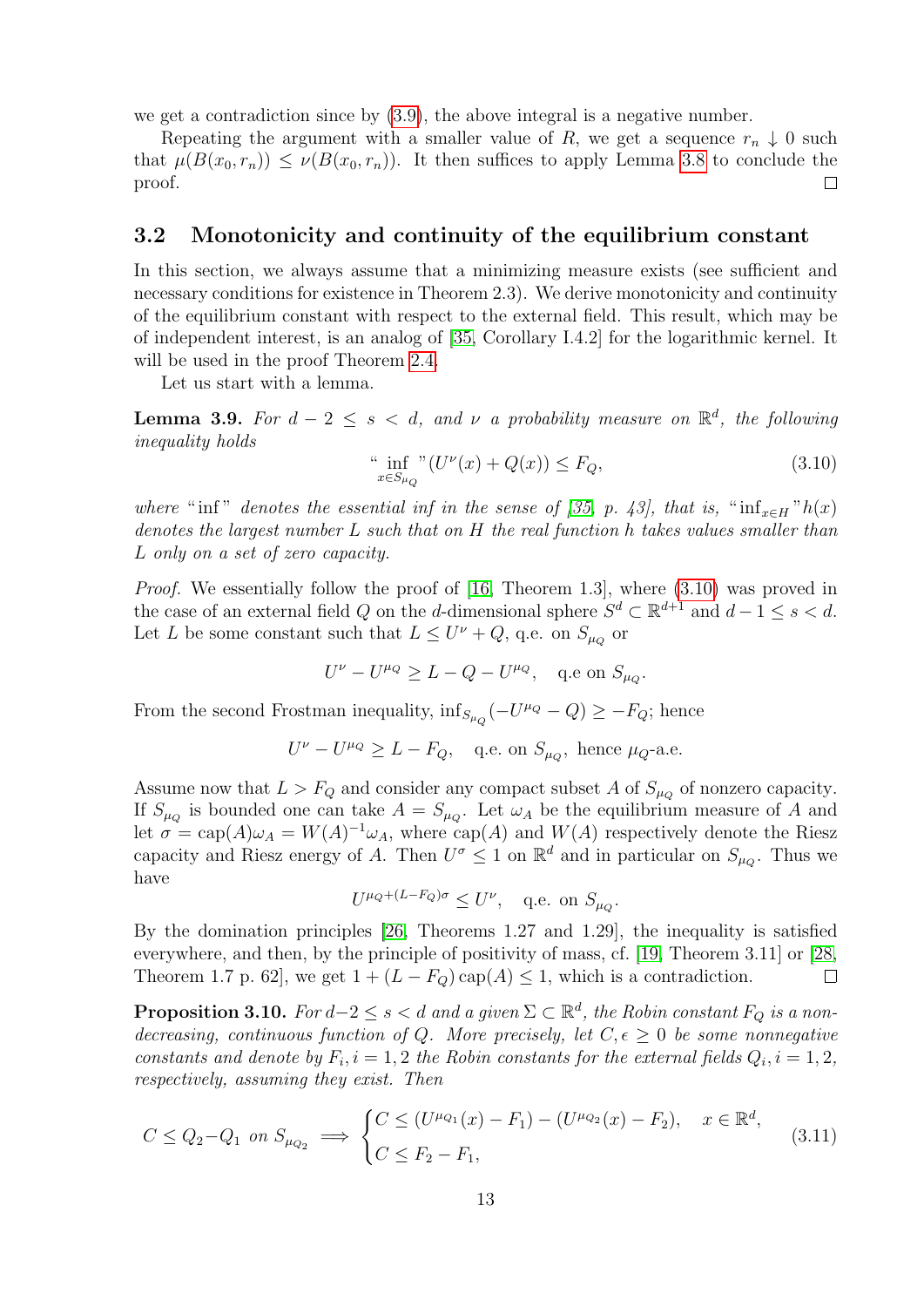and

<span id="page-13-1"></span>
$$
|Q_2 - Q_1| \le \epsilon \text{ on } S_{\mu_{Q_1}} \cup S_{\mu_{Q_2}} \implies \begin{cases} |(U^{\mu_{Q_1}}(x) - F_1) - (U^{\mu_{Q_2}}(x) - F_2)| \le \epsilon, & x \in \mathbb{R}^d, \\ |F_2 - F_1| \le \epsilon. \end{cases}
$$
(3.12)

Proof. The proof is based on the following identity:

<span id="page-13-0"></span>
$$
U^{\mu_Q}(x) - F_Q = \inf \{ U^{\nu}(x) - \inf_{x \in \Sigma} (U^{\nu} + Q), \ \nu \in \mathcal{P}(\Sigma) \}, \quad x \in \mathbb{R}^d,
$$
 (3.13)

where the essential "inf" can also be taken on  $S_{\mu_Q}$  instead of  $\Sigma$ . The left-hand side is no smaller than the infimum because  $\mu_Q \in \mathcal{P}(\Sigma)$  and "inf<sub>x∈</sub> $\Sigma$ " ( $U^{\mu_Q} + Q$ ) =  $F_Q$ . For the converse inequality, using [\(2.4\)](#page-3-3), note that,

$$
U^{\mu_Q}(x) + Q(x) - F_Q + \lim_{x \in \Sigma} (U^{\nu} + Q) \le U^{\nu}(x) + Q(x), \quad x \in S_{\mu_Q},
$$

or equivalently

$$
U^{\mu_Q}(x) \le U^{\nu}(x) + (F_Q - \lim_{x \in \Sigma} (U^{\nu} + Q)), \quad x \in S_{\mu_Q},
$$

where the constant term  $F_Q$  – "inf<sub>x∈</sub> $\Sigma$ "( $U^{\nu} + Q$ ) is non-negative by [\(3.10\)](#page-12-0). Then, by the domination principle in the preceding proof, the inequality holds everywhere. Thus the left-hand side in [\(3.13\)](#page-13-0) is also no-larger than the right-hand side.

Now, if  $C \leq Q_2 - Q_1$  on  $S_{\mu_{Q_2}}$ , we have, for a given  $\nu \in \mathcal{P}(\Sigma)$ ,

$$
\lim_{x \in \Sigma} (U^{\nu} + Q_1) \leq \lim_{x \in S_{\mu_{Q_2}}} (U^{\nu} + Q_1) \leq \lim_{x \in S_{\mu_{Q_2}}} (U^{\nu} + Q_2) - C;
$$

hence

$$
U^{\nu}(x) - \inf_{x \in S_{\mu_{Q_2}}} " (U^{\nu} + Q_2) + C \le U^{\nu}(x) - \inf_{x \in \Sigma} " (U^{\nu} + Q_1), \qquad x \in \mathbb{R}^d.
$$

Taking the infimum over  $\nu$  and making use of [\(3.13\)](#page-13-0), one gets the first inequality in [\(3.11\)](#page-12-1); the second inequality  $C \leq F_2 - F_1$  simply follows by letting x go to infinity (here we note that a potential that integrates the Riesz kernel at infinity, tends to 0 at infinity, up to a set thin at infinity, see Lemma [2.8\)](#page-5-0). The second implication [\(3.12\)](#page-13-1) can be proved in the same way.  $\Box$ 

#### <span id="page-13-2"></span>3.3 Kelvin transform and formulas for the sphere and the ball

In the sequel, we will use the Kelvin transform, see e.g. [\[26,](#page-35-0) Chapter IV.5]. We denote by T the Kelvin transform in  $\mathbb{R}^{d+1}$ , with respect to the point  $y = (y_1, \ldots, y_{d+1}), y_{d+1} > 0$ by *I* the Kervin transform in  $\mathbb{R}^d$ , with respect to the point  $y = (y_1, \ldots, y_{d+1})$ ,  $y_{d+1} > 0$ <br>and with radius  $\sqrt{2y_{d+1}}$ . It maps  $\mathbb{R}^d$  onto the sphere  $S_y^d$  of radius 1, having *y* as its north pole. This transformation was used in [\[4\]](#page-34-11) and, recently, in [\[3\]](#page-34-4). Then, with  $x^* = T(x)$ ,  $t^* = T(t)$ , we have

$$
|x - y||x^* - y| = 2y_{d+1}, \qquad |t^* - x^*| = \frac{2y_{d+1}|x - t|}{|x - y||t - y|}.
$$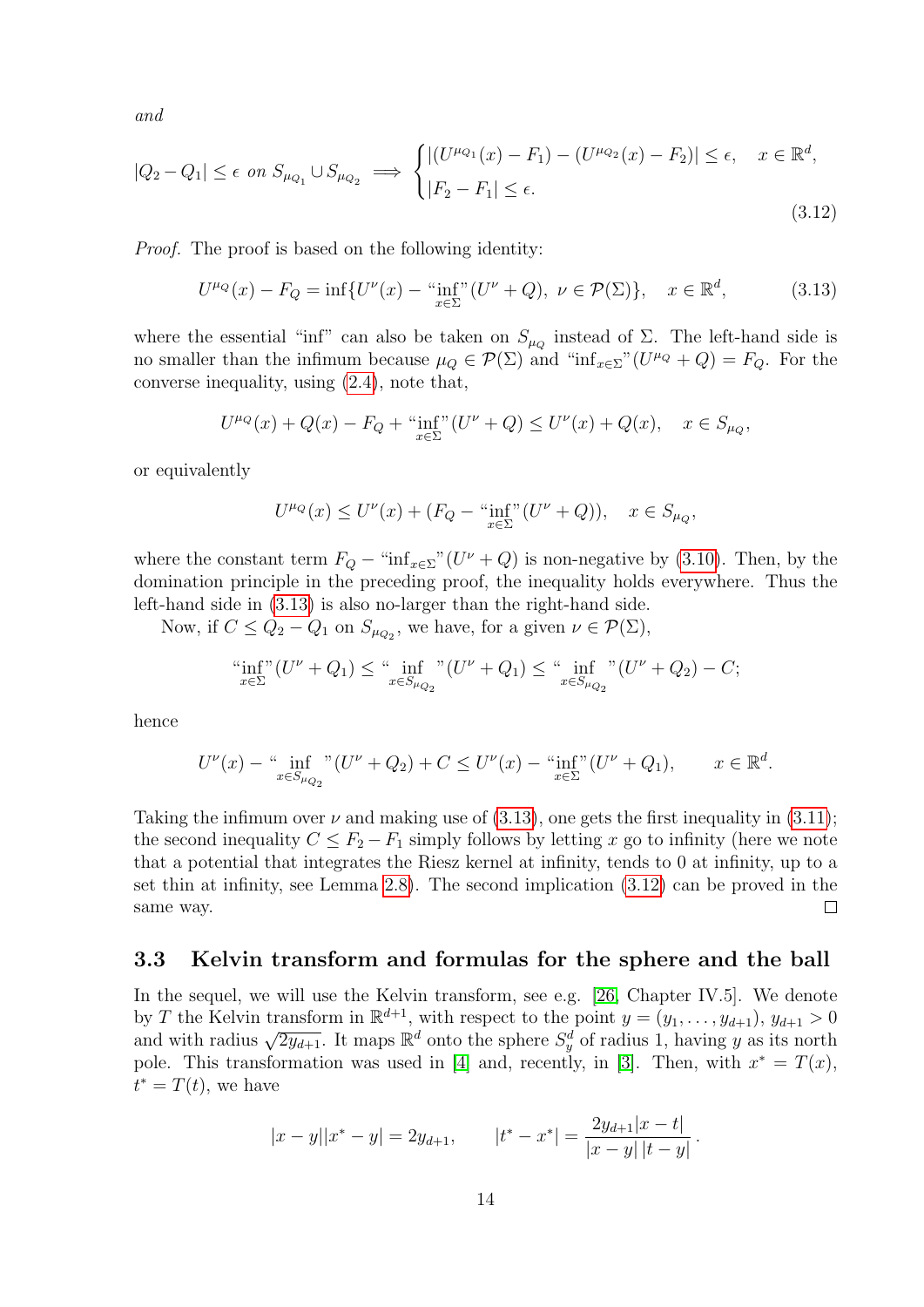For the Riesz potentials and energies, we have the following relations:

<span id="page-14-4"></span>
$$
U^{\mu^*}(x^*) = \frac{|x - y|^s}{(2y_{d+1})^{s/2}} U^{\mu}(x), \qquad I(\mu^*) = I(\mu), \tag{3.14}
$$

where

<span id="page-14-5"></span>
$$
d\mu^*(t^*) = \frac{(2y_{d+1})^{s/2}}{|t-y|^s} d\mu(t) = \frac{|t^*-y|^s}{(2y_{d+1})^{s/2}} d\mu(t).
$$
\n(3.15)

Note, in particular, that

<span id="page-14-6"></span>
$$
\mu(\mathbb{R}^{d+1}) = (2y_{d+1})^{s/2}U^{\mu^*}(y). \tag{3.16}
$$

We also recall that the surface area of the d-dimensional unit sphere  $S^d \subset \mathbb{R}^{d+1}$  equals

<span id="page-14-3"></span>
$$
\omega_d = \frac{2\pi^{(d+1)/2}}{\Gamma((d+1)/2)}.\tag{3.17}
$$

The equilibrium measure of the d-dimensional unit sphere  $S<sup>d</sup>$  is the normalized surface measure, denoted by  $\sigma_d$ . Its energy  $W(S^d)$  is given by

<span id="page-14-2"></span>
$$
W(S^{d}) = \begin{cases} \frac{\Gamma\left(\frac{d+1}{2}\right)\Gamma(\alpha)}{\Gamma\left(\frac{\alpha+1}{2}\right)\Gamma\left(d-\frac{s}{2}\right)}, & 0 < s < d, d \ge 3, \\ 2^{1-s}/(2-s), & 0 < s < 2, d = 2, \end{cases}
$$
(3.18)

see [\[8,](#page-34-3) Formula (4.6.5)]. For  $d - 2 < s < d$  and  $d \geq 2$ , the equilibrium measure  $\omega_R$  of the closed ball  $B_R$  of radius R in  $\mathbb{R}^d$  is absolutely continuous with respect to Lebesgue measure, with density

<span id="page-14-9"></span>
$$
\omega_R'(x) = \frac{c_R}{(R^2 - |x|^2)^{\alpha/2}}, \qquad c_R = \frac{\pi^{-d/2}\Gamma(1 + s/2)}{R^s\Gamma(1 - \alpha/2)},
$$
\n(3.19)

see [\[26,](#page-35-0) p. 163], [\[8,](#page-34-3) Eq.(4.6.12)]. Its potential at the point  $y = (0, y_{d+1})$  equals

<span id="page-14-8"></span>
$$
U^{\omega_R}(y) = \int_{\mathbb{R}^d} \frac{d\omega_R(x)}{|x - y|^s} = y_{d+1}^{-s} \, _2F_1\left(\frac{s}{2}, \frac{d}{2}, 1 + \frac{s}{2}, -\frac{R^2}{y_{d+1}^2}\right),\tag{3.20}
$$

which is easily checked from the Euler integral formula for hypergeometric functions. Here  $2F_1$  denotes the Gauss hypergeometric function (see e.g. [\[1\]](#page-34-12)). Finally, the s-energy of  $B_R$ is

<span id="page-14-7"></span>
$$
W(B_R) = \frac{s}{2R^s} B\left(\frac{s}{2}, \frac{\alpha}{2}\right),\tag{3.21}
$$

where  $B(x, y)$  denotes the Beta function, see [\[8,](#page-34-3) Section 4.6, p. 183].

#### 3.4 Weak balayage and signed equilibrium measures

The following result plays an important role for our analysis.

<span id="page-14-0"></span>**Lemma 3.11.** Let  $0 < s < d$  and  $y = (y_1, \ldots, y_{d+1}) \in \mathbb{R}^{d+1} \setminus \mathbb{R}^d$  with  $y_{d+1} \neq 0$ . The weak balayage  $\delta_y^w$  of  $\delta_y$  onto  $\mathbb{R}^d$  is given by

<span id="page-14-1"></span>
$$
d\delta_y^w(x) = \frac{(2|y_{d+1}|)^{d-s}}{\omega_d W(S^d)|x - y|^{2d-s}} dx,
$$
\n(3.22)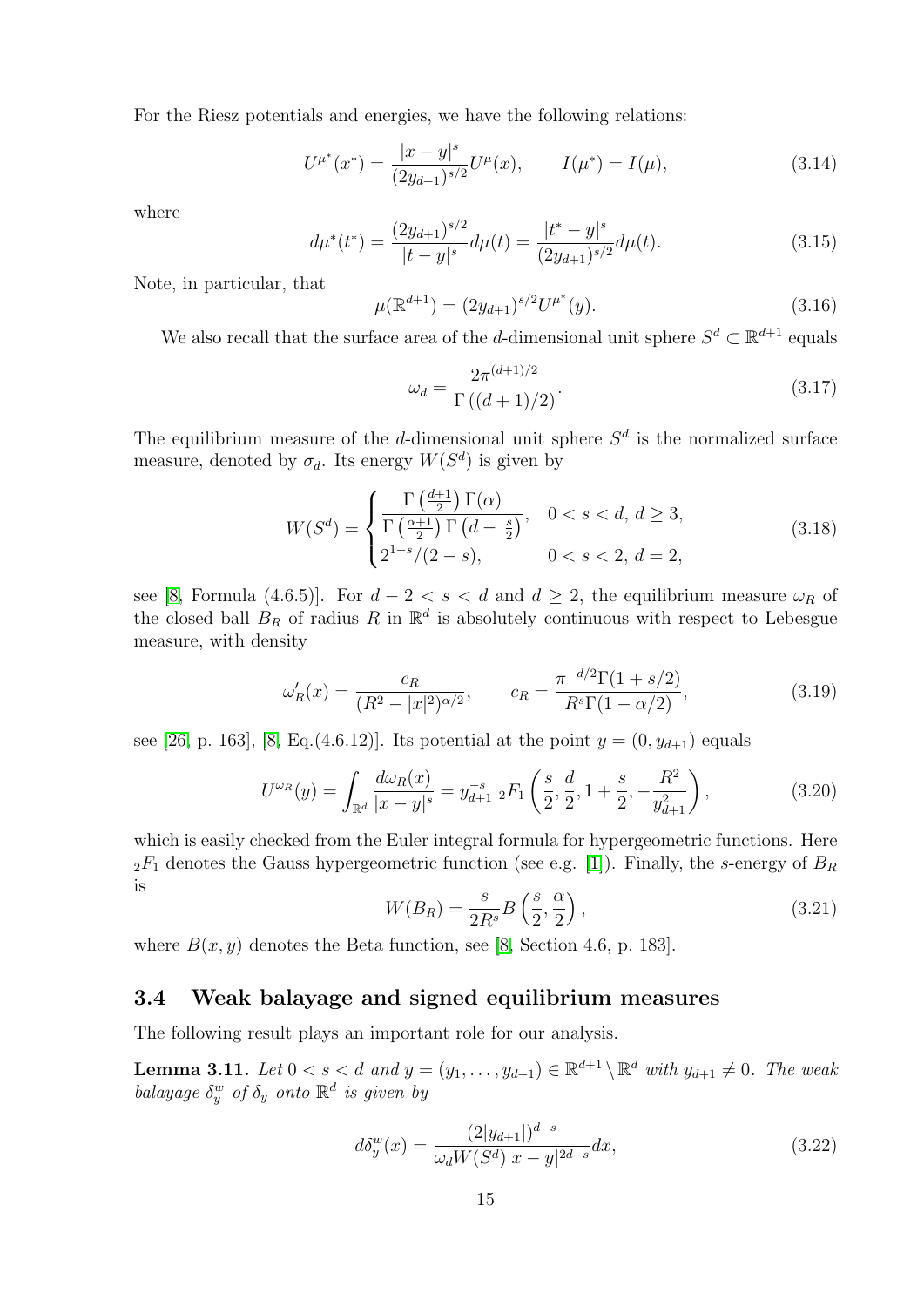where dx denotes the Lebesgue measure in  $\mathbb{R}^d$ . Moreover, there is no mass loss in this case; that is,  $\|\delta_y^w\| = \|\delta_y\| = 1$ . Furthermore, if  $\nu$  is a signed measure of finite mass with support in  $\mathbb{R}^{d+1} \setminus \mathbb{R}^d$  (not necessarily compact), its weak balayage  $\nu^w$  is given by the superposition

<span id="page-15-0"></span>
$$
d\nu^{w}(x) = \left(\int_{S_{\nu}} \delta_{y}^{w}(x) d\nu(y)\right) dx.
$$
 (3.23)

Remark 3.12. We remark that for  $d-2 \leq s < d$  the weak balayage measures  $\delta_y^w$  and  $\nu^w$ coincide with the respective s-balayage measures  $\delta_u$  and  $\hat{\nu}$  defined in [\(3.2\)](#page-7-1) (note that the set of irregular points of  $\mathbb{R}^{d+1} \setminus \mathbb{R}^d$  is the empty set).

*Proof.* Without loss of generality assume  $y_{d+1} > 0$ . To prove [\(3.22\)](#page-14-1), it suffices to verify that

$$
U^{\delta_y^w}(z) = \int_{\mathbb{R}^d} \frac{(2y_{d+1})^{d-s}}{\omega_d W(S^d)|z - x|^s |x - y|^{2d - s}} dx = \frac{1}{|z - y|^s}, \quad z \in \mathbb{R}^d.
$$

We shall utilize the Kelvin transform  $T$  from the previous subsection. The relation between the measure normalized unit surface measure  $d\sigma_d$  on  $S_y^d$  and the Lebesgue measure on  $\mathbb{R}^d$  is

$$
\omega_d d\sigma_d(x^*) = \frac{|x^* - y|^d}{|x - y|^d} dx = \frac{(2y_{d+1})^d dx}{|x - y|^{2d}},
$$

which yields

$$
U^{\delta_y^w}(z) = \frac{1}{W(S^d)|z - y|^s} \int_{S_y^d} \frac{1}{|z^* - x^*|^s} d\sigma_d(x^*), \quad z^* \in S_y^d.
$$

Since  $\sigma_d(x^*)$  is the equilibrium measure on  $S_y^d$ , the integral above equals  $W(S^d)$  for any  $z^* \in S_y^d$ , equation [\(3.22\)](#page-14-1) follows. The total mass of  $\delta_y^w$  is computed as

$$
\|\delta_y^w\| = \int_{\mathbb{R}^d} \frac{(2y_{d+1})^{d-s}}{\omega_d W(S^d)|x - y|^{2d-s}} dx = \frac{1}{W(S^d)} \int_{S_y^d} \frac{1}{|x^* - y|^s} d\sigma_d(x^*) = 1.
$$

The equation [\(3.23\)](#page-15-0) for any  $z \in \mathbb{R}^d$  can be derived as in [\[26,](#page-35-0) Section IV.5, (4.5.5)], which completes the proof.  $\Box$ 

For our analysis the notion of signed equilibrium measure will be very important.

**Definition 3.13.** Let  $\Sigma$  be a closed subset of  $\mathbb{R}^d$ . A signed equilibrium measure for  $\Sigma$  in the external field Q is a (finite) signed measure  $\eta_{Q,\Sigma}$  with finite s-energy supported on  $\Sigma$ such that  $\eta_{Q,\Sigma}(\Sigma) = 1$  and there exists a finite constant  $C_{Q,\Sigma}$  such that

<span id="page-15-1"></span>
$$
U^{\eta_{Q,\Sigma}}(x) + Q(x) = C_{Q,\Sigma} \quad \text{q.e. on } \Sigma.
$$
 (3.24)

Remark 3.14. If this signed equilibrium measure exists, then it is unique, see [\[9,](#page-34-13) Lemma 23. Also, recall that a signed measure  $\nu$  has finite energy if and only if both  $\nu^+$  and  $\nu^-$ have finite energy (see [\[17\]](#page-34-1), as well as [\[8,](#page-34-3) Definition 4.2.4, p.134] for more general kernels). Thus, it follows from our definition that both  $\eta_{\mathcal{O}}^+$  $\eta_{Q,\Sigma}^+$  and  $\eta_{Q,\Sigma}^-$  have finite energy.

Our next result describes the relation between the signed equilibrium and the (positive) equilibrium measure . This result corresponds to [\[23,](#page-35-16) Lemma 3], where it was established for the logarithmic kernel in the complex plane, when  $S_{\mu_Q}$  is a compact set. We consider this result of independent interest and will establish it for a general closed subset  $\Sigma$ , without imposing the previous assumptions A1) and A2).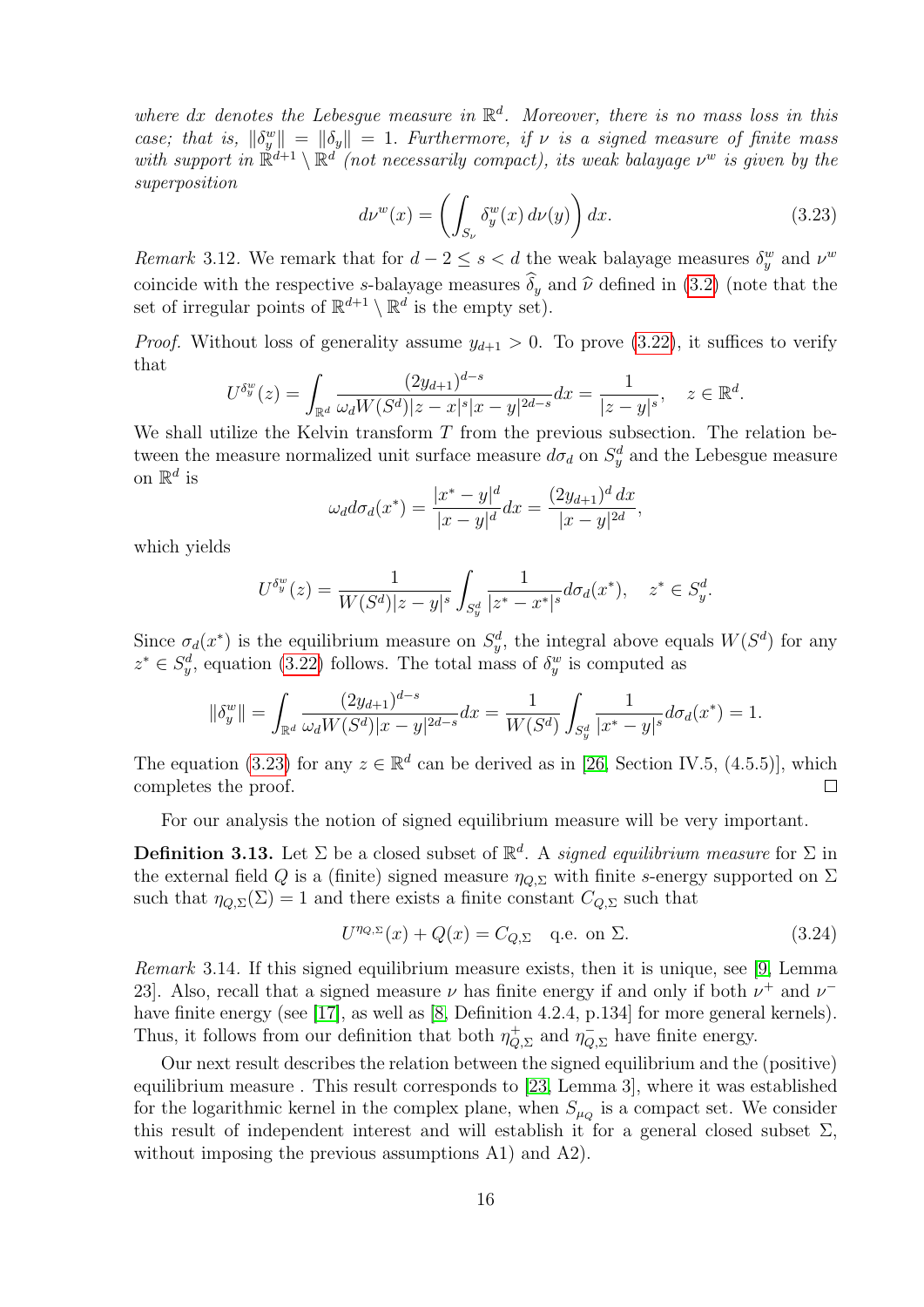<span id="page-16-3"></span>**Lemma 3.15.** Let  $d-2 \leq s < d$  and let  $\Sigma$  be a closed subset of  $\mathbb{R}^d$  of positive capacity. Assume an equilibrium measure  $\mu_Q$  and a signed equilibrium measure  $\eta_{Q,\Sigma}$  exist. Denote by  $\eta^+_O$  $\phi_{Q,\Sigma}^+$  the positive part in the Jordan decomposition of  $\eta_{Q,\Sigma}$ . Then,

(i) one has

<span id="page-16-2"></span>
$$
\mu_Q \le \eta_{Q,\Sigma}^+ \, ; \tag{3.25}
$$

in particular,

<span id="page-16-1"></span><span id="page-16-0"></span>
$$
S_{\mu_Q}\subseteq S_{\eta_{Q,\Sigma}^+}.
$$

(ii) Let  $\Sigma_1$  be a closed subset of  $\Sigma$  that admits a signed equilibrium measure  $\eta_{Q,\Sigma_1}$  for which  $S_{\mu_Q} \subset \Sigma_1$ . If  $\eta_{Q,\Sigma_1}$  is a positive measure, then  $\mu_Q = \eta_{Q,\Sigma_1}$ .

(iii) Let  $\Sigma = \mathbb{R}^d$  and let Q be an external field such that  $S_{\mu_Q}$  is compact. Assume that there exists an  $R_0 > 0$  such that, for each R larger than  $R_0$ , there exists a neighborhood V of the boundary of  $B_R$ , such that the restriction of the signed equilibrium measure  $\eta_{Q,B_R}$ to V is negative. Then  $S_{\mu_Q} \subset B_{R_0}$ .

*Proof.* (i) From  $(3.24)$  and  $(2.3)-(2.4)$  $(2.3)-(2.4)$  we have that

$$
U^{\eta_{Q,\Sigma}^+}(x) \le U^{\eta_{Q,\Sigma}^- + \mu_Q}(x) + C - F_Q, \quad \text{q.e. on } \Sigma,
$$
\n(3.26)

$$
U^{\eta_{Q,\Sigma}^+}(x) \ge U^{\eta_{Q,\Sigma}^- + \mu_Q}(x) + C - F_Q, \quad \text{on } S_{\mu_Q}, \tag{3.27}
$$

where  $C = C_{Q,\Sigma}$  is the equilibrium constant introduced in (3.24). We will prove that  $C - F_Q \geq 0$ . We consider two cases.

First, assume that  $\Sigma$  is bounded or thin at infinity. Then, an equilibrium measure  $\gamma$ exists normalized so that its potential  $U^{\gamma}$  is 1 q.e. on  $\Sigma$  (see [\[26,](#page-35-0) Sections II.2, V.1]). Note that  $I(\gamma) = \text{cap}(\Sigma) = \gamma(\Sigma)$ . The measure  $\gamma$  is characterized by the following extremal property: its potential  $U^{\gamma}(x)$  is the greatest lower bound of the potentials of measures  $\mu$  satisfying  $U^{\mu}(x) \geq 1$  q.e. on E. In addition, let us consider for all positive integers n the expanding sequence of compact sets  $E_n := \{x \in \Sigma : |x| \leq n\}$  and their equilibrium measures normalized analogously so that  $U^{\gamma_n}(x) = 1$  q.e. on  $E_n$ , or  $\gamma_n = \text{cap}(E_n)\mu_{E_n}$ . Because of the extremal property mentioned above, which characterizes these measures as well, we have that the sequence of potentials  $U^{\gamma_n}(x)$  is increasing (see e.g. [\[26,](#page-35-0) Lemma 4.5, p. 275) and converges pointwise to the potential of  $U^{\gamma}(x)$  (the argument is similar to [\[26,](#page-35-0) Proof of Theorem 5.1, p. 280]). Since the  $\gamma_n$  have finite energies, [\(3.26\)](#page-16-0) holds  $\gamma_n$ -a.e., therefore; after integration we get that for all positive integers  $n$ 

$$
\int U^{\eta_{Q,\Sigma}^+}(x) d\gamma_n(x) \leq \int U^{\eta_{Q,\Sigma}^- + \mu_Q}(x) d\gamma_n(x) + (C - F_Q) \operatorname{cap}(E_n).
$$

Applying Fubini-Tonelli's theorem and Lebesgue's monotone convergence theorem (see e.g. [\[34\]](#page-35-17)), we get

$$
\lim_{n \to +\infty} \int U^{\eta_{Q,\Sigma}^+}(x) d\gamma_n(x) = \lim_{n \to +\infty} \int U^{\gamma_n}(x) d\eta_{Q,\Sigma}^+(x) = \int U^{\gamma}(x) d\eta_{Q,\Sigma}^+(x) = \eta_{Q,\Sigma}^+(\Sigma).
$$

In the last equality we used that  $\eta_{Q,\Sigma}^+$  has finite s-energy. Similarly,

$$
\lim_{n \to +\infty} \int U^{\eta_{Q,\Sigma}^{-} + \mu_Q}(x) d\gamma_n(x) = (\eta_{Q,\Sigma}^{-} + \mu_Q)(\Sigma).
$$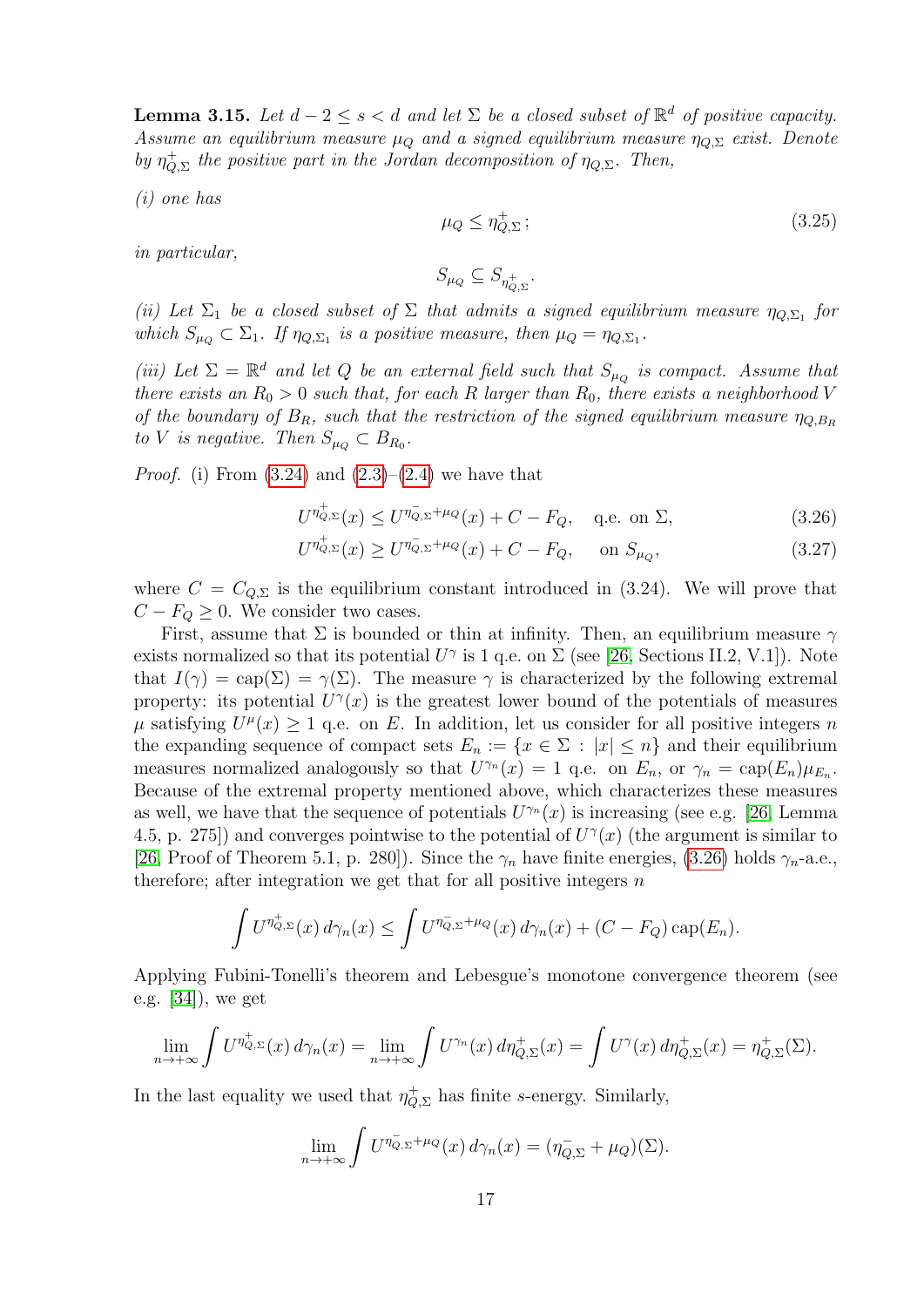Since  $\eta_{\mathcal{O}}^+$  $\phi_{Q,\Sigma}^{+}(\Sigma) = (\eta_{Q,\Sigma}^{-} + \mu_Q)(\Sigma)$  we obtain that

$$
0 \le (C - F_Q) \lim_{n \to +\infty} \text{cap}(E_n),
$$

which implies that  $C - F_Q \geq 0$  (observe that the limit in the last inequality is either finite or  $+\infty$ ).

If  $\Sigma$  is not thin at infinity, then we can apply [\(2.14\)](#page-5-5) to  $\eta_{\mathcal{O}}^+$  $\psi_{Q,\Sigma}^+$  and  $(\eta_{Q,\Sigma}^- + \mu_Q)$  with some thin at infinity sets  $P_1$  and  $P_2$  respectively, such that

$$
\lim_{|x|\to+\infty,\ x\in\mathbb{R}^d\setminus P_1}U^{\eta_{Q,\Sigma}^+}(x)=0,\quad \lim_{|x|\to+\infty,\ x\in\mathbb{R}^d\setminus P_2}U^{\eta_{Q,\Sigma}^-+\mu_Q}(x)=0.
$$

Since  $(3.26)$  holds q.e., the exceptional set  $P_3$ , where the inequality fails is of zero capacity, and hence thin at infinity. Then  $P = P_1 \cup P_2 \cup P_3$  is thin at infinity. Therefore, there exists a sequence  $\{x_n\} \subset \Sigma \setminus P$ ,  $|x_n| \to +\infty$  as  $n \to \infty$ , for which [\(3.26\)](#page-16-0) holds and

$$
\lim_{n \to +\infty} U^{\eta_{Q,\Sigma}^+}(x_n) = 0, \quad \lim_{n \to +\infty} U^{\eta_{Q,\Sigma}^- + \mu_Q}(x_n) = 0.
$$

This yields  $C - F_Q \geq 0$  in this case too.

This allows us to apply the principle of domination and conclude [\(3.26\)](#page-16-0) holds everywhere (recall that  $\eta_{Q,\Sigma}^+$  has finite energy), which in turn implies that equality holds in [\(3.27\)](#page-16-1). Hence, the assumptions in Theorem [3.2](#page-7-2) with  $\mu = \mu_Q + \eta_Q^{-1}$  $\bar{Q}, \Sigma$ ,  $\nu = \eta_Q^+$  $\phi_{Q,\Sigma}^+$  and  $C = C - F_Q$ , are satisfied and we thus derive that  $\mu_Q + \eta_{Q,\Sigma}^- \leq \eta_Q^+$  $\chi_{Q,\Sigma}^+$  on  $S_{\mu_Q}$  and consequently  $\mu_Q \leq \eta_Q^+$  $_{Q,\Sigma}^+$ 

(ii) The fact that  $\mu_Q = \eta_{Q,\Sigma_1}$  is a consequence of [\(3.24\)](#page-15-1) since, under this hypothesis, the inequalities [\(2.6\)](#page-3-4) and [\(2.7\)](#page-3-5) characterizing the equilibrium measure are satisfied by the positive measure  $\eta_{Q,\Sigma_1}$ .

(iii) Assume  $S_{\mu_Q}$  is not included in  $B_{R_0}$ . Consider the smallest ball  $B_R$ ,  $R > R_0$ , that contains  $S_{\mu_Q}$ . Since  $\mu_Q$  satisfies  $(2.5)-(2.6)$  $(2.5)-(2.6)$  on  $B_R$ , it holds that  $\mu_Q = \mu_{Q,R}$ , the weighted equilibrium measure of  $B_R$ . Now pick some  $x \in \partial B_R \cap S_{\mu_Q}$ . In a small neighborhood V of x, we have  $\eta_{Q,B_R}(V) < 0$  while  $\mu_{Q,R}(V) > 0$  which contradicts [\(3.25\)](#page-16-2).  $\Box$ 

### <span id="page-17-0"></span>4 External fields created by pointwise charges

Now, we are concerned with the particular case of external fields as in Corollary [2.9](#page-6-2) and Theorem [2.10,](#page-6-1) created by signed discrete measures  $\nu$  supported in  $\mathbb{R}^{d+1} \setminus \mathbb{R}^d$ , of the form

<span id="page-17-1"></span>
$$
Q(x) := \sum_{j=1}^{k} \gamma_j U^{\delta_{y_j}}(x) = \sum_{j=1}^{k} \gamma_j |x - y_j|^{-s} = \sum_{j=1}^{k} \gamma_j (|x|^2 + y_{j,d+1}^2)^{-s/2}, \quad (4.1)
$$

where  $y_j := (0, y_{j,d+1}) = (0, \ldots, 0, y_{j,d+1})$ , with  $y_{j,d+1} \neq 0$ . Without loss of generality, we assume that  $y_{j,d+1} > 0$ ,  $j = 1, ..., k$ . For the charges, we assume that

$$
\Gamma := \sum_{j=1}^k \gamma_j \le -1.
$$

In the sequel, the case  $\Gamma < -1$ , where the compactness of the support of  $\mu_{\mathcal{Q}}$  is guaranteed by Corollary [2.9,](#page-6-2) will be called admissible (using the analogy with the logarithmic potential setting, see [\[35,](#page-35-1) Chapter I]), and the case  $\Gamma = -1$  will be called weakly admissible (here, only the existence of  $\mu_Q$  is ensured a priori by Theorem [2.4\)](#page-4-2).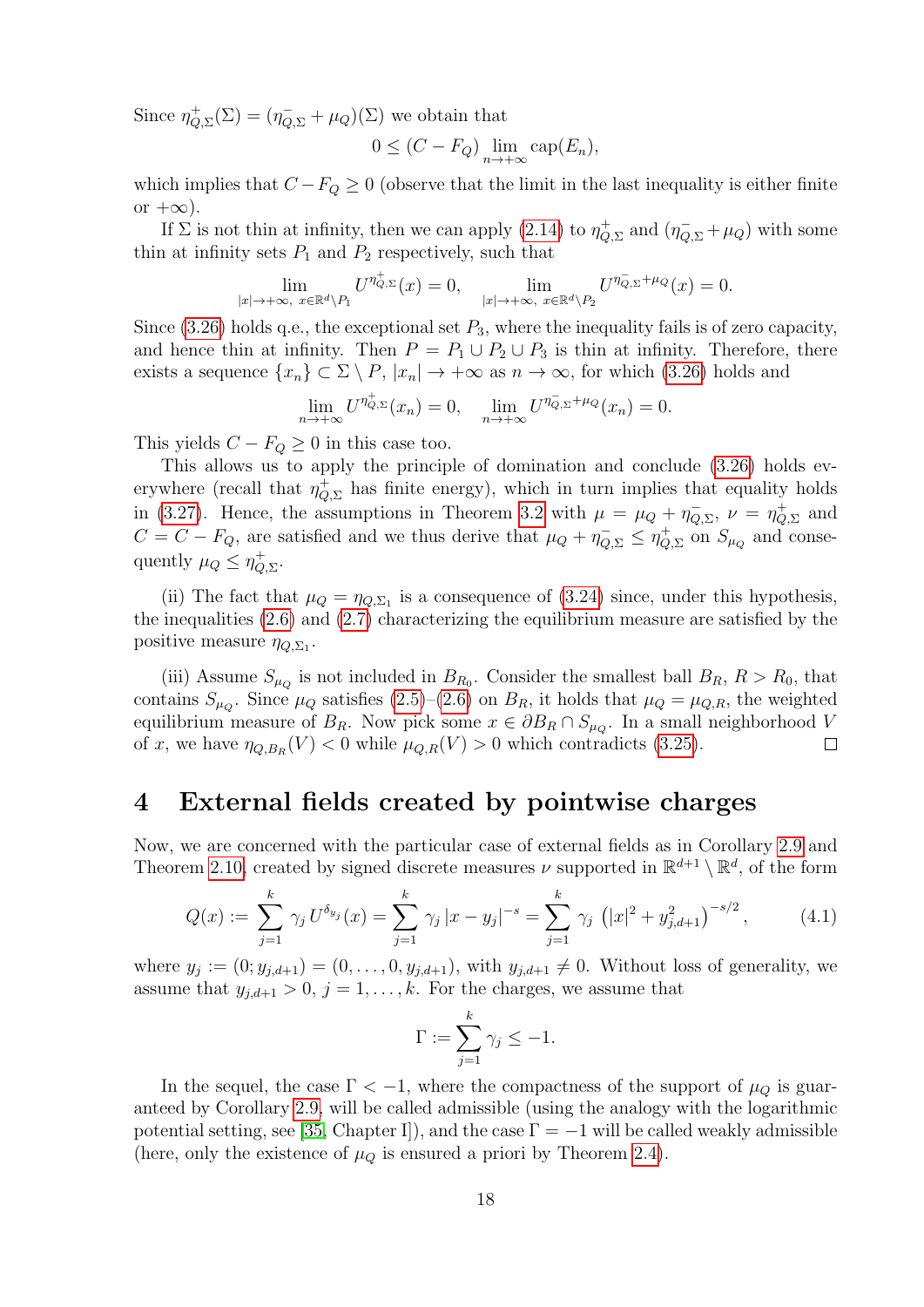#### 4.1 Admissible setting

We will focus on the case of a single "attractor", that is  $k = 1$ , and

$$
\gamma = \gamma_1 < -1.
$$

We suppose, without loss of generality, that  $y = (0; y_{d+1})$ , with  $y_{d+1} > 0$ . Then, the external field acting on the hyperplanar conductor  $\mathbb{R}^d$  is given by

<span id="page-18-0"></span>
$$
Q(x) = \frac{\gamma}{(|x|^2 + y_{d+1}^2)^{s/2}}, \, x \in \mathbb{R}^d. \tag{4.2}
$$

From Theorem [2.4](#page-4-2) we know that the equilibrium measure  $\mu<sub>O</sub>$  has compact support, ex-tending the result in [\[3,](#page-34-4) Theorem 2.1] for the case  $d = 1$ . Since the external field is radial, the support  $S_{\mu_Q}$  has circular symmetry, but it may be, in principle, a ball, a sphere or several spheres, or even several shells. Observe that  $Q$  is convex in the closed ball

$$
|x| \le \frac{y_{d+1}}{\sqrt{s+1}},
$$

(but not in the whole  $\mathbb{R}^d$ ); hence we can only assert that the intersection of  $S_{\mu_Q}$  with that ball is a convex set and, in our case, it is a ball.

We now state our main result in this section.

<span id="page-18-1"></span>**Theorem 4.1.** Let  $d-2 \leq s < d$ . The equilibrium problem in  $\mathbb{R}^d$  in the external field [\(4.2\)](#page-18-0) satisfies the following.

- (i) The support  $S_{\mu_Q}$  of the equilibrium measure  $\mu_Q$  is a closed ball  $B_{R_0}$ .
- (ii) The density of  $\mu_Q$  is given by

<span id="page-18-2"></span>
$$
\mu'_Q(x) = -\gamma H_{y,R_0}(x), \quad H_{y,R_0}(x) = \frac{(2y_{d+1})^\alpha}{W(S^d)\omega_d} \left(\frac{1}{|x-y|^{2d-s}} - \frac{\sin(\alpha \pi/2)}{\pi} J(x,y)\right),\tag{4.3}
$$

where  $W(S^d)$  and  $\omega_d$  are given in [\(3.18\)](#page-14-2) and [\(3.17\)](#page-14-3), respectively, and

<span id="page-18-3"></span>
$$
J(x,y) := \int_0^{+\infty} \frac{u^{\alpha/2 - 1} du}{(u+1) \left( (R_0^2 - |x|^2)u + R_0^2 + y_{d+1}^2 \right)^{d-s/2}}.
$$
 (4.4)

The density of  $\mu_Q$  vanishes on the boundary of  $B_{R_0}$ .

(iii) The radius  $R_0$  is equal to  $R_0 = y_{d+1}\sqrt{z}$  where z is the unique positive solution of the equation

<span id="page-18-4"></span>
$$
z^{s/2+1} {}_2F_1\left(1+\frac{s}{2}, 1+\frac{d}{2}, 2+\frac{s}{2}, -z\right) = -\frac{\Gamma(\alpha/2)\Gamma(2+s/2)}{\gamma\Gamma(1+d/2)}.\tag{4.5}
$$

In particular,  $R_0$  is a linear non-decreasing function of the distance  $y_{d+1}$ .

Remark 4.2. Theorem [4.1](#page-18-1) extends for general dimension d and  $d-2 \leq s < d$  the results in [\[3,](#page-34-4) Theorems 2.1 and 2.3] for  $d = 1$  and  $0 \leq s < 1$ .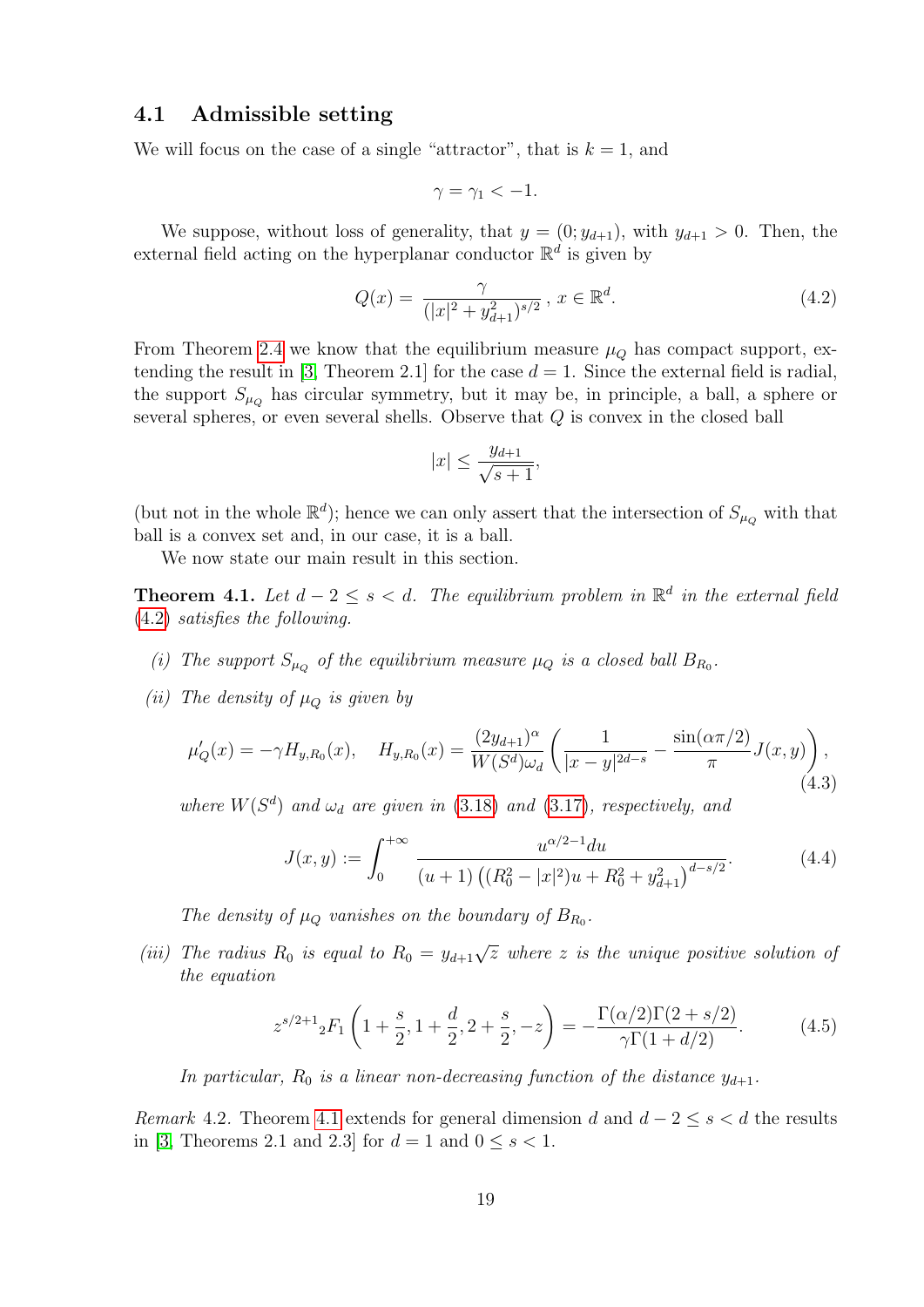

Figure 1: The radius  $R_0$  of the support  $S_{\mu_Q}$  as a function of the attractive charge  $\gamma$  $(d = 3, s = 2, y_4 = 1)$ 

*Remark* 4.3. When  $s = d - 2$  (Newton case), with  $d \geq 3$ , [\[27,](#page-35-10) Proposition 2.13], which in turn extends [\[35,](#page-35-1) Sec. IV.6], yields the explicit expression of  $S_{\mu_Q}$  and the density of  $\mu_Q$ . Observe that in [\[27\]](#page-35-10) the growth condition [\(1.3\)](#page-1-1) is required, but it is just to ensure the existence of  $\mu_Q$  and the compactness of  $S_{\mu_Q}$ ; the proof of that result easily follows without assuming [\(1.3\)](#page-1-1). Indeed, [\[27,](#page-35-10) Proposition 2.13] shows that if  $d \geq 3$  and  $Q(x) = Q(|x|) = Q(r)$ , with  $r^{d-1} Q'(r)$  being a non-decreasing function on  $[0, \infty)$ , then  $S_{\mu_Q} = \{x \in \mathbb{R}^d : r_0 \leq |x| \leq R_0\}$ , where r is the smallest value of  $r > 0$  for which  $r^{d-1}Q'(r) > 0$  for  $r > r_0$ , and  $R_0$  is the smallest positive solution of the equation

<span id="page-19-0"></span>
$$
R^{d-1} Q'(R) = d - 2.
$$
\n(4.6)

Since for our external field [\(4.2\)](#page-18-0) we have that  $r^{d-1} Q'(r) = -\gamma s r^d (r^2 + y_{d+1}^2)^{-1-s/2} > 0$ , for each  $r > 0$ , and

$$
(r^{d-1} Q'(r))' = -\gamma s dr^{d-1} y_{d+1}^2 (r^2 + y_{d+1}^2)^{-2-s/2} > 0,
$$

we get  $r_0 = 0$  and, consequently,  $S_{\mu_Q}$  is a closed ball. To determine the radius R of the ball, [\(4.6\)](#page-19-0) may be used. Namely, for  $d = 3$ ,  $s = 1$ ,  $y_4 = 1$  and different values of  $\gamma$ , the following values of R are obtained in Table [1.](#page-19-1)

|                               | $-10.0$ | $-2.5$           | $-1.1$ | $-1.001$ |
|-------------------------------|---------|------------------|--------|----------|
| $R_{\scriptscriptstyle\perp}$ | 0.524   | $1.090$   $3.90$ |        | 38.73    |

<span id="page-19-1"></span>Table 1: The radius R of  $S_{\mu_Q}$  for different values of the charge  $\gamma$   $(d=3, s=1, y_4=1)$ 

It is easy to check that, as is natural, the higher the size of the attractive charge, the lowest the radius of the ball. Moreover, the result in [\[27\]](#page-35-10) provides the expression for the density of  $\mu_O$ , namely, in our case,

$$
d\mu_Q(x) = \frac{-\gamma s r^{d+1}}{(r^2 + y_{d+1}^2)^{2+s/2}} dr d\sigma_{d-1}(u), x = ru, r = |x|,
$$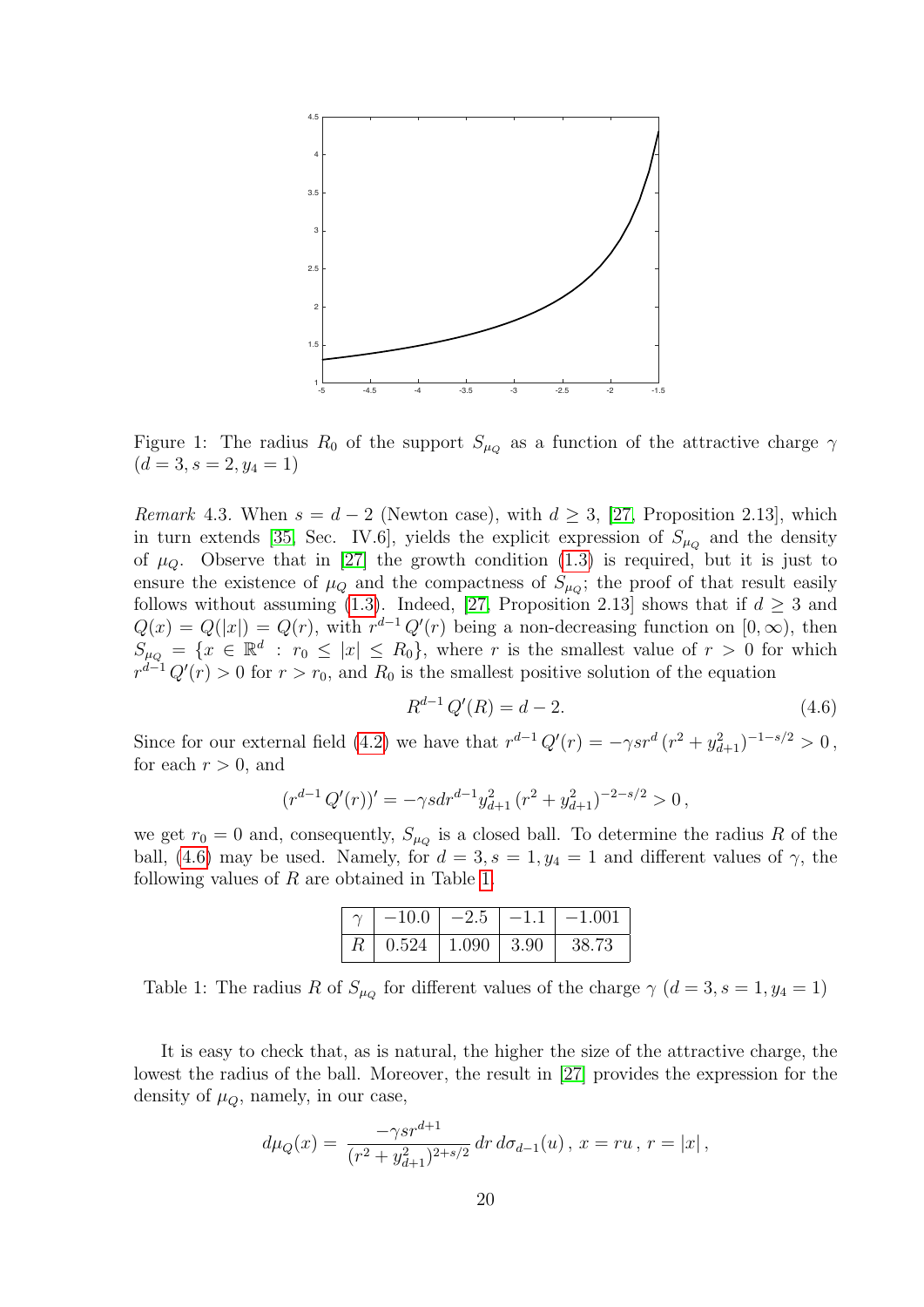

Figure 2: Density of the equilibrium measure as a function of r for  $d = 3$ ,  $s = 2$ ,  $\gamma = -5$ ,  $y_4 = 1$  (solid line) and  $y_4 = 2$  (dashed line)

with  $d\sigma_{d-1}$  denoting the normalized surface measure of the unit sphere  $S^{d-1}$  in  $\mathbb{R}^d$ .

Remark 4.4. The results in [\[27\]](#page-35-10) were partially extended in the recent paper [\[5,](#page-34-14) Theorem I.1] for more general values of s, in particular for  $d-2 < s < d$ ; but there the conductor is the unit ball in  $\mathbb{R}^d$  and the external field Q is assumed to be convex. Furthermore, in [\[5,](#page-34-14) Theorem I.2] the author obtains the expression of the density of the equilibrium measure, provided that its support  $S_{\mu_Q}$  is a ball in  $\mathbb{R}^d$ . This last result also applies to our Theorem [4.1,](#page-18-1) in particular to the expression for the density of the equilibrium measure in  $(4.3)$ , and one can check the coincidence of  $(4.3)$ – $(4.4)$  with [\[5,](#page-34-14) Eq.  $(8)$ ]. However, there is an important difference in the method of proof which makes this part of Theorem [4.1](#page-18-1) of interest itself: while we need to prove first that  $S_{\mu_Q}$  is a ball, and take advantage of this proof to find the density of the equilibrium measure, for the proof of [\[5,](#page-34-14) Theorem I.2] the author obtains that density by handling the Fredholm integral equation of the second kind derived from the Frostman's identity in  $S_{\mu_Q}$  (see [\(2.3\)](#page-3-2)–[\(2.4\)](#page-3-3)). Furthermore, though our external field is not convex in the whole  $\mathbb{R}^d$  it would be possible to adapt the method of proof of [\[5,](#page-34-14) Theorem I.1] to prove that  $S_{\mu_Q}$  is a ball centered at the origin in our case.

#### <span id="page-20-0"></span>4.2 Weakly admissible setting

If  $\Gamma = -1$ , assertion (i) of Theorem [2.4](#page-4-2) guarantees the existence of the equilibrium measure  $\mu_{\mathcal{O}}$ , and condition [\(2.16\)](#page-6-3) applied to the external field [\(4.1\)](#page-17-1) provides

$$
\sum_{j=1}^k \gamma_j y_{j,d+1}^\alpha > 0,
$$

as a sufficient condition for the compactness of  $S_{\mu_Q}$ . Thus, we get infinitely many configurations (indeed, a continuum) of charges and distances  $\{(\gamma_j, y_{j,d+1}), j = 1, \ldots, k\}$ producing compactly supported equilibrium measures.

Case (i). A single attractor at  $y = (0; y_{d+1}), y_{d+1} > 0$  and  $\gamma = -1$ .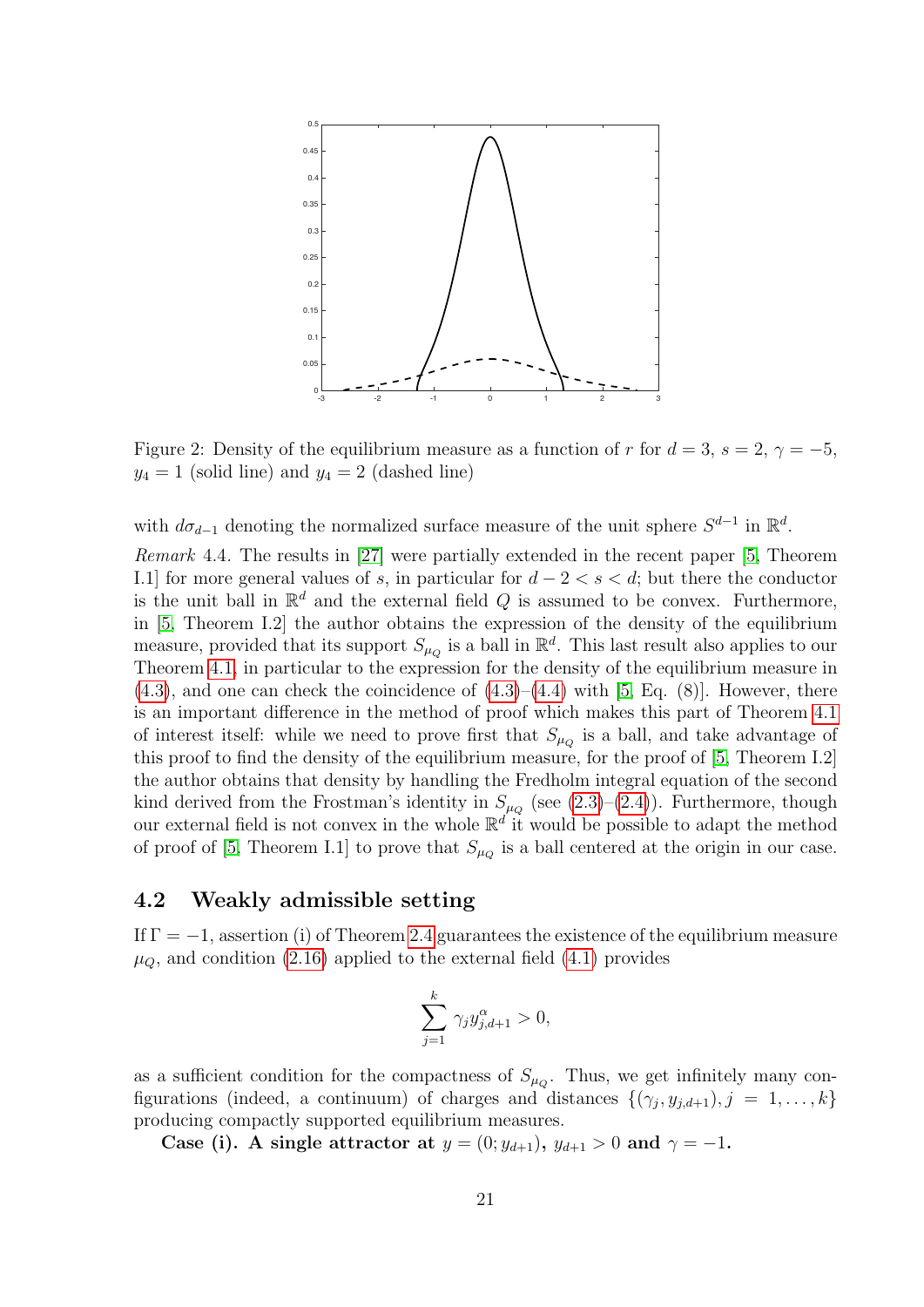In this case,  $\mu_Q = \hat{\delta}_y$ , the balayage of  $\delta_y$  on  $\mathbb{R}^d$ , and from Lemma [3.11,](#page-14-0) we know that its support is the entire space  $\mathbb{R}^d$  (see Remark [2.11](#page-6-4) above).

Let us focus now in the simplest non–trivial case of two points, that is, an "attractor– repellent" pair.

#### Case (ii). An "attractor–repellent" pair

 $y_1 = (0; y_{1,d+1}), \quad y_2 = (0; y_{2,d+1}) \quad \text{with} \quad \gamma_1 = -1 - \gamma, \quad \gamma_2 = \gamma > 0.$ 

Now, the external field is given by

$$
Q(x) = -\frac{1+\gamma}{(|x|^2 + y_{1,d+1}^2)^{s/2}} + \frac{\gamma}{(|x|^2 + y_{2,d+1}^2)^{s/2}},\tag{4.7}
$$

and, by Lemma [3.11,](#page-14-0) the density of the signed equilibrium measure on  $\mathbb{R}^d$  is given by

<span id="page-21-2"></span>
$$
\eta'_{Q,\mathbb{R}^d}(x) = \frac{2^{\alpha}}{\omega_d W(S^d)} \left( \frac{(1+\gamma)y_{1,d+1}^{\alpha}}{|x-y_1|^{2d-s}} - \frac{\gamma y_{2,d+1}^{\alpha}}{|x-y_2|^{2d-s}} \right).
$$
\n(4.8)

We set

<span id="page-21-0"></span>
$$
g = \frac{\gamma}{1+\gamma}, \qquad \rho = \left[ g \left( \frac{y_{2,d+1}}{y_{1,d+1}} \right)^{\alpha} \right]^{2/(2d-s)}, \qquad R = \left( \frac{\rho y_{1,d+1}^2 - y_{2,d+1}^2}{1-\rho} \right)^{1/2}.
$$
 (4.9)

where, in the definition of  $R$ , it is assumed that the argument of the square root is nonnegative.

<span id="page-21-1"></span>**Theorem 4.5.** Let  $d-2 \leq s < d$ . Regarding the equilibrium problem in  $\mathbb{R}^d$  in the weakly admissible external field  $(4.7)$  three different cases arise according to the value of the quotient  $y_{2,d+1}/y_{1,d+1}$ :

(i) If  $y_{2,d+1}/y_{1,d+1} \in (0,g^{1/d})$ ,  $S_{\mu_Q} \subset B_R^c$ , where  $B_R^c$  denotes the complement of the ball  $B_R$ , and the radius R is given by [\(4.9\)](#page-21-0).

(ii) If 
$$
y_{2,d+1}/y_{1,d+1} \in [g^{1/d}, g^{-1/\alpha}]
$$
, then  $S_{\mu_Q} = \mathbb{R}^d$  and  $\mu_Q = \eta_{Q,\mathbb{R}^d}$ .

(iii) If  $y_{2,d+1}/y_{1,d+1} \in (g^{-1/\alpha}, \infty)$ ,  $S_{\mu_Q} \subset B_R$ , with R also given by [\(4.9\)](#page-21-0).

Remark 4.6. We conjecture that in case (i),  $S_{\mu_Q}$  is the complement of a ball of radius larger than R, and that in case (iii),  $S_{\mu_Q}$  is a ball of radius smaller than R. Note that the case where  $y_{2,d+1}/y_{1,d+1} = 1$ , that is,  $y_{2,d+1} = y_{1,d+1}$ , is included in part (ii) of the previous theorem. In this case, part of the negative charge cancels with the positive one and it results in a single attractor of charge −1 as in case (i) at the beginning of this section. Furthermore, the conclusion is the same if the attractor and the repellent are placed at the same distance of the hyperplanar conductor  $\mathbb{R}^d$  but on different half-hyperplanes of  $\mathbb{R}^{d+1}$ .

For an illustrative purpose, in Figure [3](#page-22-1) the density of the positive part of the signed equilibrium measure of  $\mathbb{R}^2$ , with  $s=1$ , in the presence of the external field created by an attractor of charge  $-2$  placed at  $(0,0,1) \in \mathbb{R}^3$  and a repellent of charge 1 located at  $(0, 0, 3)$  is shown; also, in Figure [4](#page-22-2) it is plotted that density as a function of  $r = \sqrt{x^2 + y^2}$ . It is clear that the support of the positive part of  $\eta_Q$  is a compact subset of  $\mathbb{R}^2$ . Thus, Lemma [3.15](#page-16-3) implies that  $S_{\mu_Q}$  is also a compact subset of  $\mathbb{R}^2$ . In this case, part (iii) in Theorem [4.5](#page-21-1) applies and we have that  $S_{\mu_Q} \subset B_R$ , with  $R = 4.978$ .

Numerically one can check the validity of the conjectures made after Theorem [4.5.](#page-21-1) In that connection, Figure [5](#page-23-0) shows the radius  $R_0$  of the ball  $S_{\mu_Q}$  (case (iii) of Theorem [4.5\)](#page-21-1) as a function of the charge  $\gamma$  and as a function of  $y_{2,4}$  with  $d=3$ ,  $s=2$  and  $y_{1,4}=1$ .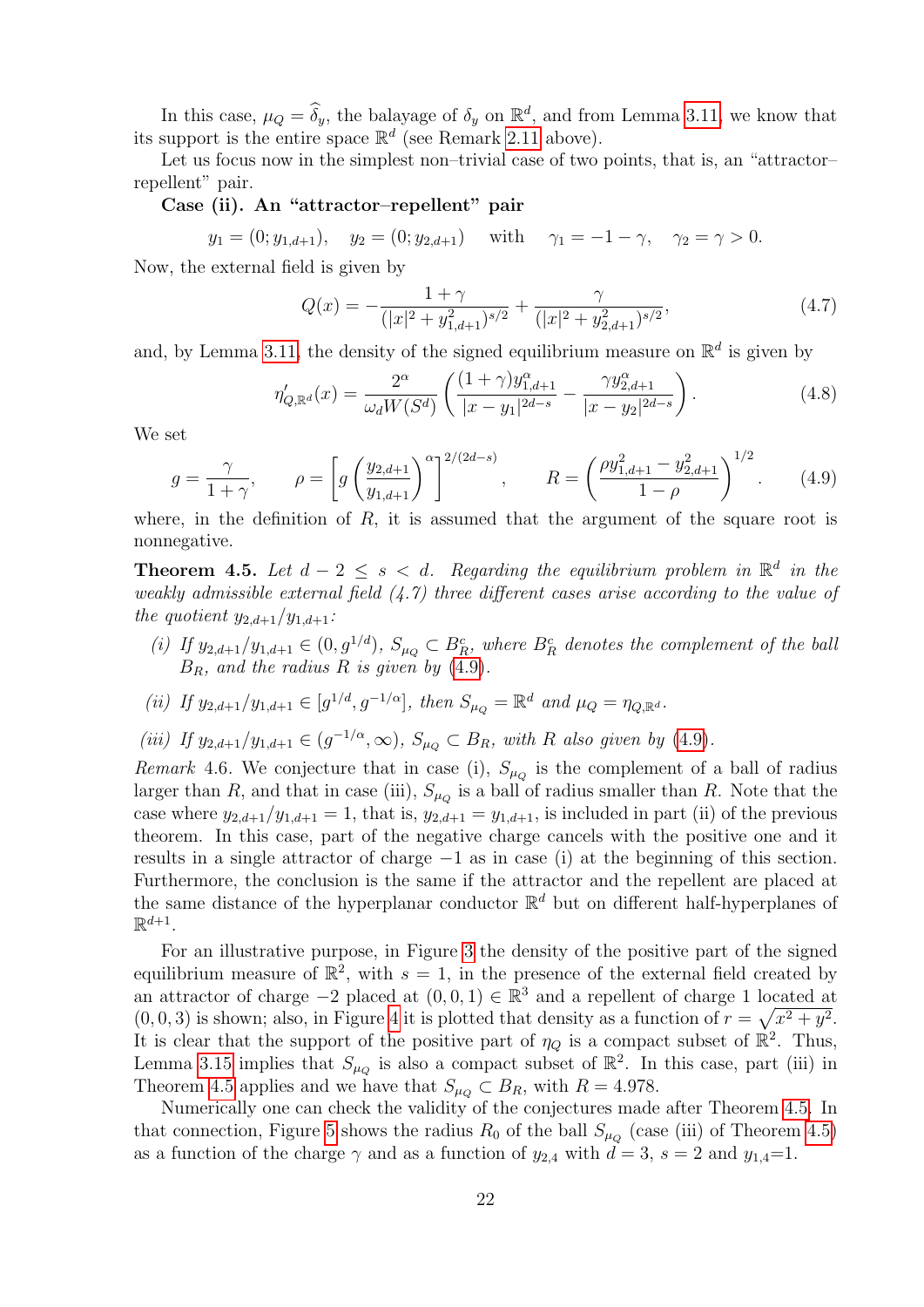

<span id="page-22-1"></span>Figure 3: Density of the positive part of the signed equilibrium measure (blue). In red, the plane  $\mathbb{R}^2$ .



<span id="page-22-2"></span>Figure 4: Density of the signed equilibrium measure  $\eta_{Q,\mathbb{R}^d}$  as a function of r, near the point where it vanishes.

## <span id="page-22-0"></span>5 Proofs

### 5.1 Proofs of Theorems [2.1,](#page-3-0) [2.4](#page-4-2) and Corollary [2.6](#page-5-3)

We start with the proof of Theorem [2.1.](#page-3-0)

**Proof of Theorem [2.1.](#page-3-0)** (i) The inequality  $-\infty < W_Q(\Sigma)$  holds because the unweighted energy is positive and Q is lower-bounded on  $\Sigma$ . Moreover, since  $\{x \in \Sigma, Q(x) < \infty\}$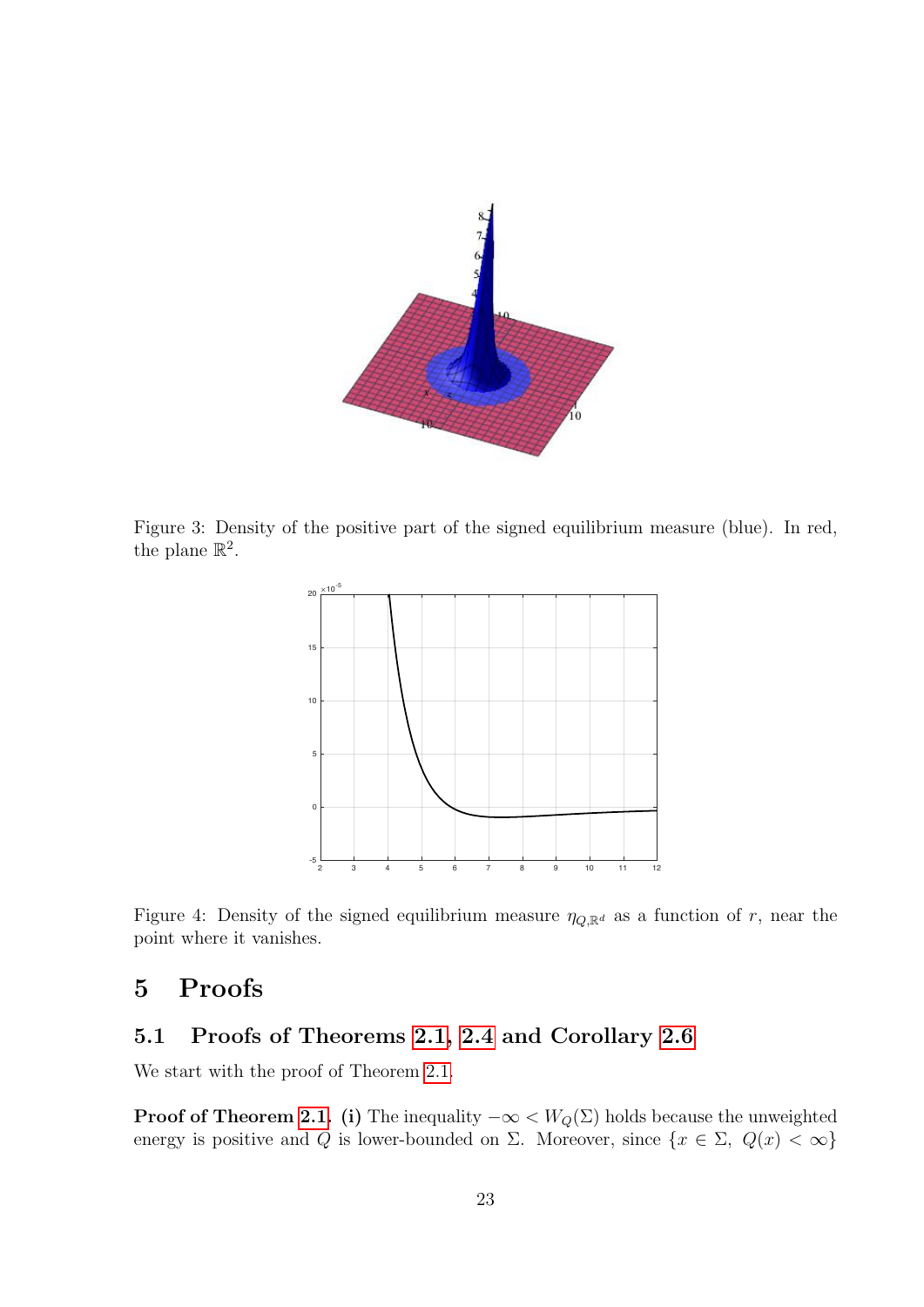

<span id="page-23-0"></span>Figure 5: The radius  $R_0$  of the support  $S_{\mu_Q}$  as a function of  $\gamma$  (left) and as a function of  $y_{2,4}$  (right)  $(d = 3, s = 2, y_{1,4} = 1)$ 



Figure 6: Density of the equilibrium measure as a function of r for  $d = 3$ ,  $s = 2$ ,  $y_{1,4} = 1$ ,  $y_{2,4} = 4$ ,  $\gamma = 3$  (solid line) and  $\gamma = 1$  (dashed line)

has positive capacity, there exists an  $n \in \mathbb{N}$  such that  $\Sigma_n := \{x \in \Sigma, Q(x) < n\}$  has the same property. Hence, there exists  $\mu_n \in \mathcal{P}(\Sigma_n)$  such that  $I_Q(\mu_n) < \infty$ .

(ii) The uniqueness of a minimizing measure can be proved as usual, see e.g. [\[35,](#page-35-1) Theorem I.1.3], based on the fact that for two measures  $\mu$  and  $\nu$ ,  $I(\mu - \nu) = 0$  if and only if  $\mu = \nu$ , see [\[26,](#page-35-0) Theorem 1.15].

(iii) The Frostman inequalities can be proved by following the arguments of [\[35,](#page-35-1) Theorem I.1.3] for weighted logarithmic potentials.

(iv) For the characterization of the equilibrium measure, we follow the proof of [\[7,](#page-34-15) Proposition 2.6] : assume  $\mu$  satisfies [\(2.5\)](#page-3-1)-[\(2.6\)](#page-3-4). Pick any  $\nu \in \mathcal{P}(\Sigma)$ , with  $I_Q(\nu) < \infty$ . Writing  $\nu = \mu + (\nu - \mu)$ , we have

<span id="page-23-1"></span>
$$
I_Q(\nu) = I_Q(\mu) + I(\nu - \mu) + 2 \int_{\Sigma} (U^{\mu} + Q)(d\nu - d\mu), \tag{5.1}
$$

where the right-hand side is well-defined since  $Q$  is lower-bounded on  $\Sigma$ , the energies and weighted energies of  $\mu$  and  $\nu$  are finite, and the mixed energy satisfies  $I(\mu, \nu) \leq I(\mu)I(\nu)$ ,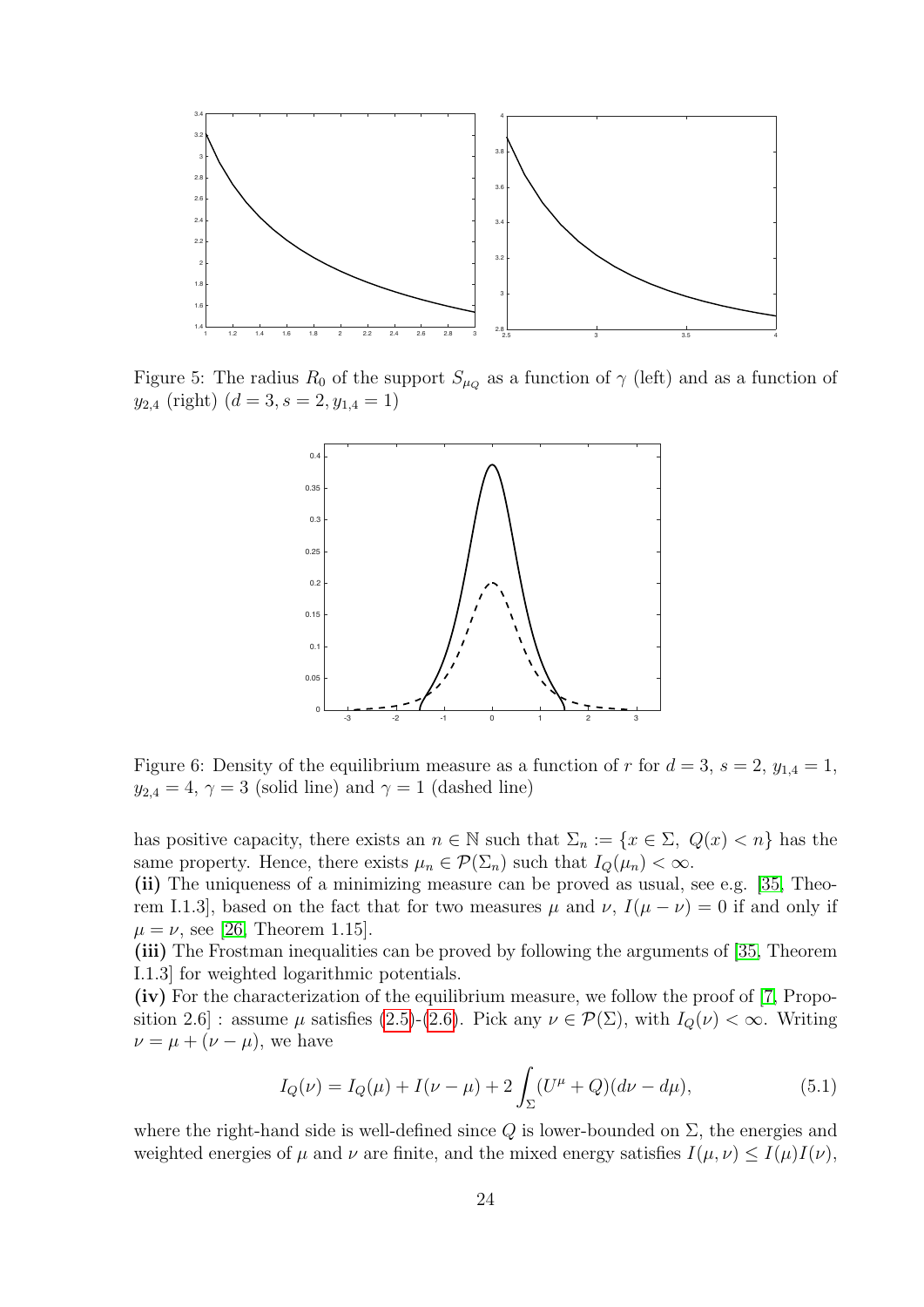see [\[26,](#page-35-0) p. 82]. Making use of the Frostman inequalities for  $\mu$ , we obtain

<span id="page-24-0"></span>
$$
\int (U^{\mu} + Q)(d\nu - d\mu) \ge F \int d\nu - F \int d\mu = F(\nu - \mu)(\mathbb{R}^{d}) = 0.
$$
 (5.2)

Moreover, by [\[26,](#page-35-0) Theorem 1.15],  $I(\nu - \mu) \geq 0$ . Hence, from [\(5.1\)](#page-23-1) we derive that  $I_Q(\nu) \geq$  $I_Q(\mu)$ . We conclude that  $\mu$  is a minimizing measure, and, finally,  $F = F_Q$  by uniqueness. For the last assertion, one may restrict  $\nu$  to be in  $\mathcal{P}(S_{\mu_Q})$ . Then, [\(5.2\)](#page-24-0) still holds and the end of the argument remains the same.  $\Box$ 

We now proceed with preparations for the proof of Theorem [2.4.](#page-4-2) We will make use of we now proceed with preparations for the proof of Theorem 2.4. We will make use of the Kelvin transform T as defined in Section [3.3.](#page-13-2) Here, we choose T of radius  $\sqrt{2}$  and center  $y = (0, 0, \ldots, 1)$  in  $\mathbb{R}^{d+1}$ , which sends  $\mathbb{R}^d$  onto the *d*-dimensional sphere S in  $\mathbb{R}^{d+1}$ , centered at 0 of radius 1. We keep the notation  $x^* = T(x)$  so that, in particular,

<span id="page-24-3"></span>
$$
|x - y||x^* - y| = 2.
$$
\n(5.3)

Note that  $\Sigma^* = T(\Sigma) \cup \{y\}$  is a closed subset of S, hence a compact set in  $\mathbb{R}^{d+1}$ .

We first check how the minimization problem [\(2.2\)](#page-2-3) and the Frostman inequalities  $(2.3)-(2.4)$  $(2.3)-(2.4)$  $(2.3)-(2.4)$  translate when we apply the Kelvin transform. We know from  $(3.14)-(3.15)$  $(3.14)-(3.15)$ that for Riesz potentials and energies, we have the following relations,

$$
U^{\mu^*}(x^*) = 2^{-s/2}|x - y|^s U^{\mu}(x), \quad I_s(\mu^*) = I_s(\mu),
$$

where

$$
d\mu^*(t^*) = 2^{s/2} \frac{d\mu(t)}{|t - y|^s} = 2^{-s/2} |t^* - y|^s d\mu(t).
$$

Note that, by [\(3.16\)](#page-14-6), the condition  $\mu \in \mathcal{P}(\Sigma)$  translates into  $2^{s/2}U^{\mu^*}(y) = 1$ .

Then, with  $Q^*(x) = Q(x^*)$ , the minimization problem [\(2.2\)](#page-2-3) becomes

<span id="page-24-5"></span><span id="page-24-4"></span>
$$
\min\left(I_s(\mu^*) + 2\int \frac{2^{s/2}Q^*(t)}{|t-y|^s}d\mu^*(t)\right),\,
$$

where the minimum is taken over all measures  $\mu^*$  supported on  $\Sigma^*$  such that  $2^{s/2}U^{\mu^*}(y) =$ 1. The Frostman inequalities [\(2.3\)](#page-3-2)-[\(2.4\)](#page-3-3) on  $\Sigma$  become the following ones on  $\Sigma^*$ ,

$$
U^{\mu_Q^*}(x) + 2^{s/2} \frac{Q^*(x) - F}{|x - y|^s} \ge 0, \quad \text{q.e. on } \Sigma^*,\tag{5.4}
$$

$$
U^{\mu_Q^*}(x) + 2^{s/2} \frac{Q^*(x) - F}{|x - y|^s} \le 0, \quad x \in S_{\mu_Q}^* = S_{\mu_Q^*},\tag{5.5}
$$

where now we denote  $F = F_Q$ , the Robin constant. As a preliminary result, we show the existence, under some assumptions on  $Q^*$ , of a measure  $\mu^*$  on  $\Sigma^*$  satisfying  $2^{s/2}U^{\mu^*}(y) = 1$ and the above Frostman inequalities.

<span id="page-24-1"></span>Lemma 5.1. Assume

<span id="page-24-2"></span>
$$
Q^*(x) \le Q^*(y) - 2^{-s}|x - y|^s, \quad \text{in a neighborhood of } y,\tag{5.6}
$$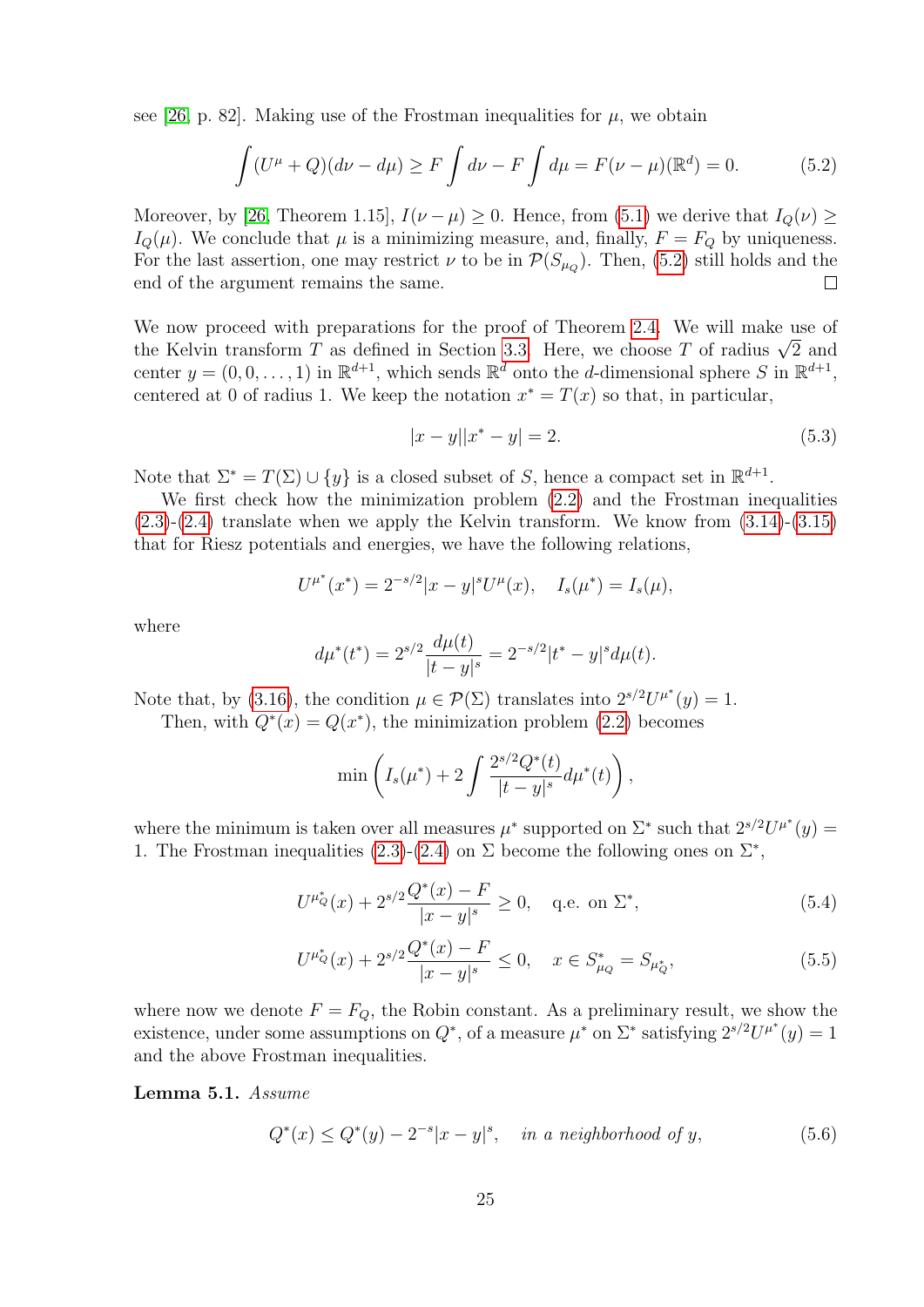or

<span id="page-25-4"></span><span id="page-25-1"></span><span id="page-25-0"></span>
$$
\lim_{x \to y, \ x \in \Sigma^* \setminus P} 2^s \frac{Q^*(x) - Q^*(y)}{|x - y|^s} \le -1,\tag{5.7}
$$

where P is thin at y. Then there exists a constant  $F \leq Q^*(y)$  and a measure  $\mu^*$  on the compact set  $\Sigma^*$  with  $2^{s/2}U^{\mu^*}(y) = 1$  such that

$$
U^{\mu^*}(x) + 2^{s/2} \frac{Q^*(x) - F}{|x - y|^s} \ge 0, \quad q.e. \text{ on } \Sigma^*,
$$
\n(5.8)

$$
U^{\mu^*}(x) + 2^{s/2} \frac{Q^*(x) - F}{|x - y|^s} \le 0, \quad x \in S_{\mu^*}.
$$
\n(5.9)

Remark 5.2. Recall that  $(5.8)$ - $(5.9)$  on  $\Sigma^*$  correspond, via the Kelvin transform, to  $(2.3)$ - $(2.4)$  on  $\Sigma$ .

*Proof of Lemma [5.1.](#page-24-1)* We will obtain the measure  $\mu^*$  by considering the weak-\* limit of a sequence of measures  $\mu_n^*$  solving the problem on the set  $\Sigma_n^*$ , obtained from  $\Sigma^*$  by removing its intersection with the open ball centered at y with radius  $1/n$ . The fact that there exists a measure  $\mu_n^*$  on  $\Sigma_n^*$  with  $2^{s/2}U^{\mu_n^*}(y) = 1$  satisfying for some  $F_n$  the Frostman inequalities

$$
U^{\mu_n^*}(x) + 2^{s/2} \frac{Q^*(x) - F_n}{|x - y|^s} \ge 0, \quad \text{q.e. on } \Sigma_n^*,\tag{5.10}
$$

$$
U^{\mu_n^*}(x) + 2^{s/2} \frac{Q^*(x) - F_n}{|x - y|^s} \le 0, \quad x \in S_{\mu_n^*},\tag{5.11}
$$

just follows by considering the corresponding problem, via the Kelvin transform, on the compact set  $\Sigma_n = T(\Sigma_n^*)$  (this just uses the fact that  $Q(x) = Q^*(x^*)$  is lower semicontinuous on  $\Sigma_n$ ). Next, since

<span id="page-25-3"></span><span id="page-25-2"></span>
$$
\frac{\|\mu_n^*\|}{\text{diam}(\Sigma^*)^s} \le U^{\mu_n^*}(y) = 2^{-s/2},
$$

the masses of the  $\mu_n^*$  are uniformly bounded, and we may consider a subsequence (still denoted by  $\mu_n^*$ ) which converges weak-\* to some measure  $\mu^*$ . The  $F_n$ 's are lower bounded since, from [\(5.11\)](#page-25-2) and the fact that a Riesz potential is positive, we have, for  $x \in S_{\mu_n^*}$ ,

$$
-\infty < \inf_{x \in \Sigma^*} Q^*(x) \le Q^*(x) \le F_n \, .
$$

They are also upper bounded. Indeed, we know that  $U^{\mu^*}$  is finite q.e. and, by the lower envelope theorem (see [\[11,](#page-34-16) Theorem 11] and [\[26,](#page-35-0) Theorem 3.8, p. 190])

$$
\liminf_n U^{\mu_n^*}(x) = U^{\mu^*}(x) \quad \text{q.e. on } \mathbb{R}^d.
$$

Thus, in view of [\(5.10\)](#page-25-3), and possibly by considering a subsequence, we can find some  $x_0 \neq y \in \Sigma^*$  such that for all n

$$
\frac{F_n}{|x_0 - y|^s} \le 2^{-s/2} U^{\mu^*}(x_0) + \frac{Q^*(x_0)}{|x_0 - y|^s} + 1 < \infty,
$$

(here we also use that  $\{x \in \Sigma^*, Q^*(x) < \infty\}$  is of positive capacity). Consequently, we may again consider a subsequence so that  $F_n$  tends to some constant F as n goes large.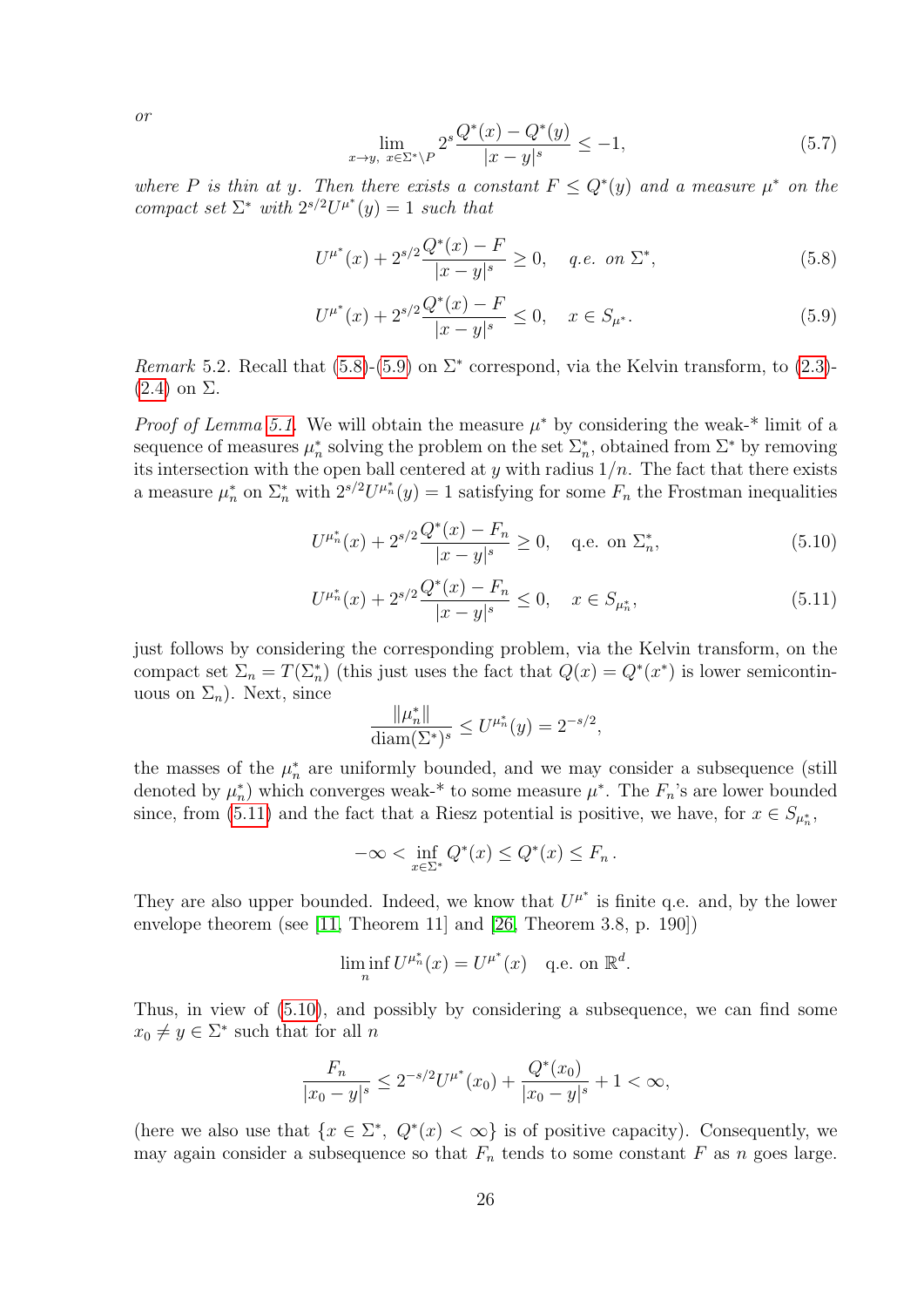Taking the limit in [\(5.10\)](#page-25-3) and making use of the lower envelope theorem and the countable subadditivity of the capacity on Borel sets, we get [\(5.8\)](#page-25-0).

To prove  $(5.9)$ , recall from [\[26,](#page-35-0) Eq. $(0.1.10)$ ] that

$$
S_{\mu^*}\subset \bigcap_{N=1}^{+\infty}\bigcup_{n=N}^{+\infty}S_{\mu_n^*}.
$$

Hence, for  $x \in S_{\mu^*}$ , we can find a sequence  $x_n \to x$  with  $x_n \in S_{\mu_n^*}$ . Making use of the principle of descent, we get

$$
U^{\mu^*}(x) + 2^{s/2} \frac{Q^*(x) - F}{|x - y|^s} \le \liminf_n U^{\mu_n^*}(x_n) + \liminf_n 2^{s/2} \frac{Q^*(x_n) - F_n}{|x_n - y|^s} \le 0.
$$

Next, we show that  $F \leq Q^*(y)$ . For some set  $A_0$  thin at y, we have

$$
\lim_{x \to y, x \notin A_0} U^{\mu^*}(x) = U^{\mu^*}(y) \le \liminf_n U^{\mu_n^*}(y) = 2^{-s/2},
$$

where we refer to [\[28,](#page-35-8) Theorem 5.1, p. 79] for the equality and to the principle of descent for the inequality. Now, rewriting [\(5.8\)](#page-25-0) as

$$
U^{\mu^*}(x) + 2^{s/2} \frac{Q^*(x) - Q^*(y)}{|x - y|^s} + 2^{s/2} \frac{Q^*(y) - F}{|x - y|^s} \ge 0, \quad \text{q.e. on } \Sigma^*,
$$

we get, together with  $(5.6)$  or  $(5.7)$ , that the sum of the first two terms is less than or equal to 0 q.e. near y. The inequality  $Q^*(y) \geq F$  follows.

Finally we show that  $2^{s/2}U^{\mu^*}(y) = 1$ . Assume to the contrary that  $2^{s/2}U^{\mu^*}(y) < 1$ . Then, the previous reasoning shows that  $Q^*(y) > F$ . But [\(5.11\)](#page-25-2) entails that

$$
Q^*(x) - F_n \le |x - y|^s
$$
,  $x \in S_{\mu_n^*}$ .

From the continuity of  $Q^*$  at y and the convergence of  $F_n$  to F, we derive that, for x close to  $y$ , and large  $n$ ,

$$
0 < \frac{1}{2}(Q^*(y) - F) \le |x - y|^s, \qquad x \in S_{\mu_n^*},
$$

showing, that for *n* large,  $S_{\mu_n^*}$  does not contain a fixed ball centered at *y*. Hence

$$
2^{s/2}U^{\mu^*}(y) = \lim_{n} 2^{s/2}U^{\mu^*_{n}}(y) = 1,
$$

a contradiction.

We will also make use of the following elementary lemma.

<span id="page-26-0"></span>**Lemma 5.3.** Let  $\mu$  be a probability measure and  $U^{\mu}$  be its potential. Let  $\epsilon > 0$ . Then there exists  $C > 0$  such that  $|x|^s U^{\mu}(x) \geq 1 - \epsilon$  when  $|x| \geq C$ .

Proof. Making use of the Kelvin transform introduced before [\(5.3\)](#page-24-3), we have, see (3.14) and (3.15),

$$
|x|^s U^{\mu}(x) = \frac{|x|^s}{|x - y|^s} 2^{s/2} U^{\mu^*}(x^*)
$$

 $\Box$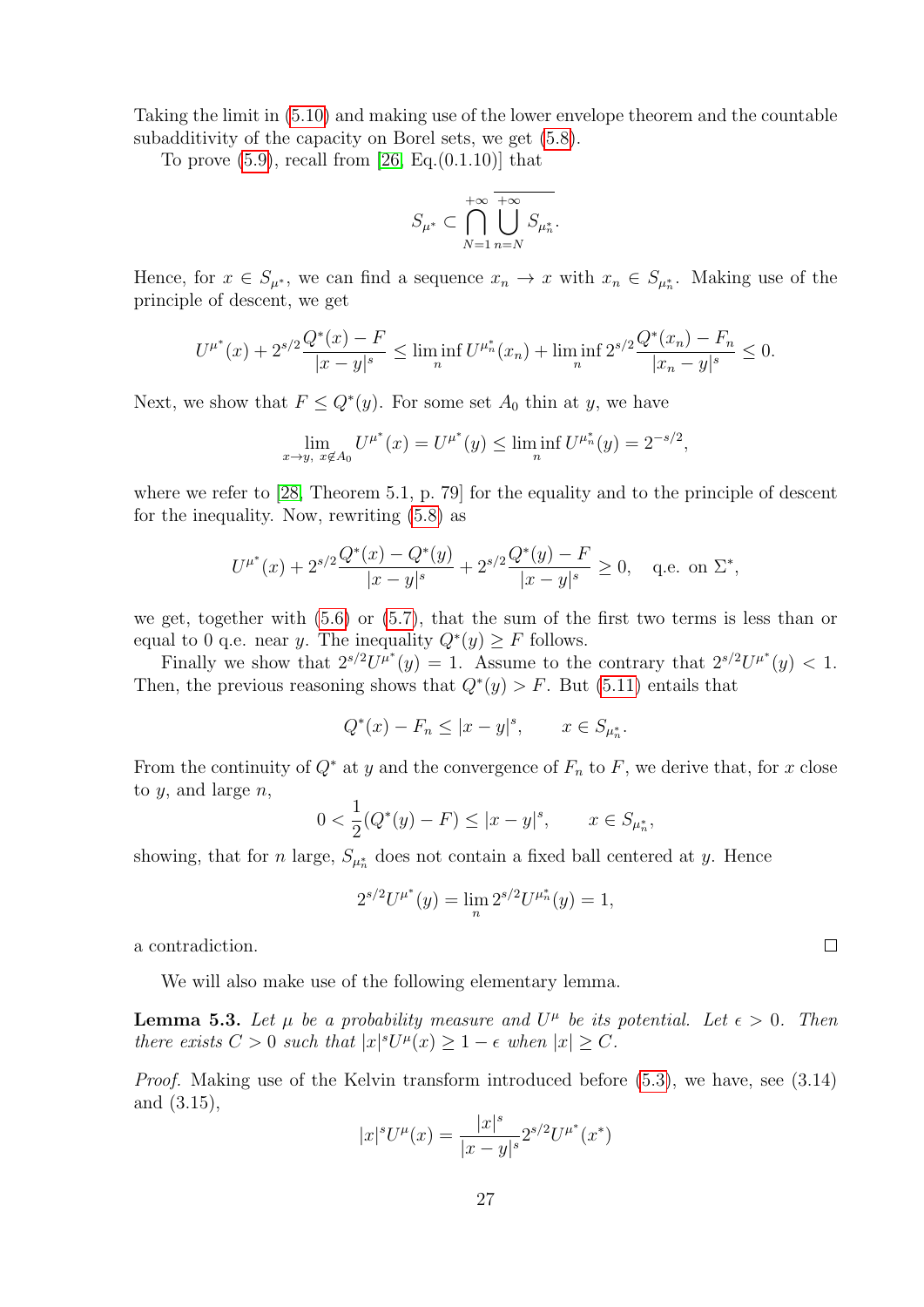and

$$
2^{s/2}U^{\mu^*}(y) = 2^{s/2} \int \frac{d\mu^*(t^*)}{|t^*-x|^s} = \int d\mu(t) = 1.
$$

By lower semicontinuity of the potential  $U^{\mu^*}$ , for  $\epsilon > 0$ , there is a neighborhood  $V_y$  of y such that

$$
\forall x^* \in V_y, \quad 2^{s/2} U^{\mu^*}(x^*) \ge 2^{s/2} U^{\mu^*}(y) - \epsilon/2 = 1 - \epsilon/2.
$$

Applying the Kelvin transform again, we get a neighborhood of the point at infinity, namely some  $C \geq 0$  such that for  $|x| \geq C$ ,

$$
|x - y|^s U^{\mu}(x) = (|x|^2 + 1)^{s/2} U^{\mu}(x) \ge 1 - \epsilon/2.
$$

Hence,

$$
(1 + 1/C^2)^{s/2} |x|^s U^{\mu}(x) \ge 1 - \epsilon/2
$$

and the assertion of the lemma follows by choosing C large enough.

**Proof of Theorem [2.4.](#page-4-2) (i)** The Riesz energy problem on  $\Sigma$  and the associated Frostman inequalities are equivalent, via the Kelvin transform, to the Frostman inequalities on  $\Sigma^*$ , considered in Lemma [5.1.](#page-24-1) Moreover, from  $(5.3)$ , we see that assumptions  $(5.6)$  or  $(5.7)$ are respectively equivalent, under the Kelvin transform, to

$$
Q(x) \le Q(\infty) - |x - y|^{-s} = Q(\infty) - (|x|^2 + 1)^{-s/2}, \quad \text{in a neighborhood of } \infty,
$$

or

$$
\lim_{|x|\to+\infty, \ x\in\Sigma\setminus P} |x-y|^s (Q(x)-Q(\infty)) = \lim_{|x|\to+\infty, \ x\in\Sigma\setminus P} (|x|^2+1)^{s/2} (Q(x)-Q(\infty)) \le -1,
$$

where P is thin at  $\infty$ . Since these conditions are slightly weaker than [\(2.9\)](#page-4-4) and [\(2.10\)](#page-4-3), i) follows from Lemma [5.1](#page-24-1) and assertion iv) in Theorem [2.1.](#page-3-0)

(ii) Assume that  $\mu_Q$  has unbounded support (recall it satisfies  $(2.3)-(2.4)$  $(2.3)-(2.4)$ ). From Remark [2.3](#page-4-5) we infer that  $Q(\infty) \ge F_Q$ . Also, [\(2.4\)](#page-3-3) implies that  $Q(x) \le F_Q$  for  $x \in S_{\mu_Q}$ , and since  $S_{\mu_Q}$  is unbounded, we derive that  $Q(\infty) \leq F_Q$ . Thus,  $Q(\infty) = F_Q$ .

Next, multiplying inequality [\(2.3\)](#page-3-2) by  $|x|^s$  and making use of the facts that, outside of a set thin at infinity,  $\lim_{|x|\to+\infty} |x|^s U^{\mu_Q}(x) = 1$ , see Lemma [2.8,](#page-5-0) and that a polar set is thin at infinity, we get

$$
K_Q := \lim_{|x| \to +\infty, \ x \in \Sigma} |x|^s \left( Q(x) - Q(\infty) \right) \ge -1.
$$

Moreover, from [\(2.4\)](#page-3-3) follows that

$$
0 \ge \liminf_{|x| \to +\infty, \ x \in S_{\mu_Q}} |x|^s U^{\mu_Q}(x) + K_Q = \liminf_{|x| \to +\infty, \ x \in S_{\mu_Q}} \int \frac{|x|^s}{|t - x|^s} d\mu_Q(t) + K_Q
$$
  

$$
\ge \int \liminf_{|x| \to +\infty, \ x \in S_{\mu_Q}} \frac{|x|^s}{|t - x|^s} d\mu_Q(t) + K_Q = 1 + K_Q,
$$

where in the second inequality, we have used Fatou's lemma (see e.g. [\[34\]](#page-35-17)), and in the last equality, the fact that  $S_{\mu_Q}$  is unbounded. Item (ii) is thus proved.

 $\Box$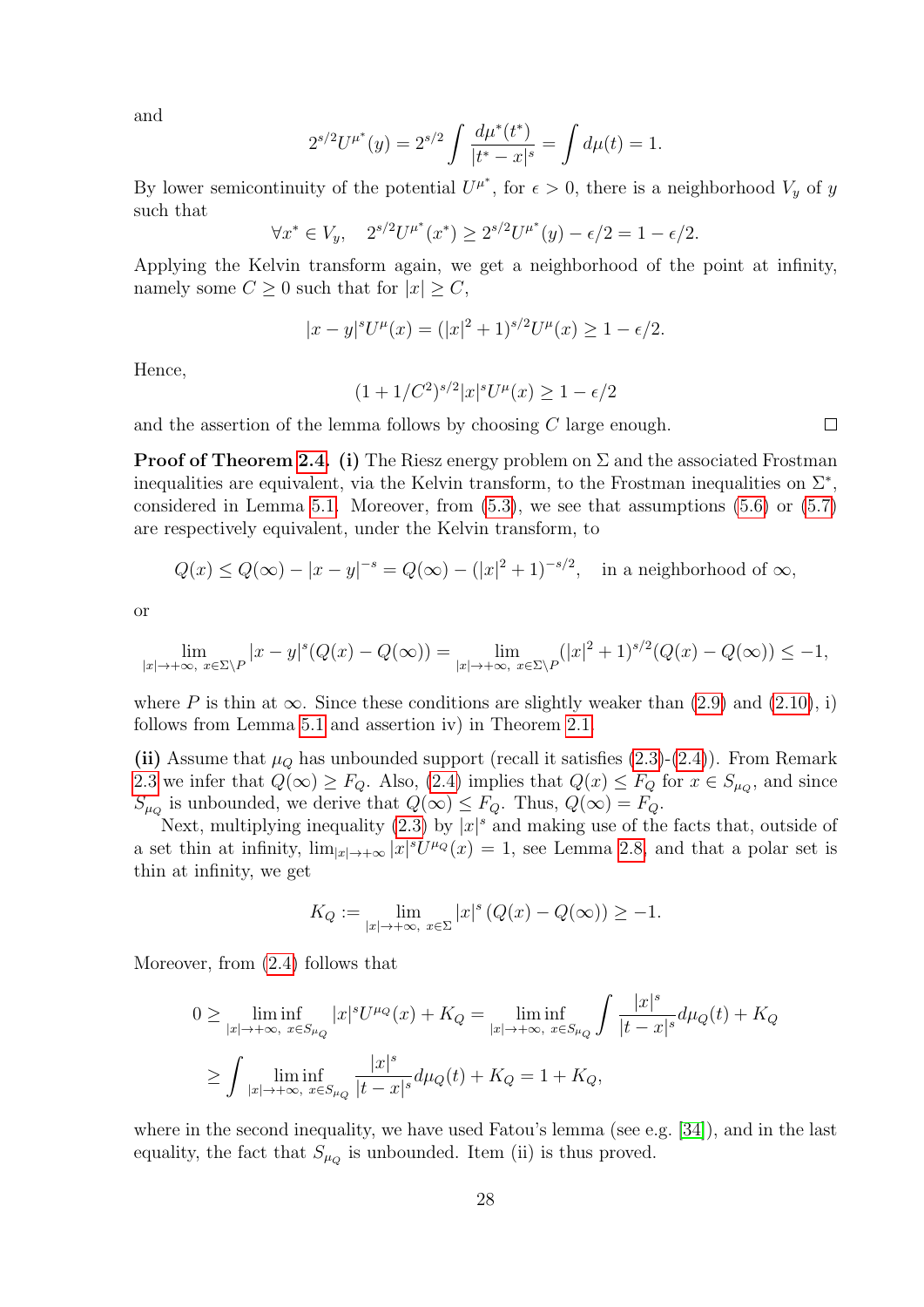(iii) Assume now that  $d-2 \leq s < d$  and that a probability measure  $\mu_Q$  exists that satisfies the Frostman inequalities on  $\Sigma$ , where we substract  $Q(\infty)$  on both sides:

$$
U^{\mu_Q}(x) + Q(x) - Q(\infty) \ge F_Q - Q(\infty), \quad \text{q.e. on } \Sigma,
$$
  

$$
U^{\mu_Q}(x) + Q(x) - Q(\infty) \le F_Q - Q(\infty), \quad x \in S_{\mu_Q}.
$$

Using Remark [2.3](#page-4-5) again, we have that  $Q(\infty) \geq F_Q$ . Then, from the second inequality, the assumption [\(2.12\)](#page-5-2) evaluated near infinity and Lemma [5.3,](#page-26-0) we derive that  $S_{\mu}$  must be bounded. Thus, comparing external fields, we have, for some  $\epsilon > 0$ ,

$$
-\frac{1}{|x|^s} + \epsilon < -\frac{c}{|x|^s} \le Q(x) - Q(\infty), \quad x \in S_{\mu_Q}.
$$

In the case of the external field  $-1/|x|^s$  we know from assertion i) that a minimizing measure exists, and Corollary [2.6](#page-5-3) shows (see below) that the corresponding Robin constant is zero. Thus, together with the property of strict monotonicity of Proposition [3.10,](#page-12-2) we obtain that  $F_Q - Q(\infty) > 0$ , a contradiction. Hence, no probability measure on  $\Sigma$ satisfies Frostman inequalities and, by the direct implication in Theorem [2.1,](#page-3-0) no measure minimizing the weighted energy  $I_Q$  exists on  $\Sigma$ .  $\Box$ 

Proof of Corollary [2.6.](#page-5-3) Corollary [2.6](#page-5-3) is a consequence of Theorem [2.4,](#page-4-2) except for the fact that the proof of assertion iii) of the theorem relies on the property that  $F_Q = 0$ when  $Q(x) = -1/|x|^s$ . So, in that case, we give two direct proofs, of possible independent interest, of the existence of a minimizing measure  $\mu_Q$  and the fact that  $F_Q = 0$ :

 $-1$ st proof, on Σ using balayage (recall that  $d-2 \leq s < d$ ): inequalities [\(2.3\)](#page-3-2)-[\(2.4\)](#page-3-3) become

$$
U^{\mu_Q}(x) - U^{\delta_0}(x) \ge F_Q, \quad \text{q.e. on } \Sigma,
$$
  

$$
U^{\mu_Q}(x) - U^{\delta_0}(x) \le F_Q, \quad x \in S_{\mu_Q},
$$

which are satisfied when  $\mu_Q = \widehat{\delta}_0$ , the balayage of  $\delta_0$  on  $\Sigma$  (see Section 3.2). Note that, by [\[19,](#page-35-15) Theorem 3.22] and assumption A2, we know that there is no mass loss when sweeping out δ<sub>0</sub> onto Σ, thus  $\|\widehat{\delta}_0\|=1$ , as required. Note also that we get  $F_Q=0$  for the value of the Robin constant.

 $-$  2nd proof, using the Kelvin transform of center 0 and radius 1: note first, that  $|x||x^*| =$ 1 and for a general c,  $(5.4)-(5.5)$  $(5.4)-(5.5)$  translate into

$$
U^{\mu_Q^*}(x) - \frac{F_Q}{|x|^s} \ge c, \quad \text{q.e. on } \Sigma^*,
$$
  

$$
U^{\mu_Q^*}(x) - \frac{F_Q}{|x|^s} \le c, \quad x \in S_{\mu_Q^*},
$$

with the condition  $U^{\mu_Q^*}(0) = 1$ . Assume  $F_Q = 0$ . Then the above inequalities characterize, up to a constant, the unweighted equilibrium measure for the compact set  $\Sigma^*$ . Then, we know that  $U^{\mu_Q^*}(x) = c$  q.e. on  $\Sigma$  and, in particular, because of assumptions A1-A2, equality holds at 0, which induces  $c = U^{\mu_Q}(0) = 1$ . In particular, we see that the unweighted energy problem on  $\Sigma^*$  corresponds to the energy problem on  $\Sigma$  with external field  $-1/|x|^s$  and, as a consequence, we deduce again the existence of  $\mu_Q$  on  $\Sigma$  when  $c = 1$ .  $\Box$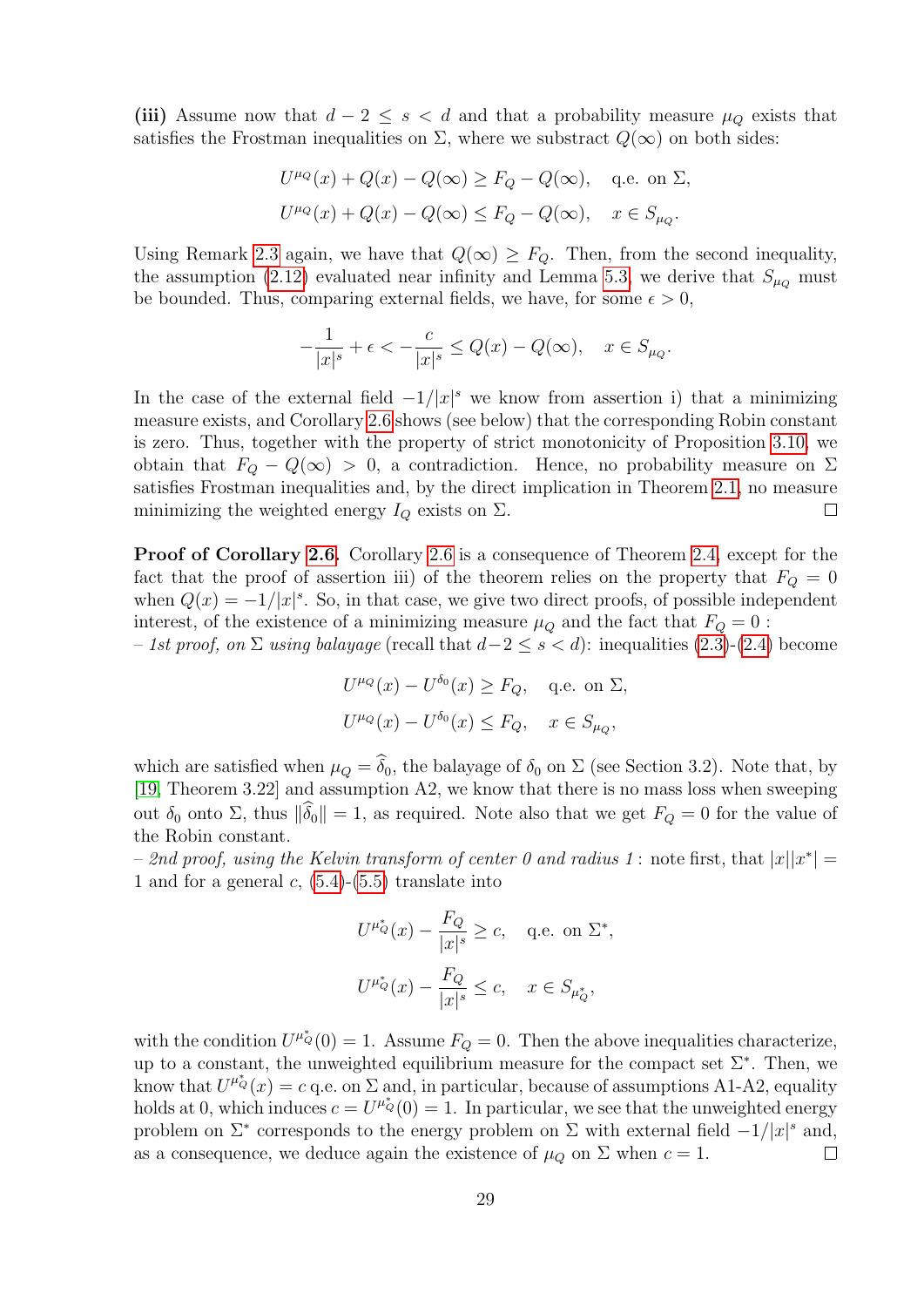<span id="page-29-0"></span>Remark 5.4. We just saw that the energy problem with  $Q(x) = -1/|x|^s$  on  $\Sigma$  corresponds to the unweighted energy problem on the compact set  $\Sigma^*$ . When  $s = d - 2$ , it is known that the support of the equilibrium measure is included in the outer boundary of  $\Sigma^*$ , and thus the support of  $\mu_Q$  is included in the boundary of  $\Sigma$ , which may be a bounded set.

#### 5.2 Proof of Theorem [2.10](#page-6-1)

From Lemma [3.11,](#page-14-0) the weak balayage of  $\nu$  is given by [\(3.23\)](#page-15-0)

$$
d\nu^w(x) = \frac{2^{\alpha}}{W(S^d)\omega_d} \left( \int \frac{|y_{d+1}|^{\alpha}}{|x-y|^{2d-s}} \, d\nu(y) \right) dx, \quad x \in \mathbb{R}^d.
$$

Since  $\nu(\mathbb{R}^{d+1}) = -1$ , the signed equilibrium measure  $\eta_Q$  exists and agrees with  $-\nu^w$ , i.e.

$$
d\eta_Q(x) = -\frac{2^{\alpha}}{W(S^d)\omega_d} \left( \int \frac{|y_{d+1}|^{\alpha}}{|x-y|^{2d-s}} \, d\nu(y) \right) \, dx \,, \quad x \in \mathbb{R}^d,
$$

which implies that, for  $x$  large, its density behaves like

$$
-\frac{2^{\alpha}}{W(S^d)\omega_d|x|^{2d-s}}\int |y_{d+1}|^{\alpha} d\nu(y).
$$

From condition [\(2.16\)](#page-6-3), this density is negative which guarantees the compactness of  $S_{\eta_Q^+}$ , and then Lemma [3.15](#page-16-3) ensures the compactness of  $S_{\mu_Q}$ .

#### 5.3 Proof of Theorems [4.1](#page-18-1) and [4.5](#page-21-1)

In this subsection we assume that  $d-2 \leq s < d$ , therefore the weak balayage from Lemma [3.11](#page-14-0) is regular balayage. The next lemma we study the balayage  $Bal(\delta_y, B_R)$  of  $\delta_y$  onto the ball  $B_R \subset \mathbb{R}^d$  of radius R. By symmetry, its density  $Bal'(\delta_y, B_R)(x)$  is a radial function of x. As we are about to see, it behaves like  $(R^2 - |x|^2)^{-\alpha/2}$  near the boundary of  $B_R$ . Hence, it will be convenient to introduce the following notation,

$$
\Lambda_R(x) = (R^2 - |x|^2)^{\alpha/2} Bal'(\delta_y, B_R)(x), \qquad |x| < R,
$$
\n
$$
\Lambda_R^* = \lim_{|x| \to R_-} (R^2 - |x|^2)^{\alpha/2} Bal'(\delta_y, B_R)(x).
$$
\n(5.12)

**Lemma 5.5.** Let  $y = (0; y_{d+1})$  with  $y_{d+1} > 0$ . The following holds true: (i) The density  $Bal'(\delta_y, B_R)(x)$ ,  $|x| < R$ , is given by

<span id="page-29-2"></span>
$$
Bal'(\delta_y, B_R)(x) = \frac{(2y_{d+1})^{\alpha}}{W(S^d)\omega_d} \left( \frac{1}{(|x|^2 + y_{d+1}^2)^{d-s/2}} + \frac{\sin(\alpha \frac{\pi}{2})I(x)}{\pi (R^2 - |x|^2)^{\alpha/2}} \right),\tag{5.13}
$$

where

$$
I(x) = \int_0^{+\infty} \frac{v^{\alpha/2} dv}{(v + R^2 + y_{d+1}^2)^{d-s/2} (v + R^2 - |x|^2)}.
$$

(ii) Let  $m_R$  be the mass of  $Bal(\delta_u, B_R)$ . Then

<span id="page-29-3"></span><span id="page-29-1"></span>
$$
m_R = \frac{U^{\omega_R}(y)}{W(B_R)} \in (0, 1).
$$
\n(5.14)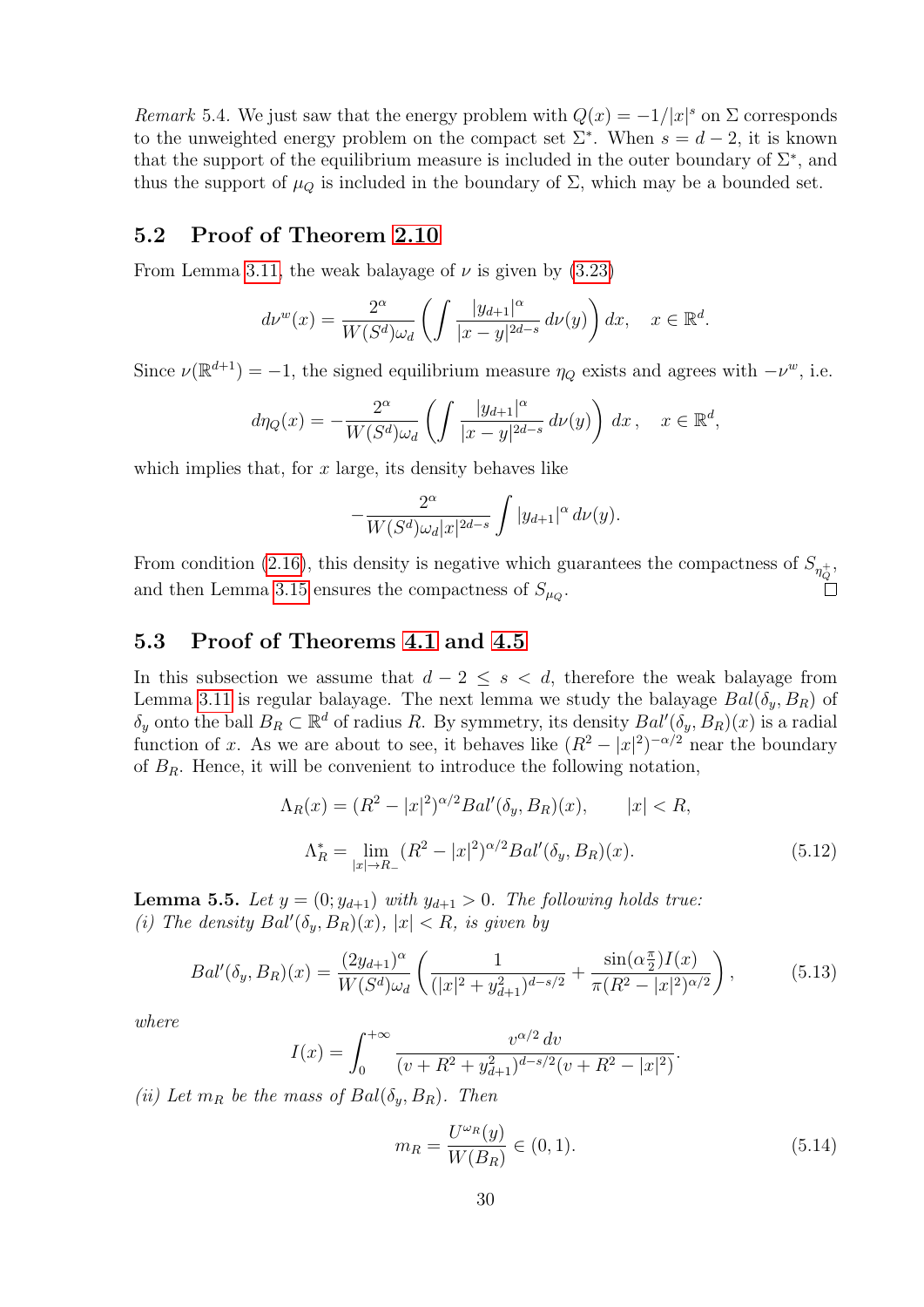The mass  $m_R$  is a non-decreasing function of R and a decreasing function of  $y_{d+1}$ . Moreover

<span id="page-30-1"></span>
$$
\lim_{R \to 0} m_R = 0, \qquad \lim_{R \to \infty} m_R = 1.
$$
\n(5.15)

The second limit can be made more precise, namely, as  $R \to \infty$ ,

<span id="page-30-2"></span>
$$
m_R = 1 - \frac{2}{\alpha B(s/2, \alpha/2)} \left(\frac{y_{d+1}}{R}\right)^{\alpha} + o\left(\left(\frac{y_{d+1}}{R}\right)^{\alpha}\right) \quad \text{as } R \to \infty. \tag{5.16}
$$

(iii) With the notation introduced in  $(5.12)$ , we have

<span id="page-30-4"></span>
$$
\Lambda_R^* = \frac{y_{d+1}^{\alpha} K_{s,d}^{(1)}}{(R^2 + y_{d+1}^2)^{d/2}}, \qquad K_{s,d}^{(1)} = \frac{2^{\alpha} \sin(\alpha \frac{\pi}{2}) B(d/2, \alpha/2)}{\pi \omega_d W(S^d)}.
$$
(5.17)

(iv) For  $x \in B_R$ , we have

$$
\Lambda_R(x) - \Lambda_R^* = \frac{(2y_{d+1})^{\alpha} (R^2 - |x|^2)}{W(S^d)\omega_d}
$$
  
 
$$
\times \left( \frac{(R^2 - |x|^2)^{\alpha/2 - 1}}{(|x|^2 + y_{d+1}^2)^{d - s/2}} - \frac{\sin(\alpha \frac{\pi}{2})}{\pi} \int_0^{+\infty} \frac{v^{\alpha/2 - 1} dv}{(v + R^2 + y_{d+1}^2)^{d - s/2} (v + R^2 - |x|^2)} \right) \ge 0.
$$
\n(5.18)

Proof. (i) From Lemma [3.11,](#page-14-0) the *superposition principle*, [\[26,](#page-35-0) Eq.(4.5.6)], and the expression for the Poisson kernel of a ball, [\[26,](#page-35-0) Eq.(1.6.11), p. 121], we derive that the density of the balayage of  $\delta_y$  onto  $B_R$  is given by

<span id="page-30-0"></span>
$$
Bal'(\delta_y, B_R)(x) = \frac{(2y_{d+1})^{\alpha}}{W(S^d)\,\omega_d} \left( \frac{1}{(|x|^2 + y_{d+1}^2)^{d-s/2}} + \frac{\Gamma(d/2)\sin(\alpha \pi/2)A}{\pi^{d/2+1}(R^2 - |x|^2)^{\alpha/2}} \right),\tag{5.19}
$$

where

<span id="page-30-3"></span>
$$
A = \int_{|t| \ge R} \frac{(|t|^2 - R^2)^{\alpha/2}}{(|t|^2 + y_{d+1}^2)^{d-s/2}} \frac{dt}{|x - t|^d}.
$$

Using polar coordinates in  $\mathbb{R}^d$ , A may be rewritten as

$$
2\pi \prod_{k=1}^{d-3} \int_0^{\pi} \sin^k \theta \, d\theta \int_R^{+\infty} \int_0^{\pi} \frac{(\rho^2 - R^2)^{\alpha/2} \rho^{d-1} \sin^{d-2} \theta \, d\rho \, d\theta}{(\rho^2 + y_{d+1}^2)^{d-s/2} (\rho^2 + |x|^2 - 2\rho |x| \cos \theta)^{d/2}}.
$$

Setting  $\rho = \rho_1 |x|$ , we have

$$
\int_0^{\pi} \frac{\sin^{d-2}\theta \, d\theta}{(\rho^2 + |x|^2 - 2\rho|x|\cos\theta)^{d/2}} = \frac{1}{|x|^d} \int_0^{\pi} \frac{\sin^{d-2}\theta \, d\theta}{(\rho_1^2 + 1 - 2\rho_1\cos\theta)^{d/2}}.
$$

From [\[26,](#page-35-0) p. 400], the above expression equals

$$
\frac{1}{\rho^{d-2}(\rho^2 - |x|^2)} \int_0^\pi \sin^{d-2}\theta d\theta,
$$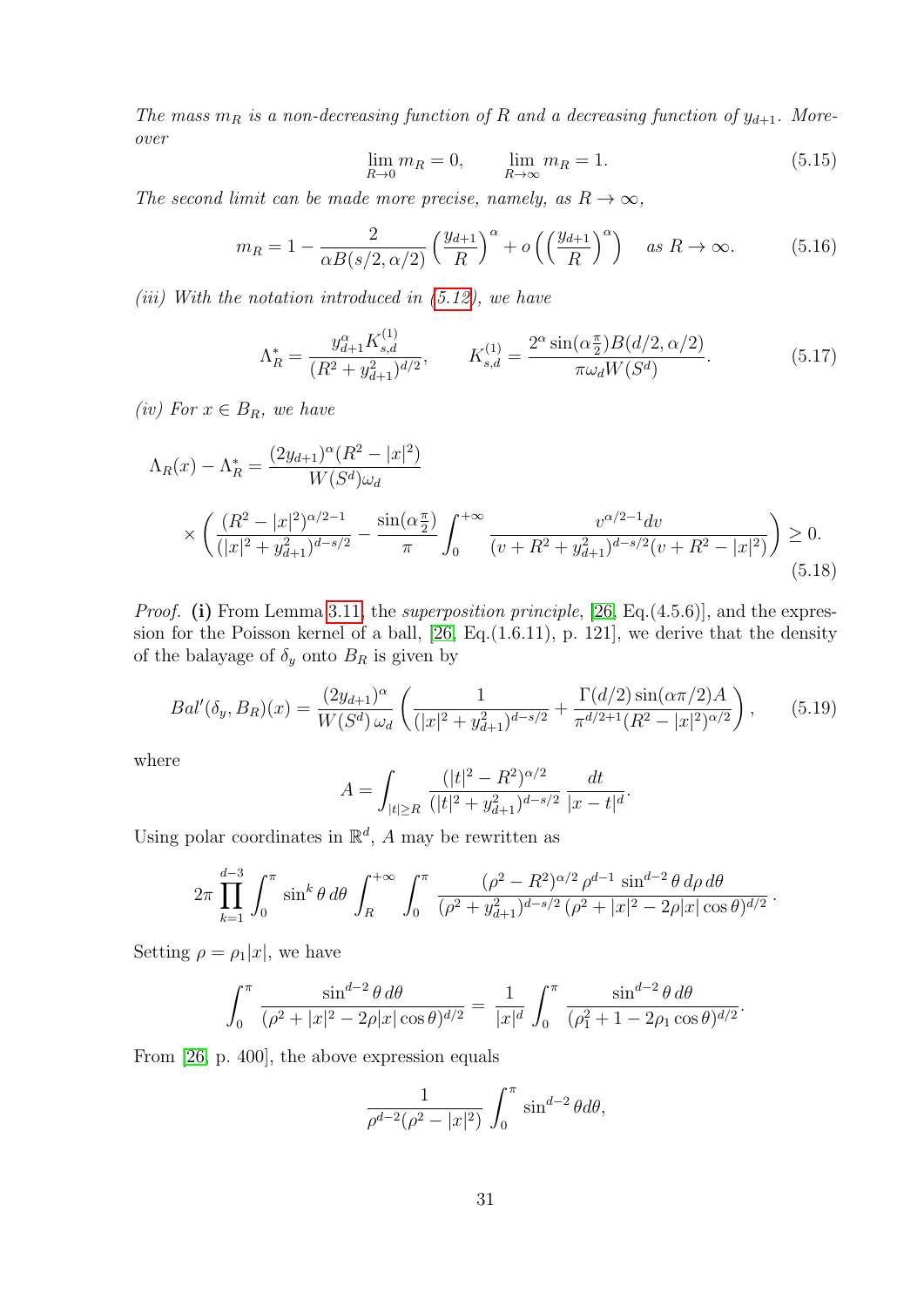which allows us to write A as

$$
A = 2\pi \prod_{k=1}^{d-2} \int_0^{\pi} \sin^k \theta \, d\theta \int_R^{+\infty} \frac{(\rho^2 - R^2)^{\alpha/2} \rho \, d\rho}{(\rho^2 + y_{d+1}^2)^{d-s/2} (\rho^2 - |x|^2)}
$$

$$
= \frac{\pi^{d/2}}{\Gamma(d/2)} \int_0^{+\infty} \frac{v^{\alpha/2} \, dv}{(v + R^2 + y_{d+1}^2)^{d-s/2} (v + R^2 - |x|^2)}.
$$

This, along with [\(5.19\)](#page-30-0), complete the proof of [\(5.13\)](#page-29-2).

(ii) Formula  $(5.14)$  follows from  $[26, Eq.(4.5.6')]$ . From the second Frostman inequality and the domination principle,  $U^{\omega_R}(y) \leq W(B_R)$  and thus,  $m_R \leq 1$ . Since the mass of a measure can only decrease when performing a balayage, and since, for  $R < R'$ , the balayage onto  $B_R$  can be obtained by the balayage onto  $B_{R'}$  followed by a balayage onto  $B_R$ , we derive that  $m_R$  increases with R. From [\(5.14\)](#page-29-3) it is immediate that  $m_R$  is a decreasing function of  $y_{d+1}$ .

When  $R \to 0$ ,  $U^{\omega_R}(y) \to |y|^{-s}$  while  $W(B_R) \to \infty$  which implies the first limit in [\(5.15\)](#page-30-1). The behavior [\(5.16\)](#page-30-2) of  $m_R$  at infinity is derived from [\(5.14\)](#page-29-3), [\(3.21\)](#page-14-7), and an expansion of [\(3.20\)](#page-14-8) when  $R \to \infty$ .

(iii) The behavior of the density of the balayage near the boundary of  $B_R$  simply follows from [\(5.13\)](#page-29-2) and the easily checked equality

$$
I(R) = (R^2 + y_{d+1}^2)^{-d/2} B(d/2, \alpha/2).
$$

(iv) The expression [\(5.18\)](#page-30-3) for  $\Lambda_R(x) - \Lambda_R^*$  follows from the definition of  $\Lambda_R(x)$ ,  $\Lambda_R^*$ , and the expression [\(5.13\)](#page-29-2) for the balayage. The inequality is equivalent to

$$
\frac{(R^2-|x|^2)^{\alpha/2-1}}{(|x|^2+y_{d+1}^2)^{d-s/2}} \ge \frac{1}{\pi} \sin(\alpha \frac{\pi}{2}) \int_0^{+\infty} \frac{v^{\alpha/2-1} dv}{(v+R^2+y_{d+1}^2)^{d-s/2}(v+R^2-|x|^2)}.
$$

But the last integral is smaller than

$$
\frac{1}{(R^2 + y_{d+1}^2)^{d-s/2}} \int_0^{+\infty} \frac{v^{\alpha/2 - 1} dv}{(v + R^2 - |x|^2)} = \frac{(R^2 - |x|^2)^{\alpha/2 - 1}}{(R^2 + y_{d+1}^2)^{d-s/2}} \int_0^{+\infty} \frac{v^{\alpha/2 - 1} dv}{(v + 1)}
$$

$$
= \frac{(R^2 - |x|^2)^{\alpha/2 - 1}}{(R^2 + y_{d+1}^2)^{d-s/2}} \frac{\pi}{\sin(\alpha \frac{\pi}{2})},
$$

which proves the inequality since  $(R^2 + y_{d+1}^2)^{d-s/2} \ge (|x|^2 + y_{d+1}^2)^{d-s/2}$ .

Proof of Theorem [4.1](#page-18-1) (i) The proof is based on the signed equilibrium measures, as explained in Section 3.2. Since the support  $S_{\mu_Q}$  of the equilibrium measure  $\mu_Q$  is a compact set, it is a subset of a ball  $B_R$ , for R large enough. Pick such an  $R > 0$ . The signed equilibrium measure  $\eta_{Q,R}$  of the ball  $B_R$  exists and can be expressed in terms of the balayage  $Bal(\delta_y, B_R)$  and the equilibrium measure  $\omega_R$ ,

<span id="page-31-0"></span>
$$
\eta_{Q,R} = -\gamma Bal(\delta_y, B_R) + (1 + \gamma m_R)\omega_R.
$$
\n(5.20)

 $\Box$ 

Indeed, the right-hand side satisfies [\(3.24\)](#page-15-1) and has total mass 1. In view of [\(3.19\)](#page-14-9), [\(5.17\)](#page-30-4) and [\(5.20\)](#page-31-0), the density of  $\eta_{Q,R}$  near the sphere  $|x| = R$  satisfies

$$
H(R) := \lim_{|x| \to R} (R^2 - |x|^2)^{\alpha/2} \eta'_{Q,R}(x) = -\gamma \Lambda_R^* + (1 + \gamma m_R) c_R
$$
  
= 
$$
-\frac{\gamma y_{d+1}^{\alpha} K_{s,d}^{(1)}}{(R^2 + y_{d+1}^2)^{d/2}} + \frac{\Gamma(1 + s/2)}{\pi^{d/2} \Gamma(1 - \alpha/2)} \frac{(1 + \gamma m_R)}{R^s}.
$$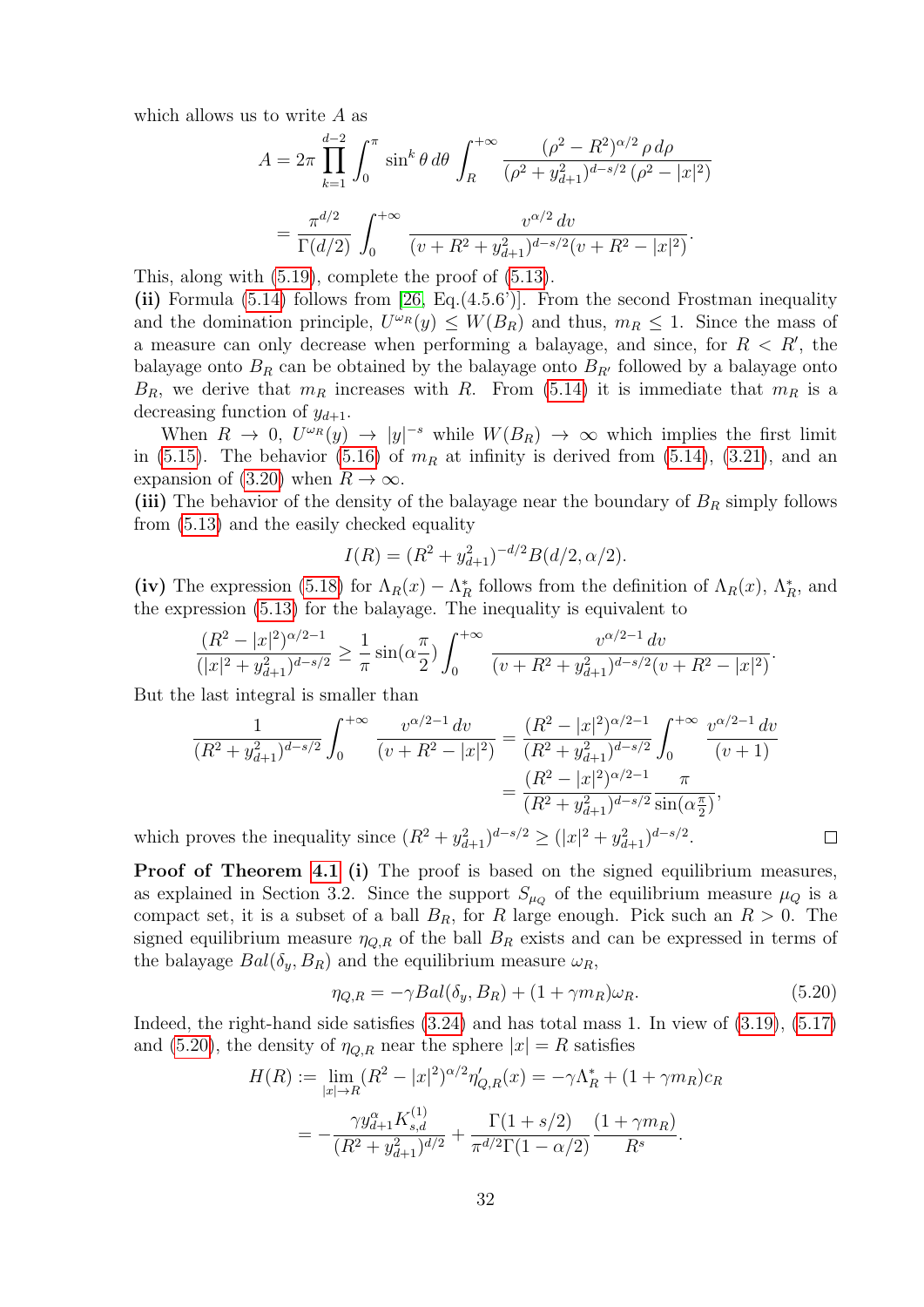Observe that

$$
\lim_{R \to 0} H(R) = +\infty, \qquad \lim_{R \to \infty} H(R) = 0_-,
$$

where, for the first limit, we note that  $m_R \to 0$  as  $R \to 0$ , and, for the second limit, we note that, as  $R \to \infty$ , the second term is dominant (since  $s < d$ ) and that  $1 + \gamma m_R \to 1 + \gamma < 0$ . Hence, by continuity, there exists values of R for which  $H(R) = 0$ . We denote by  $R_0$  the largest such value (which exists).

We next check that  $\eta_{Q,R_0}$  is nonnegative on the closed ball  $B_{R_0}$ . Indeed, from [\(5.20\)](#page-31-0), and the definition of  $R_0$ , we have

<span id="page-32-0"></span>
$$
-\gamma \Lambda_{R_0}^* + (1 + \gamma m_{R_0})c_{R_0} = 0.
$$
\n(5.21)

.

Hence, for  $|x| < R_0$ ,

$$
(R^{2} - |x|^{2})^{\alpha/2} \eta'_{Q,R}(x) = -\gamma \Lambda_{R_{0}}(x) + (1 + \gamma m_{R_{0}})c_{R_{0}} = -\gamma (\Lambda_{R_{0}}(x) - \Lambda_{R_{0}}^{*}) \ge 0,
$$

where, for the last inequality, we use [\(5.18\)](#page-30-3).

Now, for  $R > R_0$ , we know that  $\eta'_{Q,R}(R) < 0$ . Hence by iii) of Lemma [3.15,](#page-16-3)  $S_{\mu_Q}$  is included in  $B_{R_0}$ , and by ii) of that same lemma,  $\mu_Q = \eta_{Q,R_0}$ . In particular, the support of  $\mu_{\mathcal{O}}$  is the ball of radius  $R_0$ .

(ii) By combining [\(5.20\)](#page-31-0) with the explicit expressions [\(3.19\)](#page-14-9) and [\(5.13\)](#page-29-2) of  $\omega_{R_0}$  and  $Bal(\delta_y, B_{R_0}),$  together with [\(5.21\)](#page-32-0), we may derive that

$$
\mu'_Q(x) = -\gamma \frac{(2y_{d+1})^{\alpha}}{W(S^d)\omega_d} \left( \frac{1}{(|x|^2 + y_{d+1}^2)^{d-s/2}} - \frac{\sin(\alpha \pi/2)(I(x) - I(R_0))}{\pi (R_0^2 - |x|^2)^{\alpha/2}} \right)
$$

Performing the change of variable  $v = (R_0^2 - |x|^2)u$  in  $I(x)$  and  $I(R_0)$  leads to [\(4.3\)](#page-18-2). Finally, when  $|x| = R_0$ , the second factor of [\(4.3\)](#page-18-2) reduces to

$$
\frac{1}{(R_0^2 + y_{d+1}^2)^{d-s/2}} \left(1 - \frac{\sin(\alpha \pi/2)}{\pi} \int_0^{+\infty} (u+1)^{-1} u^{\alpha/2 - 1} du\right) = 0,
$$

which shows the vanishing of  $\mu'_{Q}$  on the boundary of the ball.

(iii) Recall that the radius  $R_0$  of the ball  $S_{\mu_Q}$  is a solution of [\(5.21\)](#page-32-0), that is

$$
-\gamma \Lambda_{R_0}^* + (1 + \gamma m_{R_0}) c_{R_0} = 0.
$$

Plugging the explicit expressions of  $\Lambda_{R_0}^*$ ,  $m_{R_0}$  and  $c_{R_0}$  given respectively by [\(5.17\)](#page-30-4), [\(5.14\)](#page-29-3), and [\(3.19\)](#page-14-9), and making also use of [\(3.20\)](#page-14-8) and [\(3.21\)](#page-14-7), one may check, after some computations, that the following equation is obtained,

<span id="page-32-1"></span>
$$
z^{s/2} \left( {}_2F_1 \left( \frac{s}{2}, \frac{d}{2}, 1 + \frac{s}{2}, -z \right) - (1+z)^{-d/2} \right) = -\frac{\Gamma(\alpha/2)\Gamma(1+s/2)}{\gamma \Gamma(d/2)},\tag{5.22}
$$

where  $z = (R_0/y_{d+1})^2$ . The left-hand side, that we denote by  $G(z)$ , is equal to

$$
G(z) = z^{s/2} \left( {}_2F_1 \left( \frac{s}{2}, \frac{d}{2}, 1 + \frac{s}{2}, -z \right) - {}_2F_1 \left( 1 + \frac{s}{2}, \frac{d}{2}, 1 + \frac{s}{2}, -z \right) \right)
$$
  
= 
$$
\frac{\Gamma(1 + s/2)}{\Gamma(d/2)\Gamma(1 - \alpha/2)} z^{s/2} \int_0^1 x^{d/2 - 1} (1 - x)^{-\alpha/2} (1 + zx)^{-s/2 - 1} (zx) dx
$$
  
= 
$$
\frac{d}{s+2} z^{s/2 + 1} {}_2F_1 \left( 1 + \frac{s}{2}, 1 + \frac{d}{2}, 2 + \frac{s}{2}, -z \right).
$$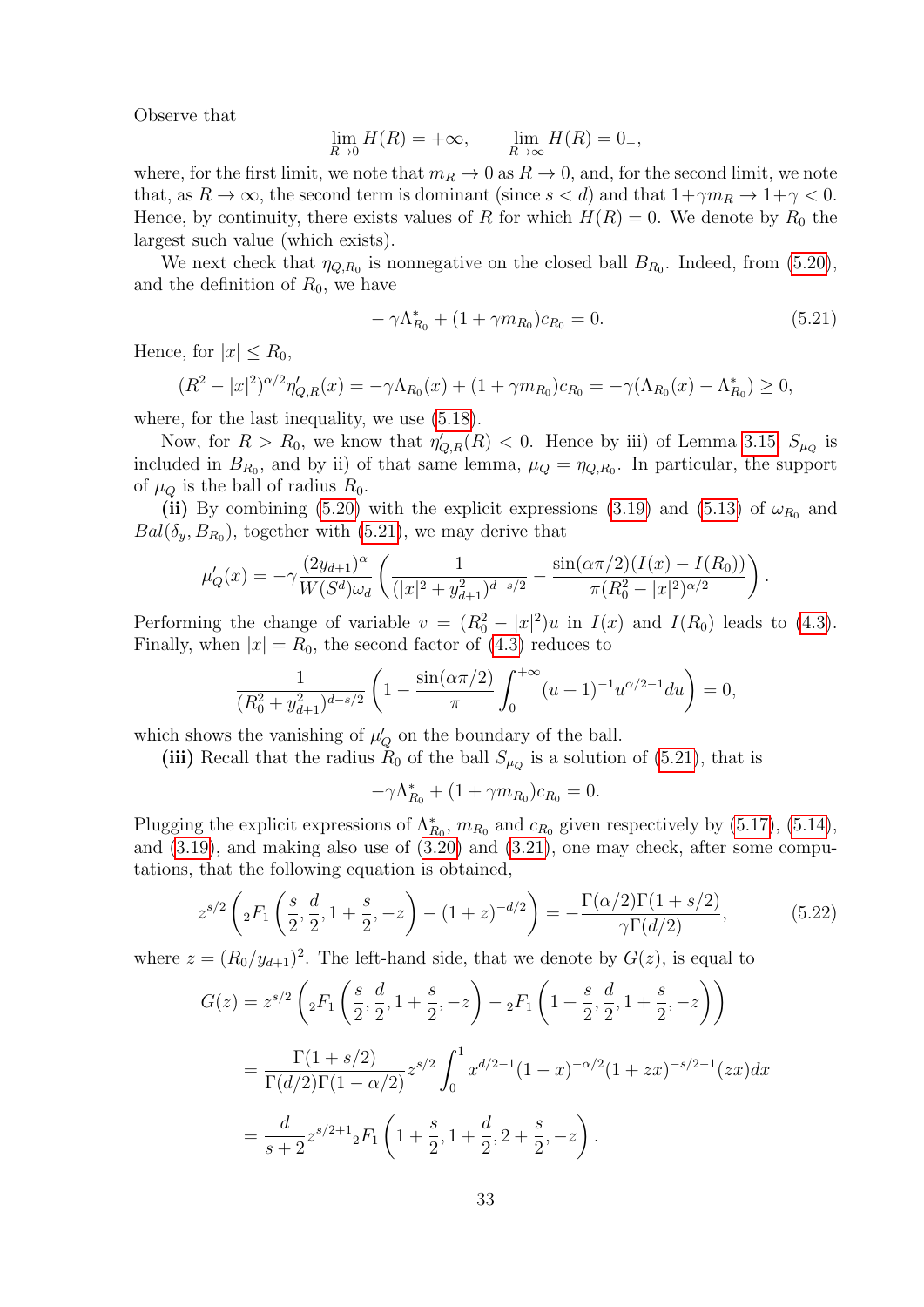This gives [\(4.5\)](#page-18-4). Finally, we show that a solution to equation [\(5.22\)](#page-32-1) exists and is unique. First, we notice that  $G(z)$  is a non-decreasing function of  $z \in [0,\infty)$ . Indeed,

$$
G(z) = \frac{\Gamma(1 + s/2)}{\Gamma(d/2)\Gamma(1 - \alpha/2)} \int_0^1 x^{d/2} (1 - x)^{-\alpha/2} (x + 1/z)^{-s/2 - 1} dx,\tag{5.23}
$$

and it is clear that, for any  $x \in (0,1)$ ,  $(x+1/z)^{-s/2-1}$  is a non-decreasing function of z. Second,  $G(z)$  satisfies  $\lim_{z\to 0} G(z) = 0$  and

<span id="page-33-0"></span>
$$
\lim_{z \to \infty} G(z) = \frac{\Gamma(\alpha/2)\Gamma(1 + s/2)}{\Gamma(d/2)},
$$

where the above limit follows, e.g., from  $(5.23)$ . Third the right hand-side of  $(5.22)$  is positive and always smaller than the above limit because  $\gamma < -1$ . Actually it tends to that limit as  $\gamma$  tends to  $-1$  from the left.  $\Box$ 

**Proof of Theorem [4.5](#page-21-1)** The density [\(4.8\)](#page-21-2) of the signed equilibrium measure  $\eta_{Q,\mathbb{R}^d}$  vanishes when

$$
(1+\gamma)y_{1,d+1}^{\alpha}(|x|^2+y_{2,d+1}^2)^{d-s/2} - \gamma y_{2,d+1}^{\alpha}(|x|^2+y_{1,d+1}^2)^{d-s/2} = 0.
$$

Solving for  $|x|^2$ , we get

$$
|x|^2 = \frac{\rho y_{1,d+1}^2 - y_{2,d+1}^2}{1 - \rho} = R^2,
$$

where  $\rho$  and R are defined in [\(4.9\)](#page-21-0). Hence,  $\eta_{Q,\mathbb{R}^d}$  is a positive measure if and only if

$$
\frac{\rho y_{1,d+1}^2 - y_{2,d+1}^2}{1 - \rho} \le 0 \quad \text{and} \quad (1 + \gamma) y_{1,d+1}^\alpha - \gamma y_{2,d+1}^\alpha \ge 0,
$$

where the second inequality expresses the fact that the density of  $\eta_{Q,\mathbb{R}^d}$  is positive at infinity. It is then straightforward to see that the above inequalities are equivalent to  $y_{2,d+1}/y_{1,d+1} \in [g^{1/d}, g^{-1/\alpha}]$ . Finally, if the first inequality is not met,  $\eta_{Q,\mathbb{R}^d}$  is a true signed measure and one checks that

$$
\eta_{Q,\mathbb{R}^d}(x) < 0, \ |x| \in [0,R), \quad \eta_{Q,\mathbb{R}^d}(x) \ge 0, \ |x| \in [R,\infty), \quad \text{when } y_{2,d+1}/y_{1,d+1} \in [0,g^{1/d}],
$$
\n
$$
\eta_{Q,\mathbb{R}^d}(x) \ge 0, \ |x| \in [0,R], \quad \eta_{Q,\mathbb{R}^d}(x) < 0, \ |x| \in (R,\infty), \quad \text{when } y_{2,d+1}/y_{1,d+1} \in [g^{-1/\alpha},\infty).
$$

Together with (i) of Lemma [3.15,](#page-16-3) it implies the statements (i) and (iii) and finishes the proof of the theorem.  $\Box$ 

### Acknowledgements

We thank N.V. Zorii for useful comments on this paper. The research of the first author was supported in part by NSF grant DMS-1936543. The research of the second author was partially supported by the Spanish Ministerio de Ciencia, Innovación y Universidades, under grant MTM2015-71352-P, by Spanish Ministerio de Ciencia e Innovación, under grant PID2021-123367NB-100, and by the PFW Scholar-in-Residence program.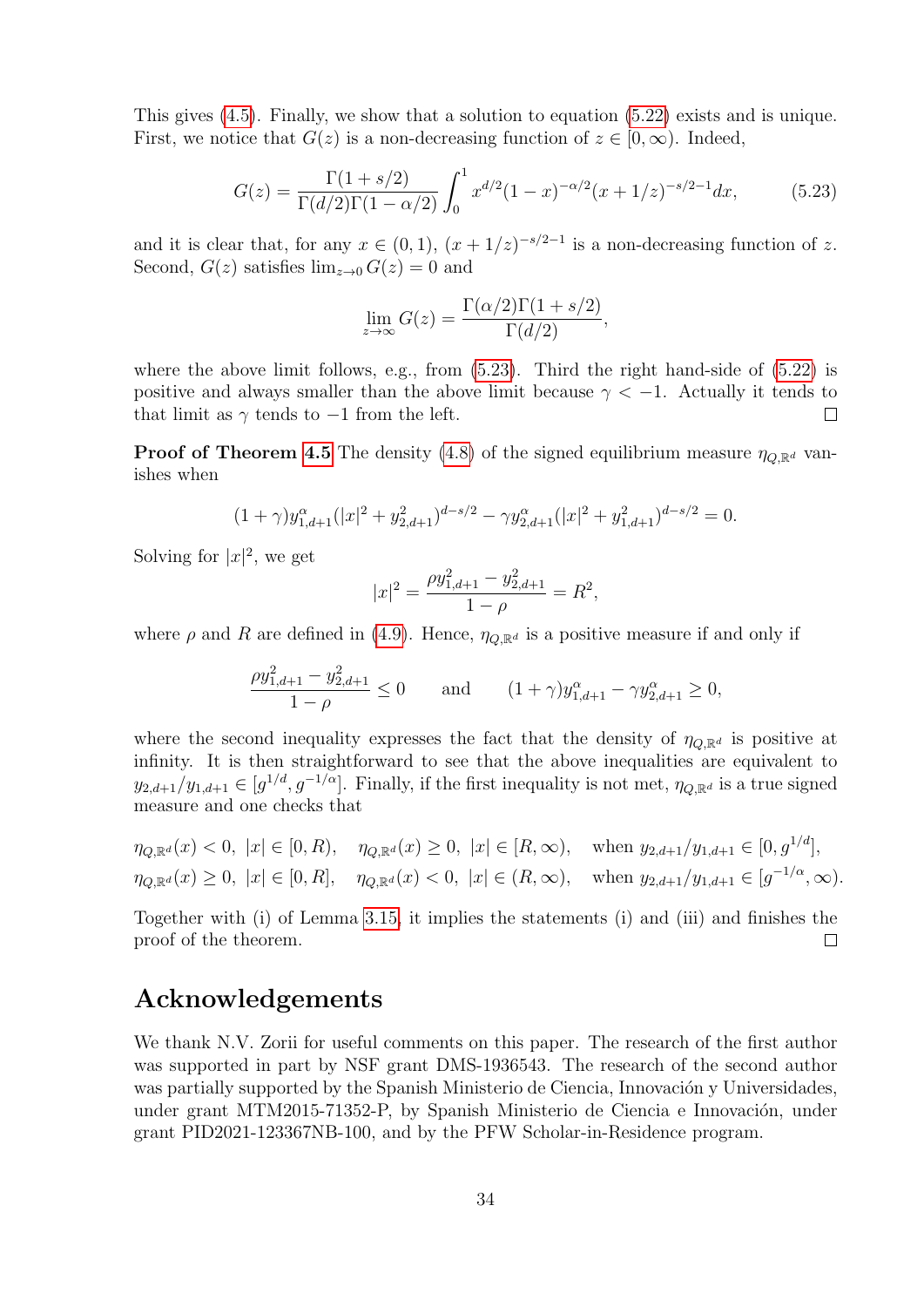## References

- <span id="page-34-12"></span>[1] M. Abramowitz, I. A. Stegun, Handbook of mathematical functions with formulas, graphs, and mathematical tables. Dover, 1970.
- <span id="page-34-9"></span>[2] R.G. Bartle, A Modern Theory of Integration. Graduate Studies in Mathematics, 32. American Mathematical Society, Providence, RI, 2001.
- <span id="page-34-4"></span>[3] D. Benko, P. Dragnev and R. Orive, On point-mass Riesz external fields on the real axis. J. Math. Anal. Appl. 491 (2020), 124–299.
- <span id="page-34-11"></span>[4] D. Benko, P. D. Dragnev and V. Totik, Convexity of harmonic densities. Rev. Mat. Iberoam. 28 (2012), no. 4, 947–960.
- <span id="page-34-14"></span>[5] M. Bilogliadov, Minimum Riesz energy problem on the hyperdisk. J. Math. Phys. 59 (2018), 013301.
- <span id="page-34-0"></span>[6] T. Bloom, N. Levenberg and F. Wielonsky, Logarithmic potential theory and large deviation. Comp. Meth. Funct. Th. 15(4), 555–594 (2015).
- <span id="page-34-15"></span>[7] T. Bloom, N. Levenberg and F. Wielonsky, A large deviation principle for weighted Riesz interactions. Constr. Approx. 47 (2018), 119-140.
- <span id="page-34-3"></span>[8] S. V. Borodachov, D. P. Hardin and E. B. Saff, Discrete Energy on Rectifiable Sets, Springer Monographs in Mathematics, Springer, 2019.
- <span id="page-34-13"></span>[9] J. S. Brauchart, P. D. Dragnev and E. B. Saff, Riesz extremal measures on the sphere for axis-supported external fields. J. Math. Anal. Appl. 356 (2009) 769–792.
- <span id="page-34-5"></span>[10] M. Brelot, Sur le rˆole du point `a l'infini dans la th´eorie des fonctions harmoniques. Ann. Sci. Ecole Norm. Sup. 61, (1944). 301-332.
- <span id="page-34-16"></span>[11] M. Brelot, Lectures in Potential Theory, Tata Institute, Bombay, 1960.
- <span id="page-34-8"></span>[12] C. Bucur, Some observations on the Green function for the ball in the fractional Laplace framework, Comm. Pure Appl. Anal. 15 (2016), 657-699.
- <span id="page-34-2"></span>[13] D. Chafai, N. Gozlan and P. A. Zitt, First–order global asymptotics for confined particles with singular pair repulsion. Ann. Appl. Probab. 24 (2014), no. 6, 2371– 2413.
- <span id="page-34-7"></span>[14] Ch. de La Vallée–Poussin, Potentiel et problème généralisé de Dirichlet, Math. Gazette, London 22 (1938), 17–36.
- <span id="page-34-6"></span>[15] J.L. Doob, Classical Potential Theory and Its Probabilistic Counterpart, Springer, Berlin (1984).
- <span id="page-34-10"></span>[16] P. D. Dragnev and E. B. Saff, Riesz spherical potentials with external fields and minimal energy points separation, Potential Anal. 26 (2007), 139–162.
- <span id="page-34-1"></span>[17] B. Fuglede, On the theory of potentials in locally compact spaces, Acta Math. 103(3- 4), (1960), 139-215.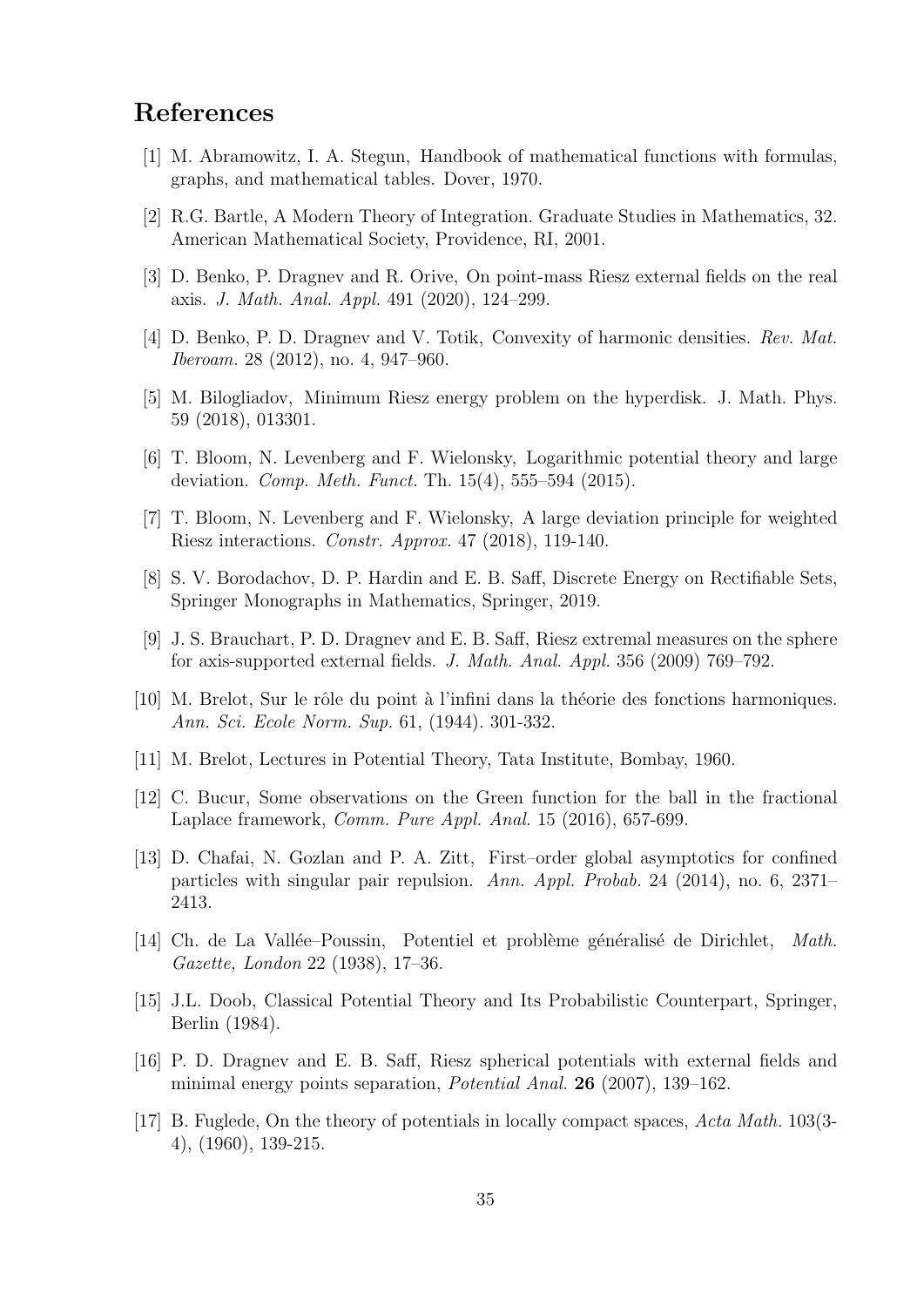- <span id="page-35-14"></span>[18] B. Fuglede, Some properties of the Riesz charge associated with a  $\delta$ -subharmonic function. Potential Anal. 1, (1992), 355–371.
- <span id="page-35-15"></span>[19] B. Fuglede and N. Zorii, Green kernels associated with Riesz kernels. Ann. Acad. Sci. Fenn. Math. 43, (2018), 121–145.
- <span id="page-35-2"></span>[20] A. Hardy, A note on large deviations for 2D Coulomb gas with weakly confining potential, Electron. Commun. Probab. 17 (2012), no. 19, 1–12.
- <span id="page-35-3"></span>[21] A. Hardy, A. B. J. Kuijlaars, Weakly admissible vector equilibrium problems, J. Approx. Th. 164(6), 854–868 (2012).
- <span id="page-35-13"></span>[22] K. Janssen, On the Choquet charge of  $\delta$ -superharmonic functions, *Potential Anal.* 12, (2000), 211-220.
- <span id="page-35-16"></span>[23] A. B. J. Kuijlaars and P. Dragnev, Equilibrium problems associated with fast decreasing polynomials. Proc. Am. Math. Soc. 127, 1065–1074 (1999).
- <span id="page-35-11"></span>[24] T. Kurokawa and Y. Mizuta, On the order at infinity of Riesz potentials. Hiroshima *Math. J.* 9 (1979), no. 2, 533-545.
- <span id="page-35-9"></span>[25] T. Lebl´e and S. Serfaty, Large deviation principle for empirical fields of log and Riesz gases. Invent. Math. 210 (2017), no. 3, 645–757.
- <span id="page-35-0"></span>[26] N. S. Landkof, Foundations of Modern Potential Theory, Grundlehren der mathematischen Wissenschaften 180. Springer-Verlag, New York-Heidelberg, 1972.
- <span id="page-35-10"></span>[27] A. López García, Greedy energy points with external fields. Contemporary Mathematics 507 (2010), 189–207.
- <span id="page-35-8"></span>[28] Y. Mizuta, Potential Theory in Euclidean Spaces. Gakuto International Series. Mathematical Sciences and Applications, 6. Gakkotosho Co., Ltd., Tokyo, 1996.
- <span id="page-35-7"></span>[29] M. Ohtsuka, On potentials in locally compact spaces. J. Sci. Hiroshima Univ. Ser. A-I Math. 25 (1961), 135-352.
- <span id="page-35-4"></span>[30] R. Orive, J. Sánchez Lara and F. Wielonsky, Equilibrium problems in weakly admissible external fields created by pointwise charges, J. Approx. Theory 244 (2019), 71–100.
- <span id="page-35-12"></span>[31] T. Ransford, Potential Theory in the Complex Plane, Cambridge University Press, Cambridge, 1995.
- <span id="page-35-5"></span>[32] M. Riesz, Intégrales de Riemann-Liouville et potentiels, Acta Szeged, 9 (1938), 1-42.
- <span id="page-35-6"></span>[33] M. Riesz, L'intégrale de Riemann-Liouville et le problème de Cauchy. Acta Math. 81 (1949), 1-223.
- <span id="page-35-17"></span>[34] W. Rudin, Principles of Mathematical Analysis, McGraw-Hill, 1976.
- <span id="page-35-1"></span>[35] E. B. Saff and V. Totik, Logarithmic Potentials with External Fields, volume 316 of Grundlehren der Mathematischen Wissenschaften. Springer-Verlag, Berlin, 1997.